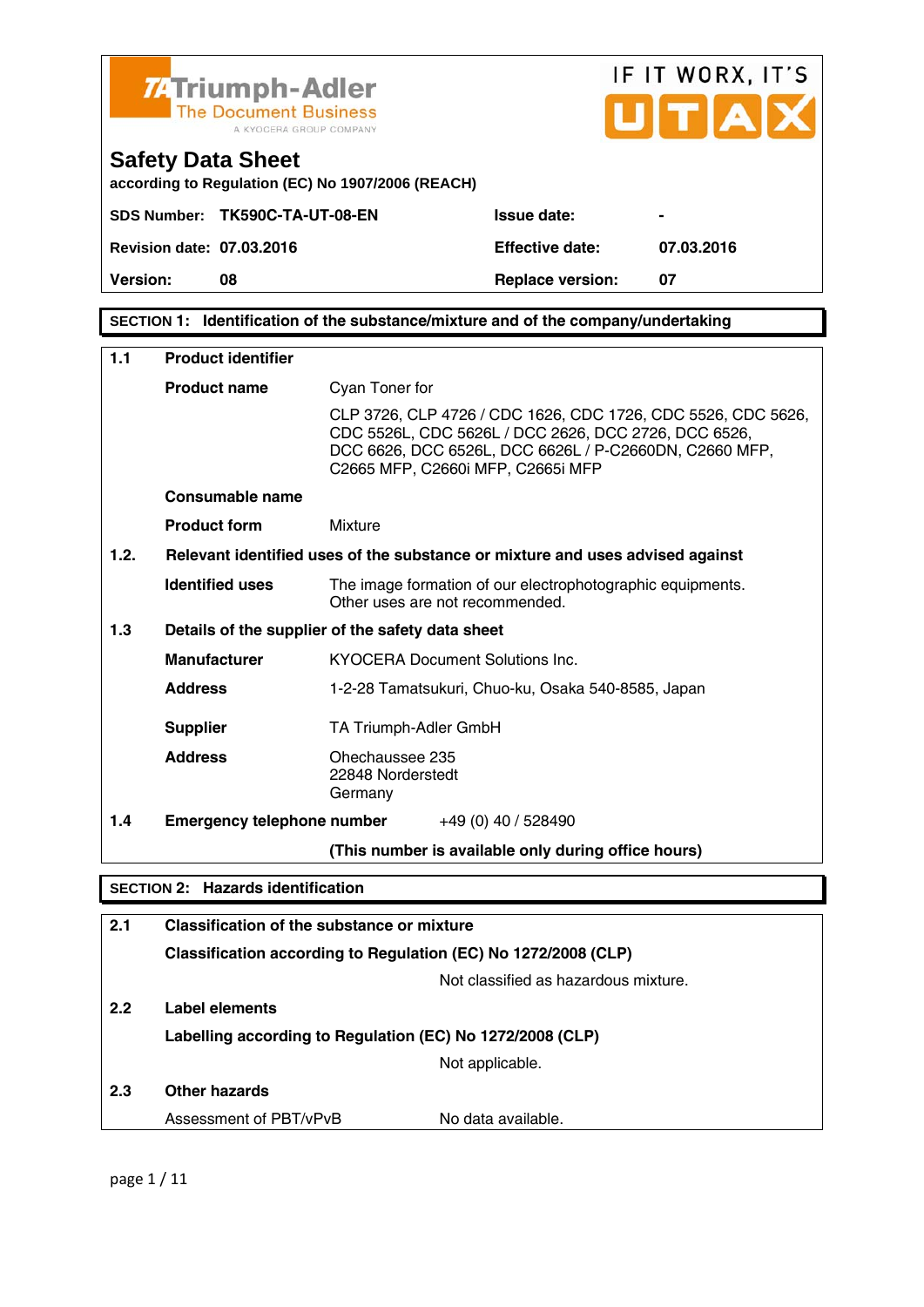



| <b>Version:</b>                  | 08                             | <b>Replace version:</b> | 07         |
|----------------------------------|--------------------------------|-------------------------|------------|
| <b>Revision date: 07.03.2016</b> |                                | <b>Effective date:</b>  | 07.03.2016 |
|                                  | SDS Number: TK590C-TA-UT-08-EN | <b>Issue date:</b>      |            |

 See section 4 and 11 for information on health effects and symptoms. See section 9 for dust explosion information.

## **SECTION 3: Composition/information on ingredients**

| 3.1              | <b>Substances</b>                                                                                                                                                                                                                         |                                                         |                                  |  |
|------------------|-------------------------------------------------------------------------------------------------------------------------------------------------------------------------------------------------------------------------------------------|---------------------------------------------------------|----------------------------------|--|
|                  | This product is a mixture.                                                                                                                                                                                                                |                                                         |                                  |  |
| 3.2 <sub>2</sub> | <b>Mixtures</b>                                                                                                                                                                                                                           |                                                         |                                  |  |
|                  | Chemical name                                                                                                                                                                                                                             | CAS-No                                                  | [Weight %]                       |  |
|                  | Polyester resin (2 kinds)<br>Organic pigment<br>Amorphous silica<br>Titanium dioxide                                                                                                                                                      | confidential<br>confidential<br>7631-86-9<br>13463-67-7 | 75-85<br>$1 - 5$<br>$1-5$<br>< 1 |  |
|                  | Information of Ingredients                                                                                                                                                                                                                |                                                         |                                  |  |
|                  | (1) Substance which present a health or environmental hazard within the meaning of CLP:<br>None.<br>(2) Substance which are assigned Community workplace exposure limits:<br>None.                                                        |                                                         |                                  |  |
|                  | (3) Substance which are PBT or vPvB in accordance with the criteria set out in Annex XIII of<br>REACH:<br>None.<br>(4) Substance which are included in the list established in accordance with Article 59(1) of<br>REACH (SVHC):<br>None. |                                                         |                                  |  |
|                  | See section 16 for the full text of the H statements declared above.                                                                                                                                                                      |                                                         |                                  |  |

#### **SECTION 4: First aid measures**

#### **4.1 Description of first aid measures**

 **General information:** No data available.

**Inhalation:** Remove from exposure to fresh air and gargle with plenty of water. Consult a doctor in case of such symptoms as coughing.

**Skin Contact:** Wash with soap and water.

 **Eye Contact:** Flush with water immediately and see a doctor if irritating.

 **Ingestion:** Rinse out the mouth. Drink one or two glasses of water to dilute. Seek medical treatment if necessary.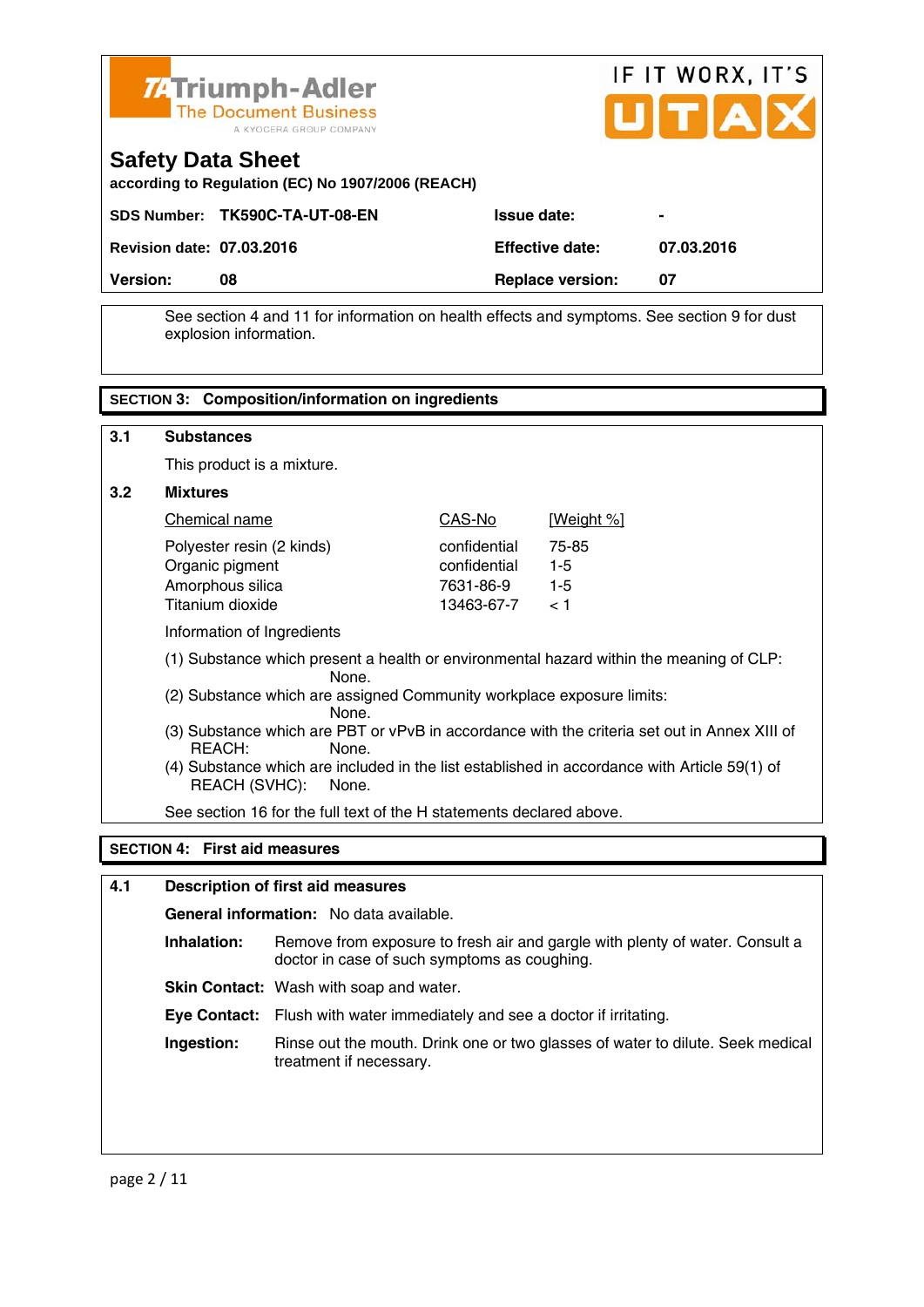

## IF IT WORX, IT'S UITIAI

#### **Safety Data Sheet**

**according to Regulation (EC) No 1907/2006 (REACH)** 

|                                  | SDS Number: TK590C-TA-UT-08-EN | <b>Issue date:</b>      | $\blacksquare$ |
|----------------------------------|--------------------------------|-------------------------|----------------|
| <b>Revision date: 07.03.2016</b> |                                | <b>Effective date:</b>  | 07.03.2016     |
| <b>Version:</b>                  | 08                             | <b>Replace version:</b> |                |

#### **4.2 Most important symptoms and effects, both acute and delayed**

Potential health effects and symptoms

**Inhalation:** Prolonged inhalation of excessive dusts may cause lung damage. Use of this product as intended does not result in prolonged inhalation of excessive toner dusts.

**Skin Contact:** Unlikely to cause skin irritation.

**Eye Contact:** May cause transient eye irritation.

**Ingestion:** Use of this product as intended does not result in ingestion.

#### **4.3 Indication of any immediate medical attention and special treatment needed**

No additional information available.

#### **SECTION 5: Firefighting measures**

#### **5.1 Extinguishing media**

#### **Suitable Extinguishing media**

Water spray, foam, powder, CO<sub>2</sub> or dry chemical

#### **Unsuitable Extinguishing media**

None specified.

#### **5.2 Special hazards arising from the substance or mixture**

Hazardous combustion products: Carbon dioxide, Carbon monoxide

#### **5.3 Advice for firefighters**

 Pay attention not to blow away dust. Drain water off around and decrease the atmosphere temperature to extinguish the fire.

#### **Protection equipment for firefighters**

None specified.

#### **SECTION 6: Accidental release measures**

#### **6.1 Personal precautions, protective equipment and emergency procedures**

 Avoid inhalation, ingestion, eye and skin contact in case of accidental release. Avoid formation of dust. Provide adequate ventilation.

#### **6.2 Environmental precautions**

Do not allow to enter into surface water or drains.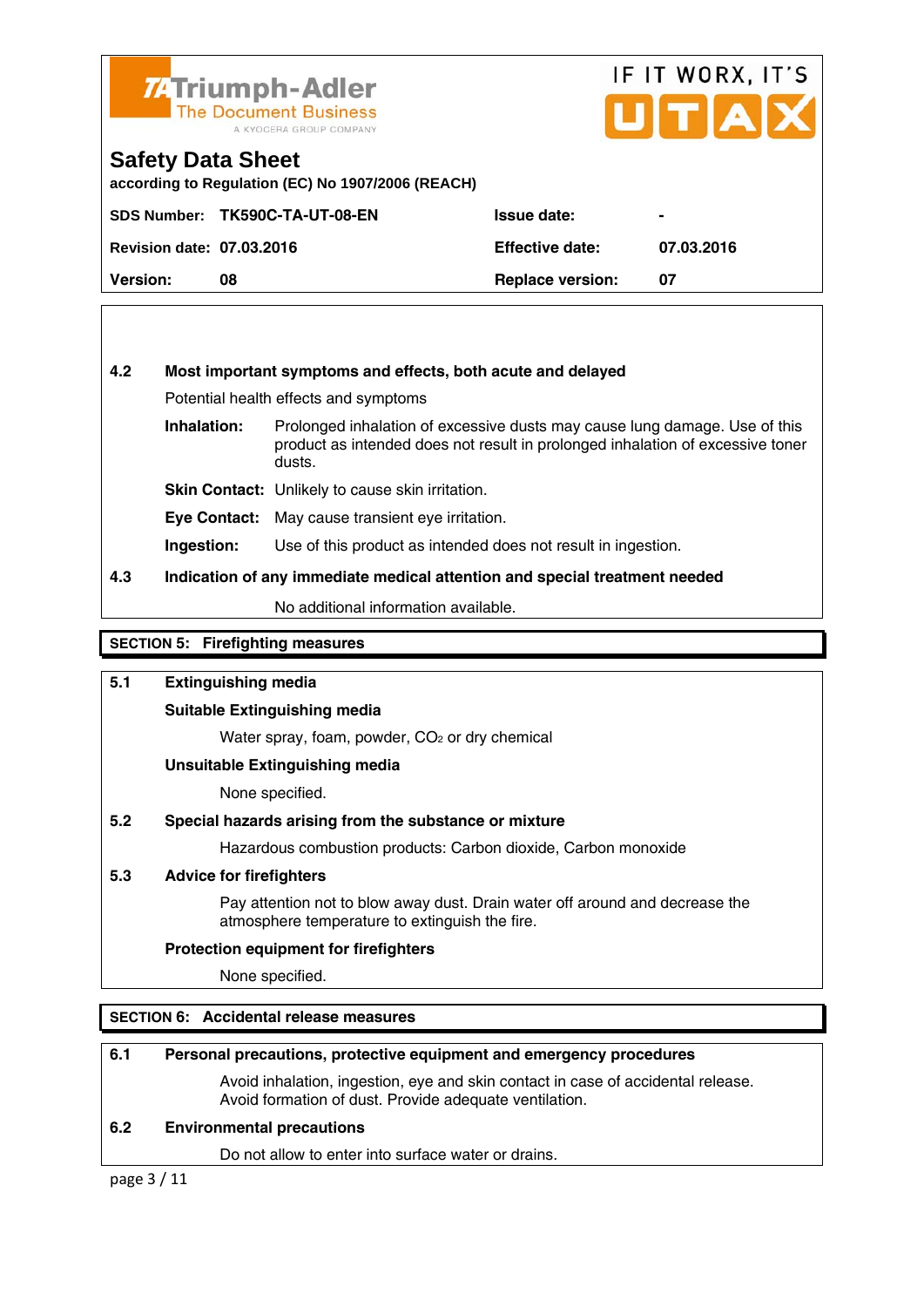

# IF IT WORX, IT'S ITIA

#### **Safety Data Sheet**

**according to Regulation (EC) No 1907/2006 (REACH)** 

|                                  | SDS Number: TK590C-TA-UT-08-EN | <b>Issue date:</b>      | $\blacksquare$ |
|----------------------------------|--------------------------------|-------------------------|----------------|
| <b>Revision date: 07.03.2016</b> |                                | <b>Effective date:</b>  | 07.03.2016     |
| <b>Version:</b>                  | 08                             | <b>Replace version:</b> | -07            |
|                                  |                                |                         |                |

#### **6.3 Methods and material for containment and cleaning up**

Gather the released powder not to blow away and wipe up with a wet cloth.

#### **6.4 Reference to other sections**

See section 13 for disposal information.

#### **SECTION 7: Handling and storage**

#### **7.1 Precautions for safe handling**

 Do not attempt to force open or destroy the toner container or unit. See installation guide of this product.

#### **7.2 Conditions for safe storage, including any incompatibilities**

Keep the toner container or unit tightly closed and store in a cool, dry and dark place. Keeping away from fire. Keep out of the reach of children.

#### **7.3 Specific end uses**

No additional information available.

#### **SECTION 8: Exposure controls/personal protection**

#### **8.1 Control parameters**

#### **US ACGIH Threshold Limit Values (TWA)**

Particles: 10mg/m<sup>3</sup> (Inhalable particles) 3mg/m<sup>3</sup> (Respirable particles) Titanium dioxide: 10mg/m³

#### **US OSHA PEL (TWA)**

Particles: 15mg/m<sup>3</sup> (Total dust) 5mg/m<sup>3</sup> (Respirable fraction)

Amorphous silica: 80mg/m<sup>3</sup>/%SiO<sub>2</sub> Titanium dioxide: 15mg/m<sup>3</sup> (Total dust)

 **EU Occupational exposure limits: Directive (EC) 2000/39, (EC) 2006/15 und (EU) 2009/161** 

Not listed.

#### **8.2 Exposure controls**

#### **Appropriate engineering controls**

Special ventilator is not required under normal intended use. Use in a well ventilated area.

#### **Personal protective equipment**

 Respiratory protection, eye protection, hand protection, skin and body protection are not required under normal intended use.

#### **Environmental exposure controls**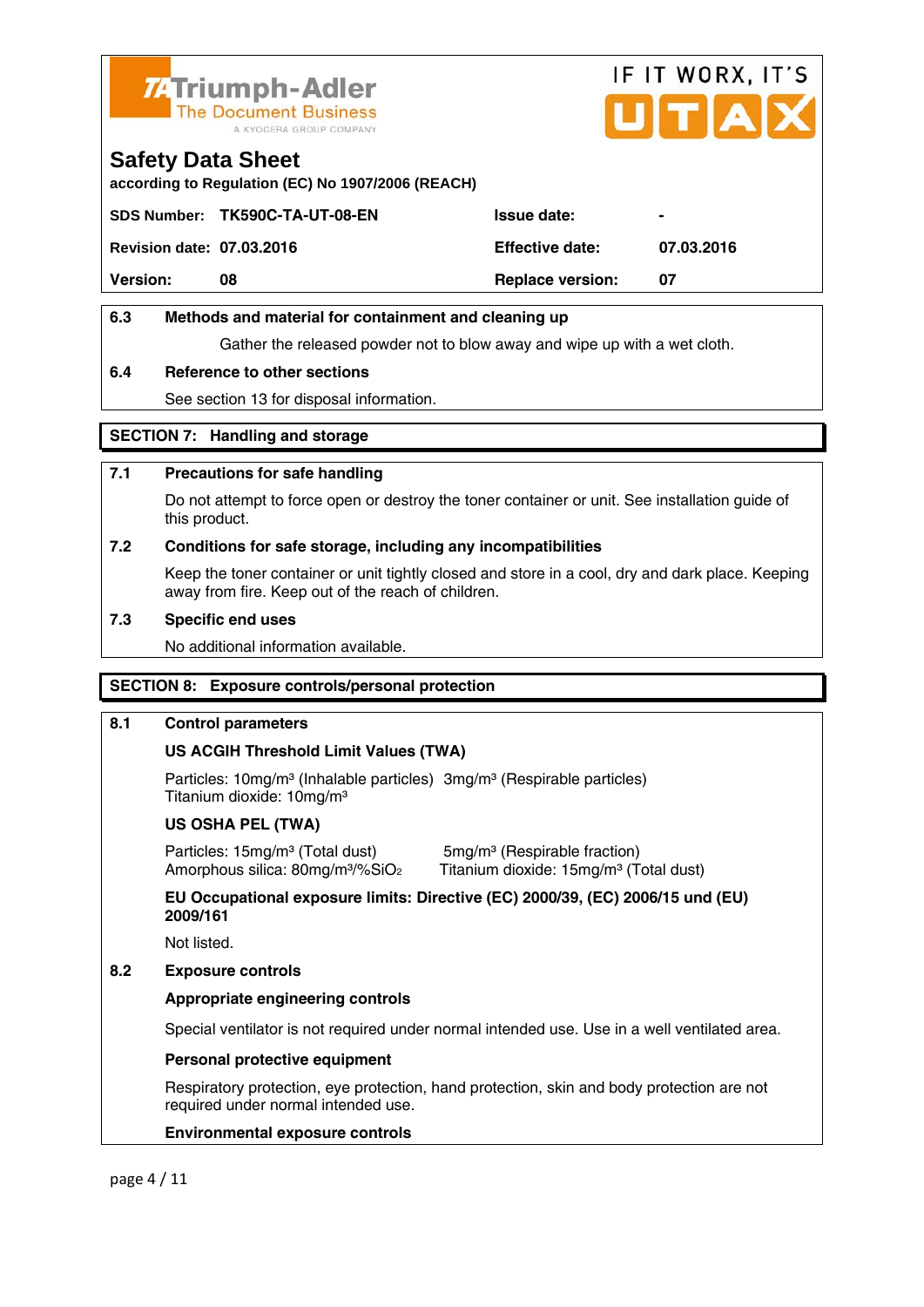



#### **Safety Data Sheet**

**according to Regulation (EC) No 1907/2006 (REACH)** 

SDS Number: TK590C-TA-UT-08-EN Issue date:

**Revision date: 07.03.2016 Effective date: 07.03.2016** 

**Version:** 08 **Replace version:** 07

No additional information available.

#### **SECTION 9: Physical and chemical properties**

#### **9.1 Information on basic physical and chemical properties**

**Appearance**

| Physical state                         | Solid (fine powder)        |
|----------------------------------------|----------------------------|
| Color                                  | Cyan                       |
| Odor                                   | Odorless                   |
| Odor threshold                         | No data available.         |
| рH                                     | No data available.         |
| Melting range [°C]                     | 100-120 (Toner)            |
| Initial boiling point [°C]             | No data available.         |
| Flash point [°C]                       | No data available.         |
| Evaporation rate                       | No data available.         |
| Flammability (solid, gas)              | No data available.         |
| Upper flammability or explosive limits | No data available.         |
| Lower flammability or explosive limits | No data available.         |
| Vapor pressure                         | No data available.         |
| Vapor density                          | No data available.         |
| Relative density [g/m <sup>3</sup> ]   | 1.2-1.4 (Toner)            |
| Solubility in water                    | Almost insoluble in water. |
| Partition coefficient: n-octanol/water | No data available.         |
| Auto-ignition temperature [°C]         | No data available.         |
| Decomposition temperature [°C]         | No data available.         |
| Viscosity                              | No data available.         |
| Explosive properties                   | No data available.         |
| Oxidizing properties                   | No data available.         |
|                                        |                            |

#### **9.2 Other information**

 Dust explosion is improbable under normal intended use. Experimental explosiveness of toner is classified into the same rank such kind of powder as flour, dry milk and resin powder according to the pressure rising speed.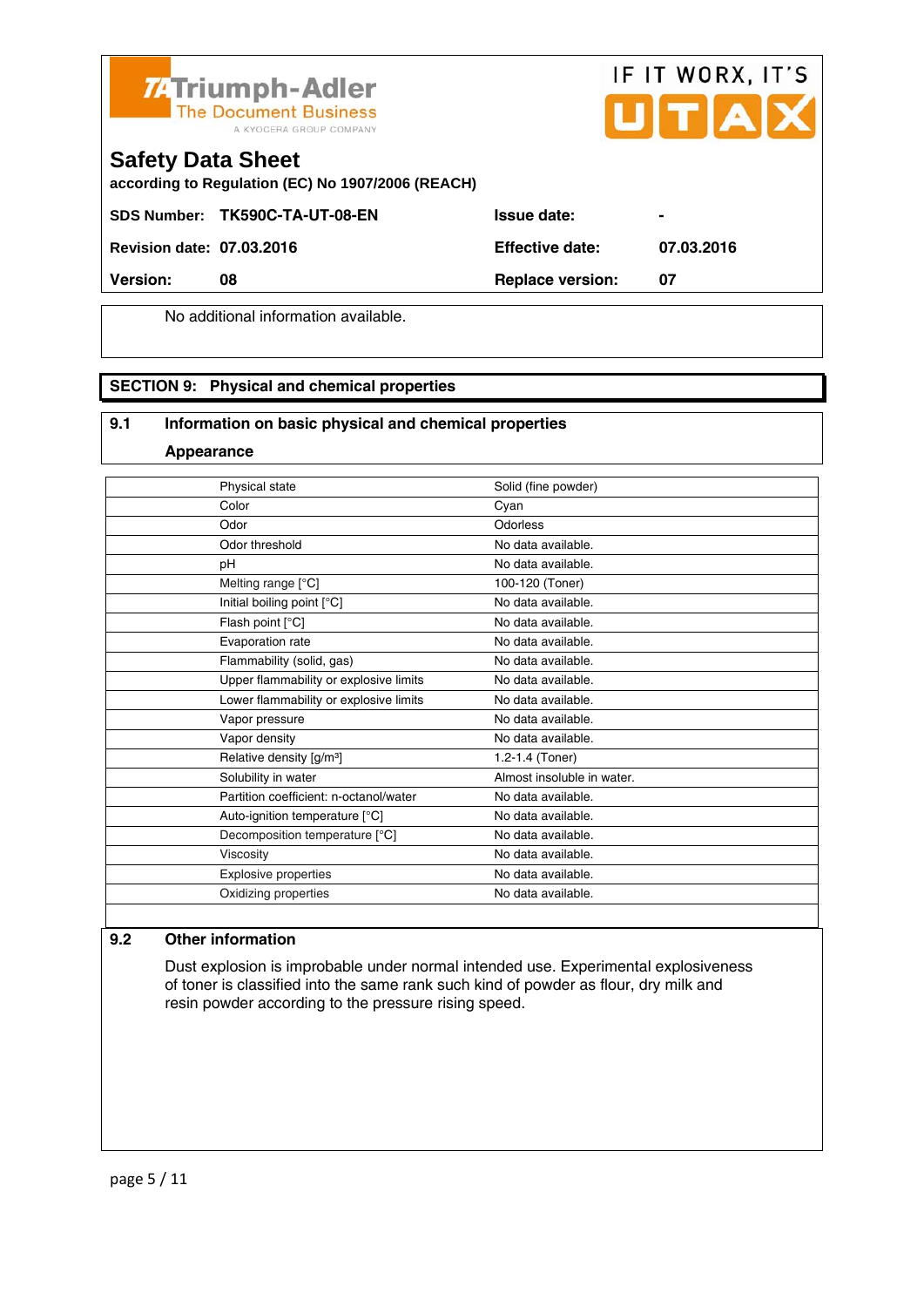

# IF IT WORX, IT'S

## **Safety Data Sheet**

**according to Regulation (EC) No 1907/2006 (REACH)** 

SDS Number: TK590C-TA-UT-08-EN ISSue date:

**Revision date: 07.03.2016 Effective date: 07.03.2016** 

|                                  | SDS NUMBER: TR390C-TA-OT-06-EN | issue dale.             |     |
|----------------------------------|--------------------------------|-------------------------|-----|
| <b>Revision date: 07.03.2016</b> |                                | <b>Effective date:</b>  | 07. |
| <b>Version:</b>                  |                                | <b>Replace version:</b> |     |

**SECTION 10: Stability and reactivity** 

### **10.1 Reactivity**  No data available. **10.2 Chemical stability**  This product is stable under normal conditions of use and storage. **10.3 Possibility of hazardous reactions** Hazardous reactions will not occur. **10.4 Conditions to avoid**  None specified. **10.5 Incompatible materials**  None specified. **10.6 Hazardous decomposition products**  Hazardous decomposition products are not to be produced. **SECTION 11: Toxicological information 11.1 Information on toxicological effects**  Based on available data, the classification criteria listed below are not met.

### **Acute toxicity**

Oral (LD<sub>50</sub>) >2000mg/kg (rat)<sup>\*</sup><br>Dermal (LD<sub>50</sub>) > No data available. No data available. (Toner) Inhalation  $(LC_{50}(4hr))$  > 4.98 mg/l (rat)<sup>\*</sup> (This value is the maximum attainable concentration for dust)

 **Skin corrosion/irritation Acute skin irritation** Mild irritant. (rabbit)\*

 **Serious eye damage/irritation** 

**Acute eye irritation** Minimal irritant. (rabbit)\*

 **Respiratory or skin sensitization** 

**Skin sensitization** Non-sensitizer. (mouse)\*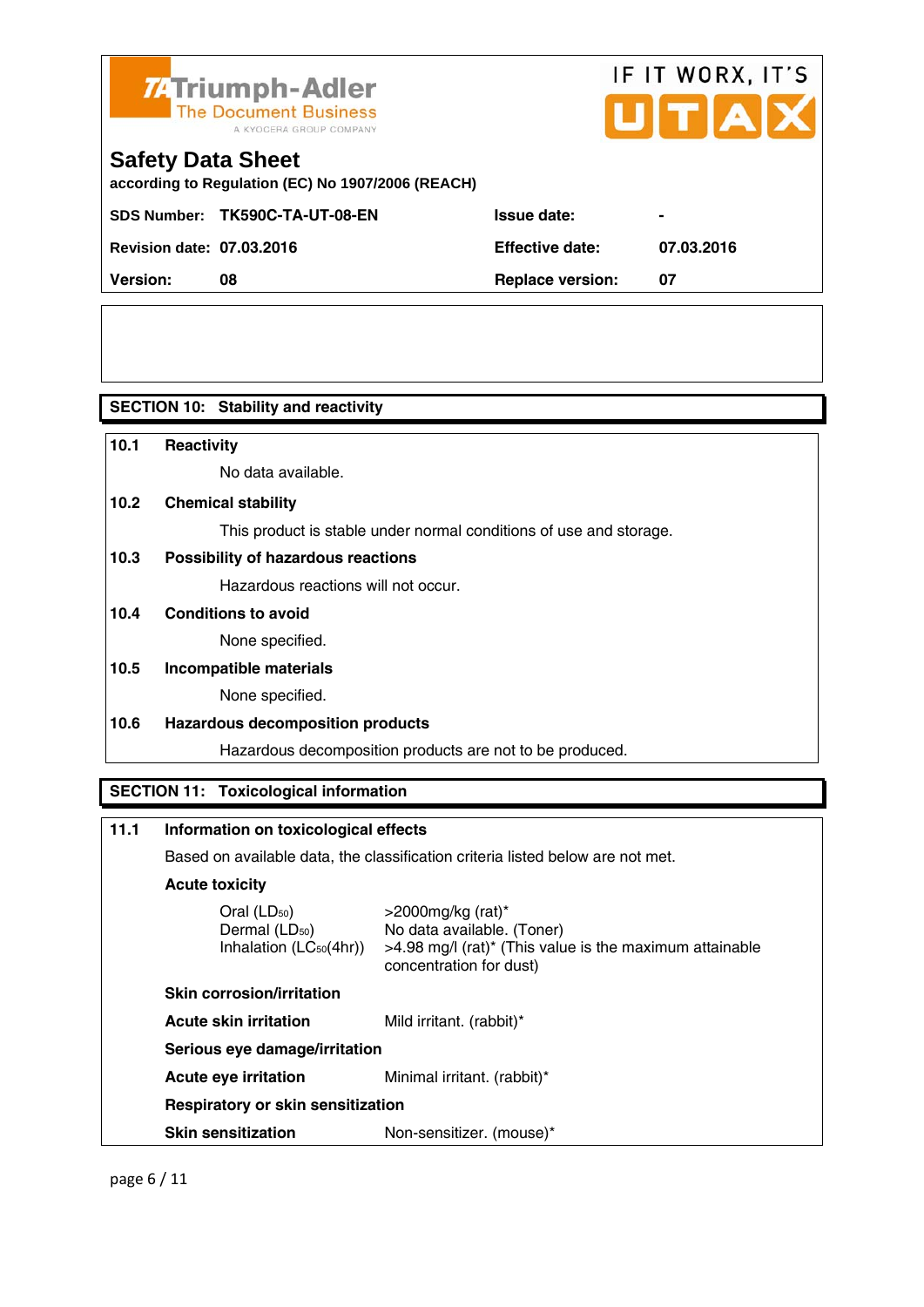

# IF IT WORX, IT'S

### **Safety Data Sheet**

**according to Regulation (EC) No 1907/2006 (REACH)** 

|                                  | SDS Number: TK590C-TA-UT-08-EN | <b>Issue date:</b>      | $\blacksquare$ |
|----------------------------------|--------------------------------|-------------------------|----------------|
| <b>Revision date: 07.03.2016</b> |                                | <b>Effective date:</b>  | 07.03.2016     |
| <b>Version:</b>                  | 08                             | <b>Replace version:</b> | 07             |
|                                  |                                |                         |                |

\*(based on test result of similar product) (Toner)

#### **11.1 Germ cell mutagenicity** Ames test is negative. (Toner)

(based on test result of constituent materials)(Toner)

Information of Ingredients:

No mutagen according to MAK, TRGS905 und (EC) No 1272/2008 Annex VI.

#### **Carcinogenicity**

Information of Ingredients:

 No carcinogen or potential carcinogen (except Titanium dioxide) according to IARC, Japan Association on Industrial Health, ACGIH, EPA, OSHA, NTP, MAK, California Proposition 65, TRGS 905 und (EC) No 1272/2008 Annex VI.

 The IARC reevaluated Titanium dioxide as a Group 2B carcinogen (possibly carcinogenic to humans) as the result of inhalation exposure tests in rats. But, oral/skin tests does not show carcinogenicity (2). In the animal chronic inhalation studies for Titanium dioxide, the lung tumor was observed only in rats. It is estimated that this is attributed to the overload of rat´s lung clearance mechanism (overload phenomenon) (3). The inhalation of excessive Titanium dioxide does not occur in normal use of this product. Also, epidemiological studies to date have not revealed any evidence of the relation between occupational exposure to Titanium dioxide and respiratory tract diseases.

#### **Reproductive toxicity**

Information of Ingredients:

 No reproductive toxicant according to MAK, California Proposition 65, TRGS 905 und (EC) No 1272/2008 Annex VI.

| <b>STOT-single exposure</b>   | No data available. |
|-------------------------------|--------------------|
| <b>STOT-repeated exposure</b> | No data available. |

**Aspiration hazard** No data available.

#### **Chronic effects**

 In a study in rats by chronic inhalation exposure to a typical toner, a mild to moderate degree of lung fibrosis was observed in 92% of the rats in the high concentration (16 mg/m<sup>3</sup>) exposure group, and a minimal to mild degree of fibrosis was noted in 22% of the animal in the middle  $(4mq/m<sup>3</sup>)$  exposure group (1). But no pulmonary change was reported in the lowest  $(1 \text{ma/m}^3)$  exposure group, the most relevant level to potential human exposures.

**Other Information** No data available.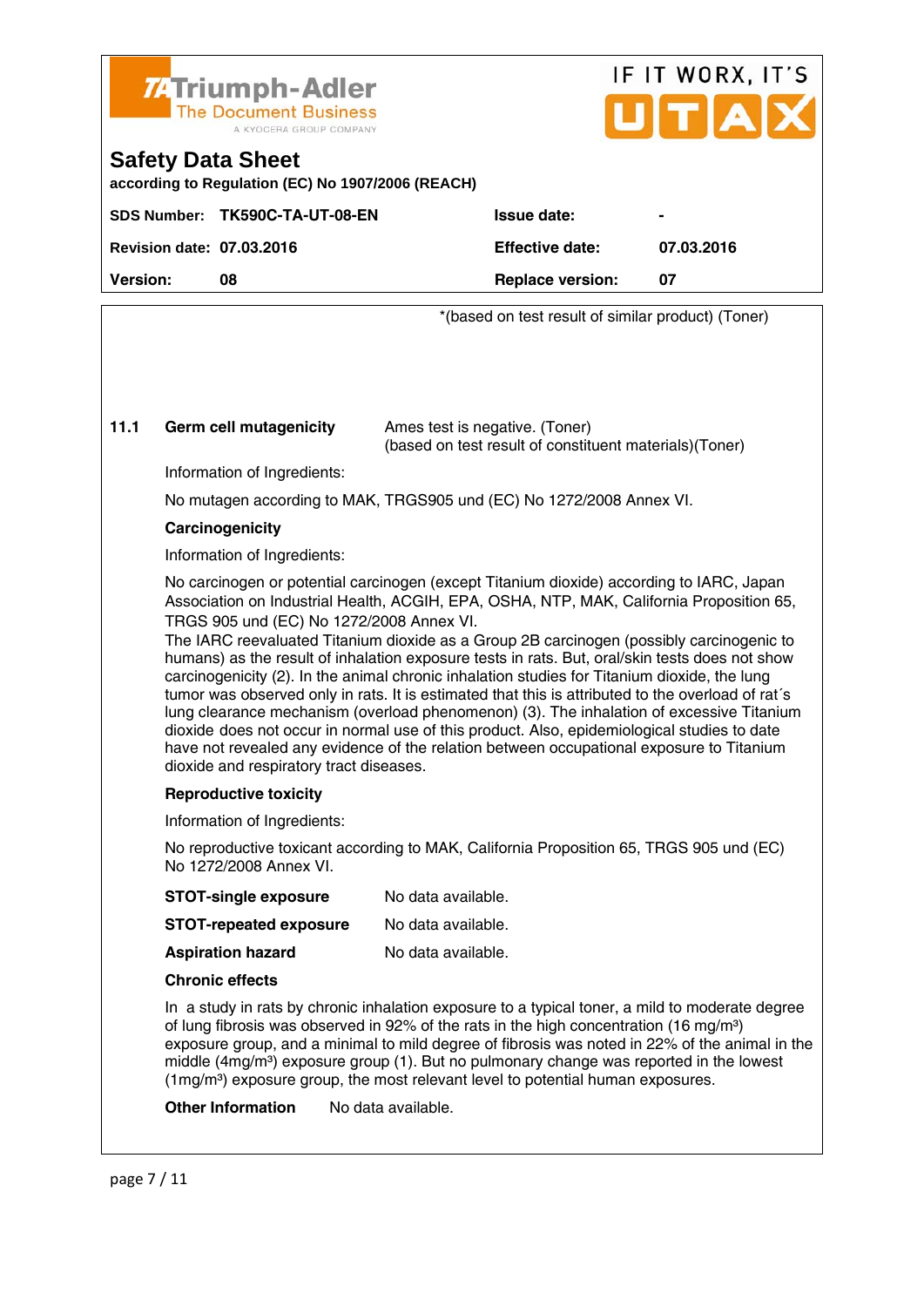

# IF IT WORX, IT'S UTAX

## **Safety Data Sheet**

**according to Regulation (EC) No 1907/2006 (REACH)** 

|                                  | SDS Number: TK590C-TA-UT-08-EN | <b>Issue date:</b>      |            |
|----------------------------------|--------------------------------|-------------------------|------------|
| <b>Revision date: 07.03.2016</b> |                                | <b>Effective date:</b>  | 07.03.2016 |
| <b>Version:</b>                  | 08                             | <b>Replace version:</b> |            |

#### **SECTION 12: Ecological information**

#### **12.1 Toxicity**

No data available.

#### **12.2 Persistence and degradability**

No data available.

#### **12.3 Bioaccumulative potential**

No data available.

**12.4 Mobility in soil** 

No data available.

**12.5 Results of PBT and vPvB assessment** 

No data available.

#### **12.6 Other adverse effects**

No additional information available.

#### **SECTION 13: Disposal considerations**

#### **13.1 Waste treatment methods**

 Do not attempt to incinerate the toner container or unit and the waste toner yourself. Dangerous sparks may cause burn. Any disposal practice should be done under conditions which meet local, state and federal laws and regulations relating to waste (contact local or state environmental agency for specific rules).

#### **SECTION 14: Transport information**

#### **14.1 UN-number**

None.

#### **14.2 UN Proper shipping name**

None.

**14.3 Transport hazard class(es)** 

page 8 / 11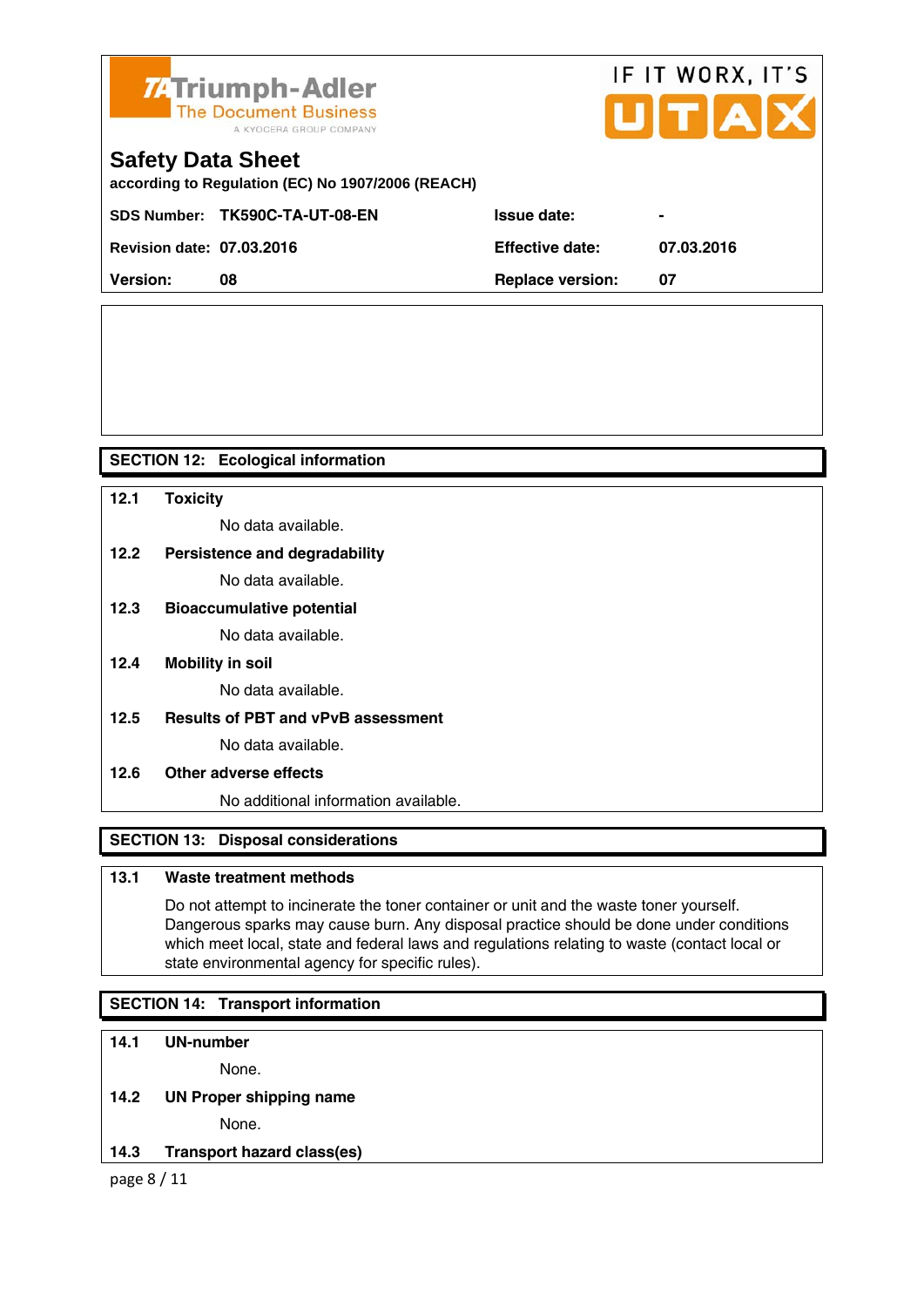

# IF IT WORX, IT'S

#### **Safety Data Sheet**

**according to Regulation (EC) No 1907/2006 (REACH)** 

SDS Number: TK590C-TA-UT-08-EN Issue date:

**Revision date: 07.03.2016 Effective date: 07.03.2016** 

**Version:** 08 **Replace version: 07 Replace version: 07** 

None.

#### **14.4 Packing group**

None.

#### **14.5 Environmental hazards**

None.

**14.6 Special precautions for user** 

No additional information available.

**14.7 Transport in bulk according to Annex II of MARPOL 73/78 and the IBC Code**

Not applicable.

#### **SECTION 15: Regulatory information**

#### **15.1 Safety, health and environmental regulations/legislation specific for the substance or mixture**

#### **EU- regulations**

- Regulation (EC) No 1005 / 2009 (on substances that deplete the ozone layer, Annex I and II): Not listed.
- Regulation (EC) No 850 / 2004 (on persistent organic pollutants, Annex I as amended): Not listed.

 Regulation (EC) No 689 / 2008 (concerning the export and import of dangerous chemicals, Annex I and V as amended): Not listed.

 Regulation (EC) No 1907 / 2006 REACH Annex XVII as amended (Restrictions on use): Not listed.

Regulation (EC) No 1907 / 2006 REACH Annex XIV as amended (Authorizations): Not listed.

#### **US-regulations**

All ingredients in this product comply with order under TSCA.

#### **Canada regulations**

 This product is not a WHMIS-controlled product, since we consider it as a manufactured article.

#### **15.2 Chemical Safety Assessment**

No data available.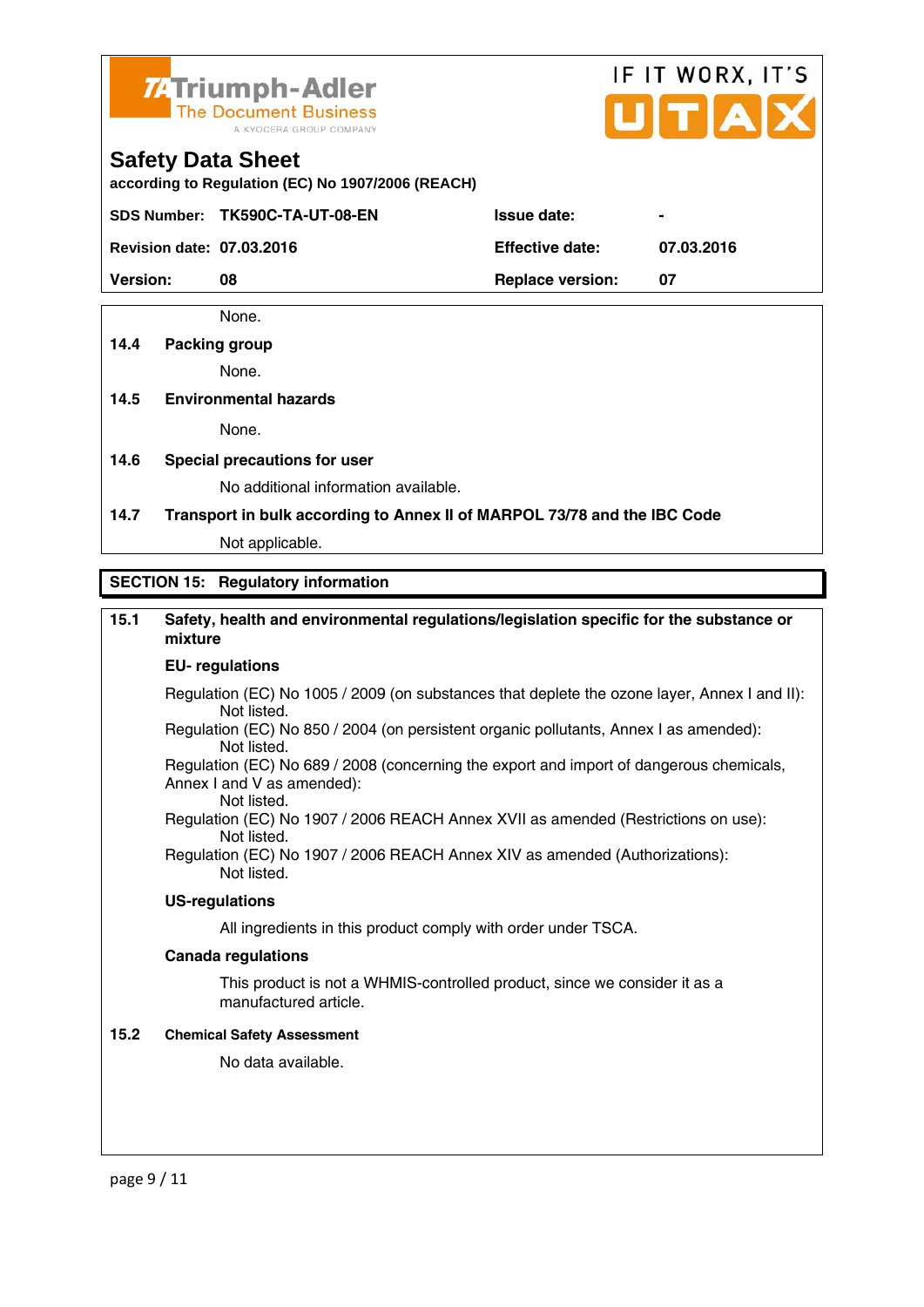

#### **SECTION 16: Other information**

 To the best of our knowledge, the information contained herein is accurate. However, we cannot assume any liability whatsoever for the accuracy or completeness of the information contained herein. The contents and format of this SDS are in accordance with Regulation (EC) No 1907/2006, Annex II as amended by Regulation (EU) No 453/2010 with respect to SDSs. Revision information: Format change Full text of H statements under sections 3: Not applicable **Abbreviations and acronyms** 

| <b>ACGIH</b>                                   | American Conference of Governmental Industrial Hygienists (2010)                                                    |  |  |
|------------------------------------------------|---------------------------------------------------------------------------------------------------------------------|--|--|
| TLVs and BEIs                                  | Threshold Limit Values for Chemical Substances and Physical Agents and Biological Exposure Indices                  |  |  |
| <b>CAS</b>                                     | <b>Chemical Abstracts Service</b>                                                                                   |  |  |
| <b>CLP</b>                                     | Regulation (EC) No 1272/2008 on classification, labelling and packaging of substances and mixtures                  |  |  |
| <b>DFG</b>                                     | Deutsche Forschungsgemeinschaft                                                                                     |  |  |
| <b>EPA</b>                                     | Environmental Protection Agency (Integrated Risk Information System) (USA)                                          |  |  |
| <b>IARC</b>                                    | International Agency for Research on Cancer (IARC Monographs on the Evaluations of Carcinogenic Risks<br>to Humans) |  |  |
| <b>MAK</b>                                     | Maximale Arbeitsplatzkonzentration der Deutschen Forschungsgesellschaft (2011)                                      |  |  |
| <b>NTP</b>                                     | National Toxicology Program (Report on Carcinogens) (USA)                                                           |  |  |
| <b>OSHA</b>                                    | Occupational Safety and Health Administration (29 CFR Part 1910 Subpart Z)                                          |  |  |
| PBT                                            | Persistent, Bioaccumulative and Toxic                                                                               |  |  |
| PEL                                            | Permissible Exposure Limits                                                                                         |  |  |
| <b>REACH</b>                                   | Regulation (EC) No 1907/2006 concerning the Registration, Evaluation, Authorization and Restriction of<br>Chemicals |  |  |
| Proposition 65                                 | California, Safe Drinking Water and Toxic Enforcement Act of 1986                                                   |  |  |
| <b>TRGS 905</b>                                | Technische Regeln für Gefahrstoffe (Deutschland)                                                                    |  |  |
| <b>SVHC</b>                                    | Substances of Very High Concern                                                                                     |  |  |
| <b>TSCA</b>                                    | Toxic Substances Control Act (USA)                                                                                  |  |  |
| TWA                                            | Time Weighted Average                                                                                               |  |  |
| <b>UN</b>                                      | <b>United Nations</b>                                                                                               |  |  |
| vPvB                                           | very Persistent and very Bioaccumulative                                                                            |  |  |
| <b>WHMIS</b>                                   | Workplace Hazardous Materials Information System (Canada)                                                           |  |  |
| Key literature references and sources for data |                                                                                                                     |  |  |

(1) Pulmonary Response to Toner upon Chronic Inhalation Exposure in Rats, H. Muhle et al., Fundamental and Applied Toxicology 17.280-299 (1991) Lung Clearance and Retention of Toner, Utilizing a Tracer Technique, during Chronic Inhalation Exposure in Rats, B. Bellmann, Fundamental and Applied Toxicology 17.300-313 (1991) (2) IARC Monograph on the Evaluation of the Carcinogenic Risk of Chemicals to Humans, Vol. 93

page 10 / 11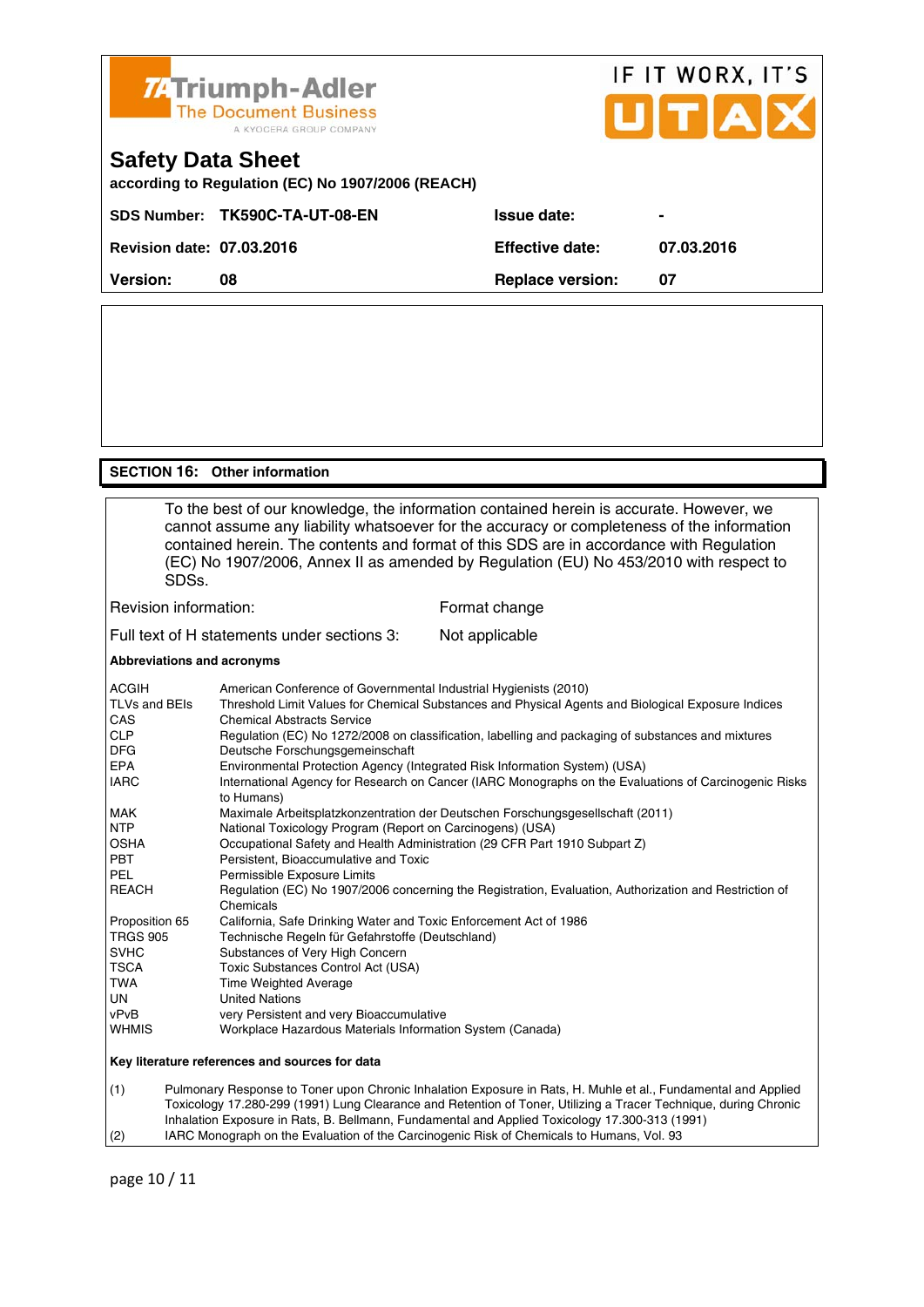| <b>74 Triumph-Adler</b><br><b>The Document Business</b><br>A KYOCERA GROUP COMPANY                                                                 |                           |                         | IF IT WORX, IT'S<br>UITAX |  |
|----------------------------------------------------------------------------------------------------------------------------------------------------|---------------------------|-------------------------|---------------------------|--|
| <b>Safety Data Sheet</b><br>according to Regulation (EC) No 1907/2006 (REACH)                                                                      |                           |                         |                           |  |
| <b>SDS Number:</b>                                                                                                                                 | <b>TK590C-TA-UT-08-EN</b> | Issue date:             |                           |  |
| <b>Revision date: 07.03.2016</b>                                                                                                                   |                           | Effective date:         | 07.03.2016                |  |
| Version:                                                                                                                                           | 08                        | <b>Replace version:</b> | 07                        |  |
| (3)<br>NIOSH CURRENT INTELLIGENCE BULLETIN "Evaluation of Health Hazard and Recommendation for Occupational<br>Exposure to Titanium Dioxide DRAFT" |                           |                         |                           |  |

(4) The contents are in accordance with Material Safety Data Sheet "TK590C-TA-UT-08-EN"; 07/03/2016 of the KYOCERA Document Solutions Inc., 1-2-28 Tamatsukuri, Chuo-ku, Osaka 540-8585, Japan.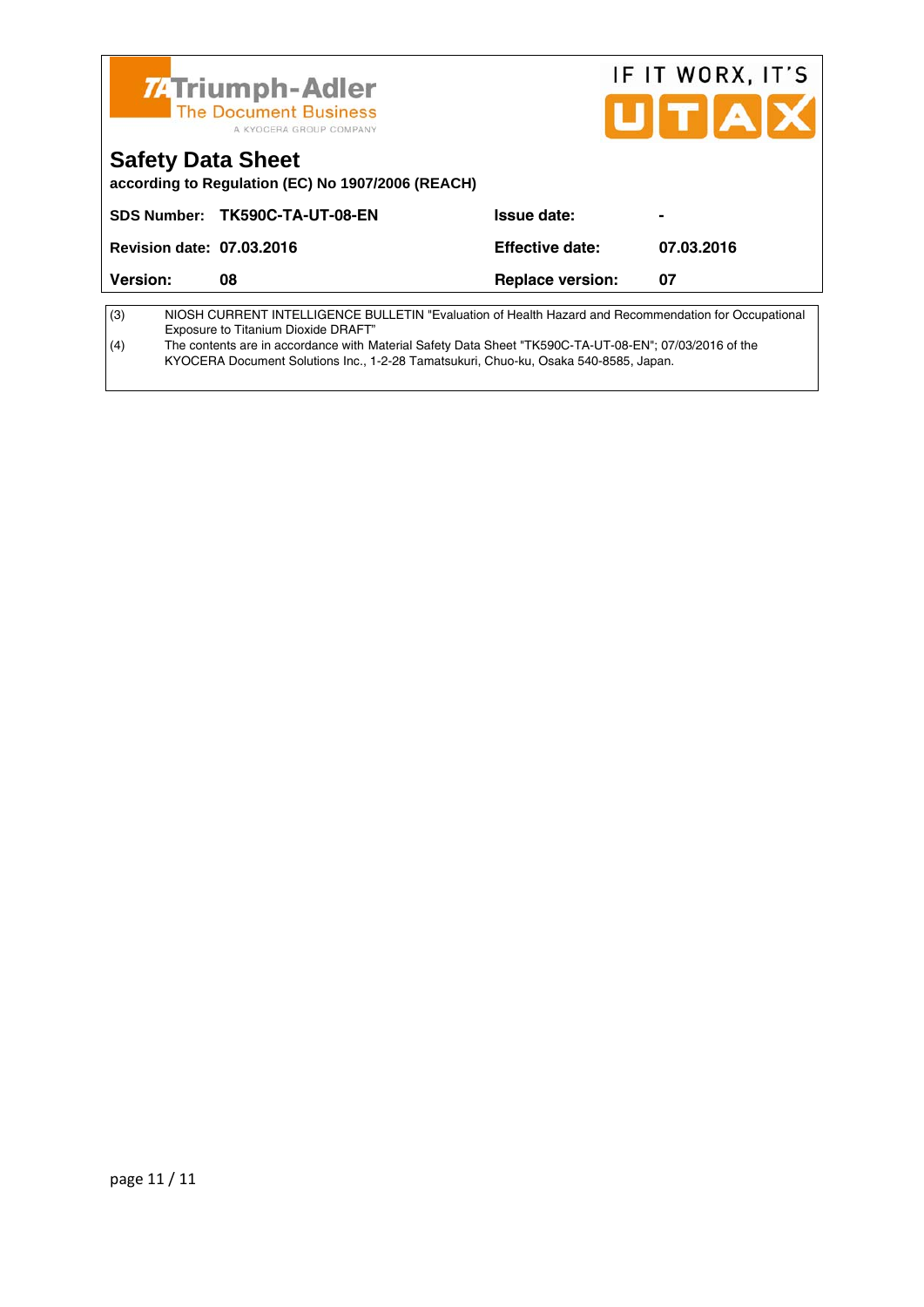

# IF IT WORX, IT'S TÏа

### **Safety Data Sheet**

**according to Regulation (EC) No 1907/2006 (REACH)** 

|                                  | SDS Number: TK590M-TA-UT-08-EN | <b>Issue date:</b>     |            |
|----------------------------------|--------------------------------|------------------------|------------|
| <b>Revision date: 07.03.2016</b> |                                | <b>Effective date:</b> | 07.03.2016 |

**Version:** 08 **Replace version: 07 Replace version: 07** 

**SECTION 1: Identification of the substance/mixture and of the company/undertaking** 

| 1.1  | <b>Product identifier</b>                |                                                                                                                                                                                                                     |
|------|------------------------------------------|---------------------------------------------------------------------------------------------------------------------------------------------------------------------------------------------------------------------|
|      | <b>Product name</b>                      | Magenta Toner for                                                                                                                                                                                                   |
|      |                                          | CLP 3726, CLP 4726 / CDC 1626, CDC 1726, CDC 5526, CDC 5626,<br>CDC 5526L, CDC 5626L / DCC 2626, DCC 2726, DCC 6526,<br>DCC 6626, DCC 6526L, DCC 6626L / P-C2660DN, C2660 MFP,<br>C2665 MFP, C2660i MFP, C2665i MFP |
|      | Consumable name                          |                                                                                                                                                                                                                     |
|      | <b>Product form</b>                      | Mixture                                                                                                                                                                                                             |
| 1.2. |                                          | Relevant identified uses of the substance or mixture and uses advised against                                                                                                                                       |
|      | <b>Identified uses</b>                   | The image formation of our electrophotographic equipments.<br>Other uses are not recommended.                                                                                                                       |
| 1.3  |                                          | Details of the supplier of the safety data sheet                                                                                                                                                                    |
|      | <b>Manufacturer</b>                      | <b>KYOCERA Document Solutions Inc.</b>                                                                                                                                                                              |
|      | <b>Address</b>                           | 1-2-28 Tamatsukuri, Chuo-ku, Osaka 540-8585, Japan                                                                                                                                                                  |
|      | <b>Supplier</b>                          | TA Triumph-Adler GmbH                                                                                                                                                                                               |
|      | <b>Address</b>                           | Ohechaussee 235<br>22848 Norderstedt<br>Germany                                                                                                                                                                     |
| 1.4  | <b>Emergency telephone number</b>        | +49 (0) 40 / 528490                                                                                                                                                                                                 |
|      |                                          | (This number is available only during office hours)                                                                                                                                                                 |
|      | <b>SECTION 2: Hazards identification</b> |                                                                                                                                                                                                                     |
| 2.1  |                                          | <b>Classification of the substance or mixture</b>                                                                                                                                                                   |
|      |                                          | Classification according to Regulation (EC) No 1272/2008 (CLP)                                                                                                                                                      |
|      |                                          | Not classified as hazardous mixture.                                                                                                                                                                                |
|      |                                          |                                                                                                                                                                                                                     |

**2.2 Label elements** 

**Labelling according to Regulation (EC) No 1272/2008 (CLP)**

Not applicable.

**2.3 Other hazards**  Assessment of PBT/vPvB No data available.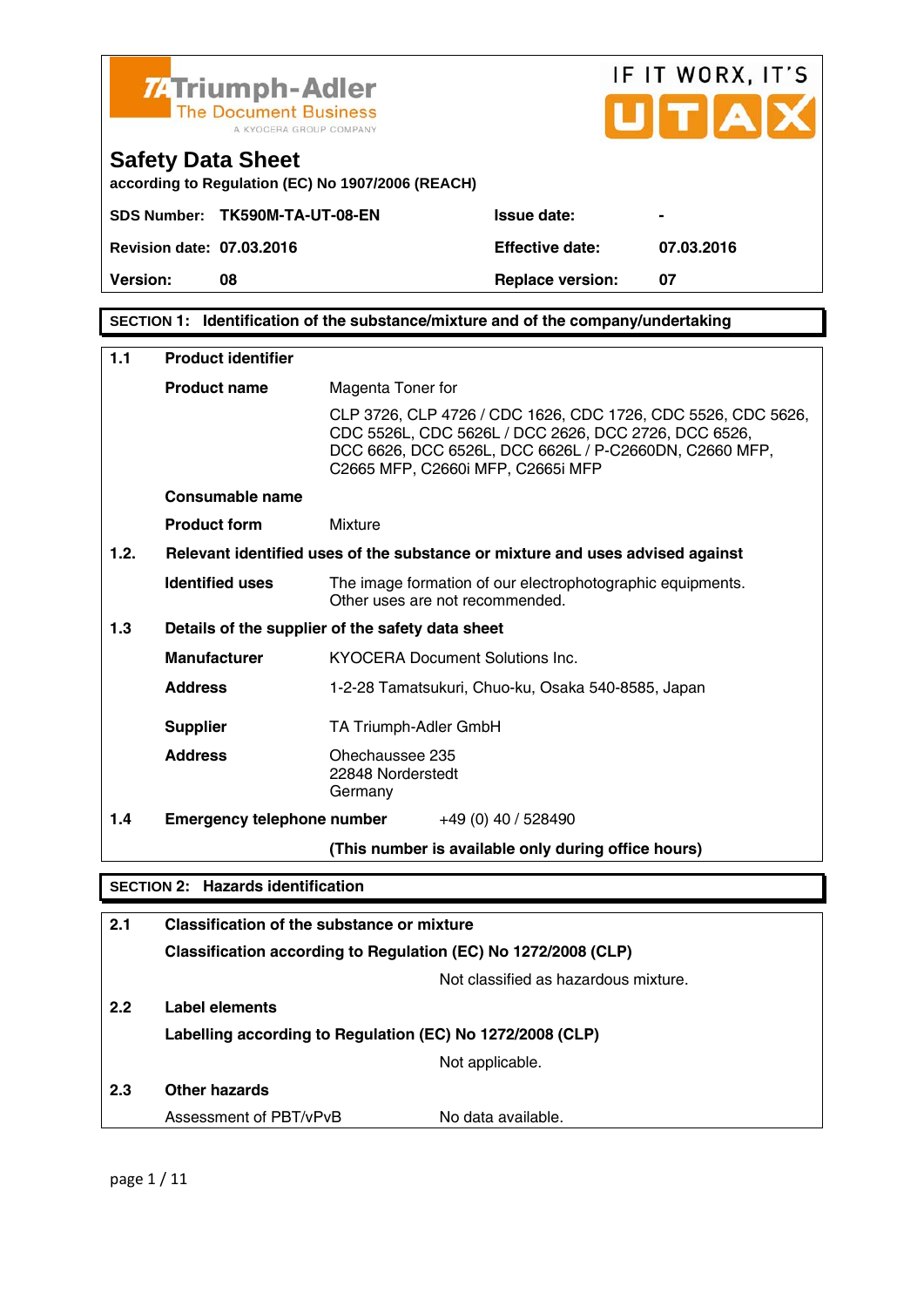

**Safety Data Sheet** 



| <b>Version:</b>                  | 08                             | <b>Replace version:</b> | 07             |
|----------------------------------|--------------------------------|-------------------------|----------------|
| <b>Revision date: 07.03.2016</b> |                                | <b>Effective date:</b>  | 07.03.2016     |
|                                  | SDS Number: TK590M-TA-UT-08-EN | <b>Issue date:</b>      | $\blacksquare$ |
|                                  |                                |                         |                |

 See section 4 and 11 for information on health effects and symptoms. See section 9 for dust explosion information.

#### **SECTION 3: Composition/information on ingredients 3.1 Substances** This product is a mixture. **3.2 Mixtures**  Chemical name CAS-No [Weight %] Polyester resin (2 kinds) confidential 75-85 Organic pigment confidential 1-5 Amorphous silica 7631-86-9 1-5 Titanium dioxide 13463-67-7 < 1 Information of Ingredients (1) Substance which present a health or environmental hazard within the meaning of CLP: None. (2) Substance which are assigned Community workplace exposure limits: None. (3) Substance which are PBT or vPvB in accordance with the criteria set out in Annex XIII of REACH: None. (4) Substance which are included in the list established in accordance with Article 59(1) of REACH (SVHC): None. See section 16 for the full text of the H statements declared above. **SECTION 4: First aid measures**

#### **4.1 Description of first aid measures**

 **General information:** No data available.

**Inhalation:** Remove from exposure to fresh air and gargle with plenty of water. Consult a doctor in case of such symptoms as coughing.

**Skin Contact:** Wash with soap and water.

 **Eye Contact:** Flush with water immediately and see a doctor if irritating.

**Ingestion:** Rinse out the mouth. Drink one or two glasses of water to dilute. Seek medical treatment if necessary.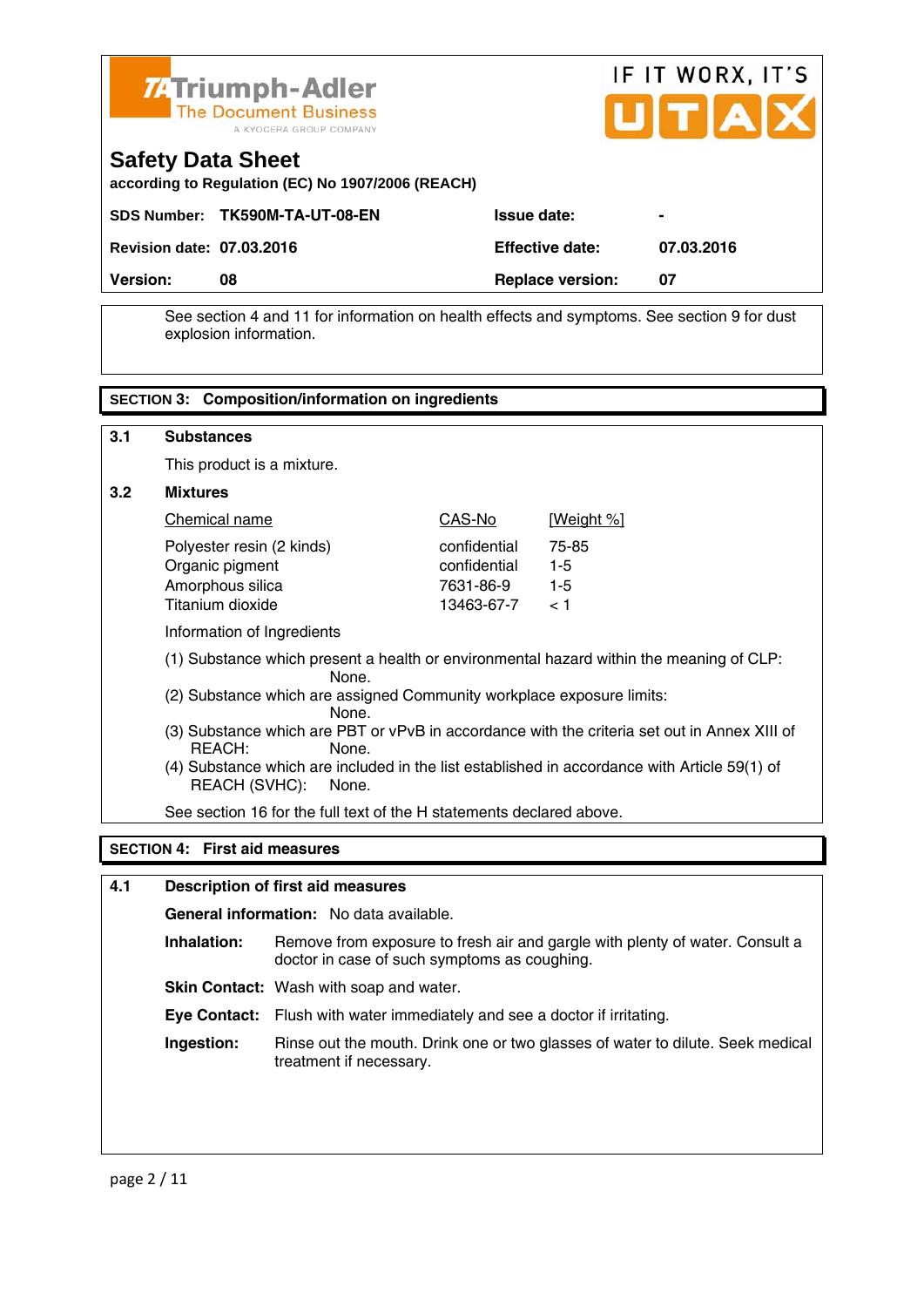

## IF IT WORX, IT'S UITIA

#### **Safety Data Sheet**

**according to Regulation (EC) No 1907/2006 (REACH)** 

|                                  | SDS Number: TK590M-TA-UT-08-EN | <b>Issue date:</b>      | $\blacksquare$ |
|----------------------------------|--------------------------------|-------------------------|----------------|
| <b>Revision date: 07.03.2016</b> |                                | <b>Effective date:</b>  | 07.03.2016     |
| <b>Version:</b>                  | 08                             | <b>Replace version:</b> | 07             |

#### **4.2 Most important symptoms and effects, both acute and delayed**

Potential health effects and symptoms

**Inhalation:** Prolonged inhalation of excessive dusts may cause lung damage. Use of this product as intended does not result in prolonged inhalation of excessive toner dusts.

**Skin Contact:** Unlikely to cause skin irritation.

**Eye Contact:** May cause transient eye irritation.

**Ingestion:** Use of this product as intended does not result in ingestion.

#### **4.3 Indication of any immediate medical attention and special treatment needed**

No additional information available.

#### **SECTION 5: Firefighting measures**

#### **5.1 Extinguishing media**

#### **Suitable Extinguishing media**

Water spray, foam, powder, CO<sub>2</sub> or dry chemical

#### **Unsuitable Extinguishing media**

None specified.

#### **5.2 Special hazards arising from the substance or mixture**

Hazardous combustion products: Carbon dioxide, Carbon monoxide

#### **5.3 Advice for firefighters**

 Pay attention not to blow away dust. Drain water off around and decrease the atmosphere temperature to extinguish the fire.

#### **Protection equipment for firefighters**

None specified.

#### **SECTION 6: Accidental release measures**

#### **6.1 Personal precautions, protective equipment and emergency procedures**

 Avoid inhalation, ingestion, eye and skin contact in case of accidental release. Avoid formation of dust. Provide adequate ventilation.

#### **6.2 Environmental precautions**

Do not allow to enter into surface water or drains.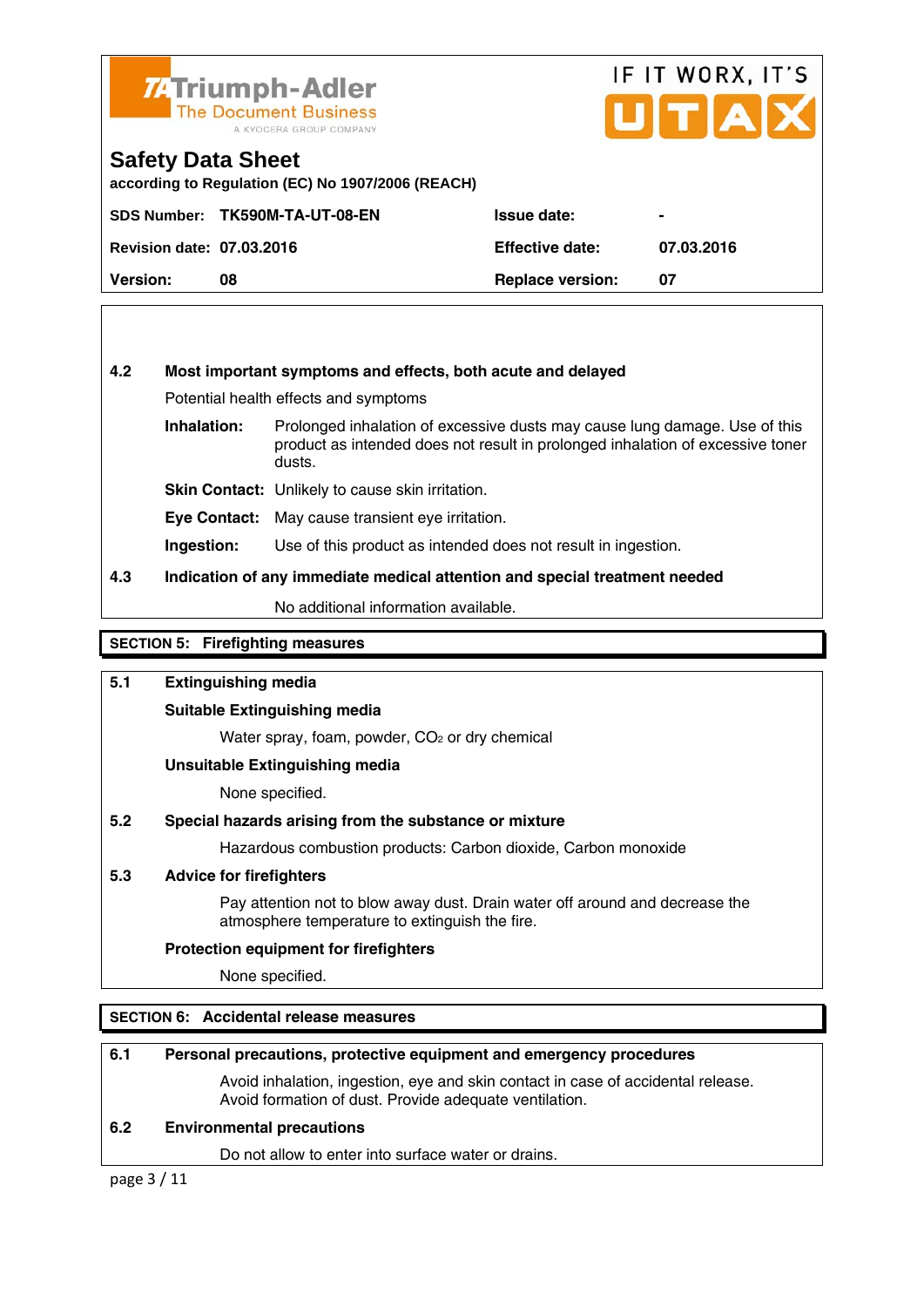

# IF IT WORX, IT'S ITIA

#### **Safety Data Sheet**

**according to Regulation (EC) No 1907/2006 (REACH)** 

|                                  | SDS Number: TK590M-TA-UT-08-EN | <b>Issue date:</b>      | $\blacksquare$ |
|----------------------------------|--------------------------------|-------------------------|----------------|
| <b>Revision date: 07.03.2016</b> |                                | <b>Effective date:</b>  | 07.03.2016     |
| <b>Version:</b>                  | 08                             | <b>Replace version:</b> | 07             |

#### **6.3 Methods and material for containment and cleaning up**

Gather the released powder not to blow away and wipe up with a wet cloth.

#### **6.4 Reference to other sections**

See section 13 for disposal information.

#### **SECTION 7: Handling and storage**

#### **7.1 Precautions for safe handling**

 Do not attempt to force open or destroy the toner container or unit. See installation guide of this product.

#### **7.2 Conditions for safe storage, including any incompatibilities**

Keep the toner container or unit tightly closed and store in a cool, dry and dark place. Keeping away from fire. Keep out of the reach of children.

#### **7.3 Specific end uses**

No additional information available.

#### **SECTION 8: Exposure controls/personal protection**

#### **8.1 Control parameters**

#### **US ACGIH Threshold Limit Values (TWA)**

Particles: 10mg/m<sup>3</sup> (Inhalable particles) 3mg/m<sup>3</sup> (Respirable particles) Titanium dioxide: 10mg/m³

#### **US OSHA PEL (TWA)**

Particles: 15mg/m<sup>3</sup> (Total dust) 5mg/m<sup>3</sup> (Respirable fraction)

Amorphous silica: 80mg/m<sup>3</sup>/%SiO<sub>2</sub> Titanium dioxide: 15mg/m<sup>3</sup> (Total dust)

 **EU Occupational exposure limits: Directive (EC) 2000/39, (EC) 2006/15 und (EU) 2009/161** 

Not listed.

#### **8.2 Exposure controls**

#### **Appropriate engineering controls**

Special ventilator is not required under normal intended use. Use in a well ventilated area.

#### **Personal protective equipment**

 Respiratory protection, eye protection, hand protection, skin and body protection are not required under normal intended use.

#### **Environmental exposure controls**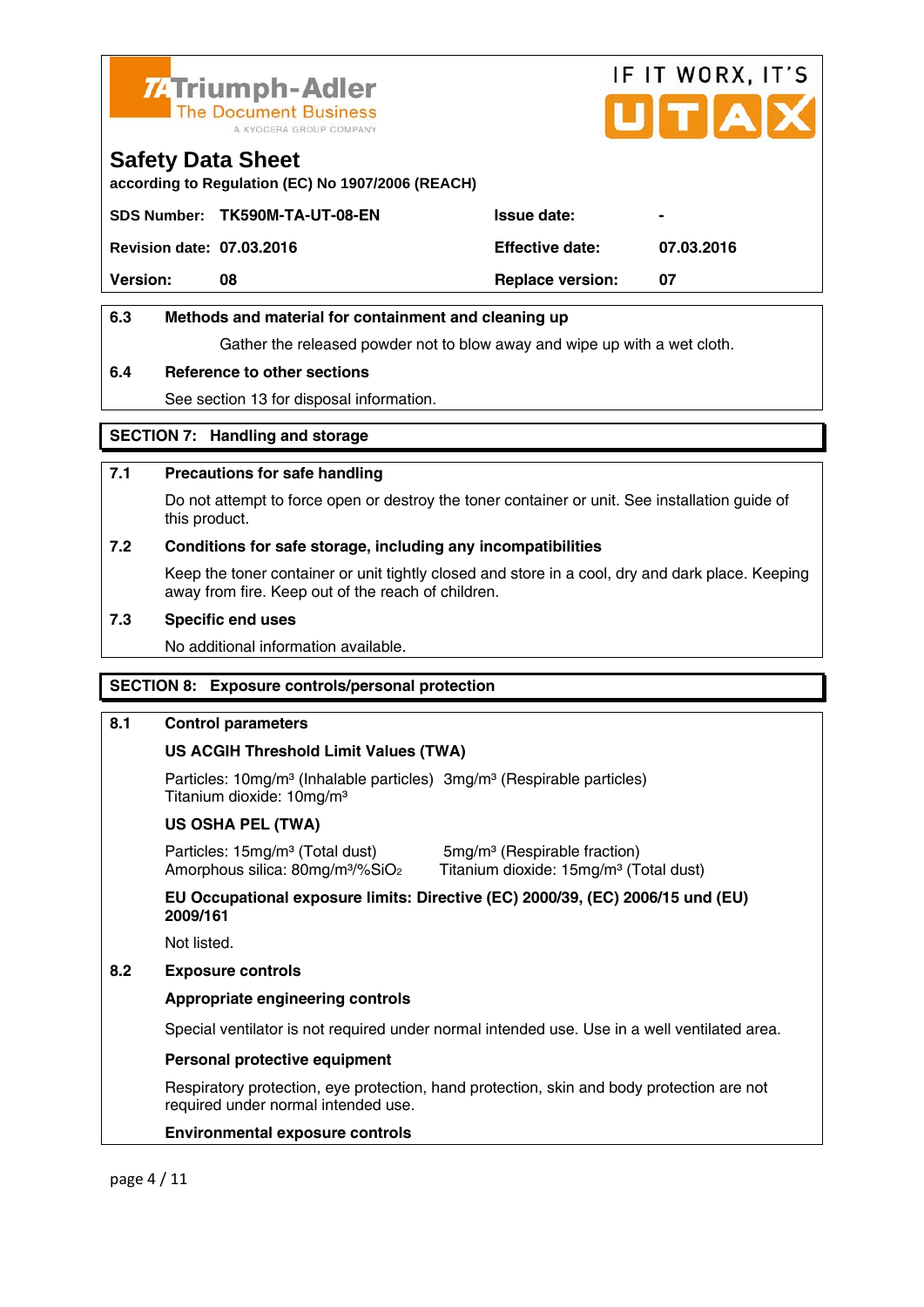



#### **Safety Data Sheet**

**according to Regulation (EC) No 1907/2006 (REACH)** 

SDS Number: TK590M-TA-UT-08-EN Issue date:

**Revision date: 07.03.2016 Effective date: 07.03.2016** 

**Version:** 08 **Replace version:** 07

No additional information available.

#### **SECTION 9: Physical and chemical properties**

#### **9.1 Information on basic physical and chemical properties**

**Appearance**

| Physical state                         | Solid (fine powder)        |
|----------------------------------------|----------------------------|
| Color                                  | Magenta                    |
| Odor                                   | Odorless                   |
| Odor threshold                         | No data available.         |
| рH                                     | No data available.         |
| Melting range [°C]                     | 100-120 (Toner)            |
| Initial boiling point [°C]             | No data available.         |
| Flash point [°C]                       | No data available.         |
| Evaporation rate                       | No data available.         |
| Flammability (solid, gas)              | No data available.         |
| Upper flammability or explosive limits | No data available.         |
| Lower flammability or explosive limits | No data available.         |
| Vapor pressure                         | No data available.         |
| Vapor density                          | No data available.         |
| Relative density [g/m <sup>3</sup> ]   | 1.2-1.4 (Toner)            |
| Solubility in water                    | Almost insoluble in water. |
| Partition coefficient: n-octanol/water | No data available.         |
| Auto-ignition temperature [°C]         | No data available.         |
| Decomposition temperature [°C]         | No data available.         |
| Viscosity                              | No data available.         |
| Explosive properties                   | No data available.         |
| Oxidizing properties                   | No data available.         |
|                                        |                            |

#### **9.2 Other information**

 Dust explosion is improbable under normal intended use. Experimental explosiveness of toner is classified into the same rank such kind of powder as flour, dry milk and resin powder according to the pressure rising speed.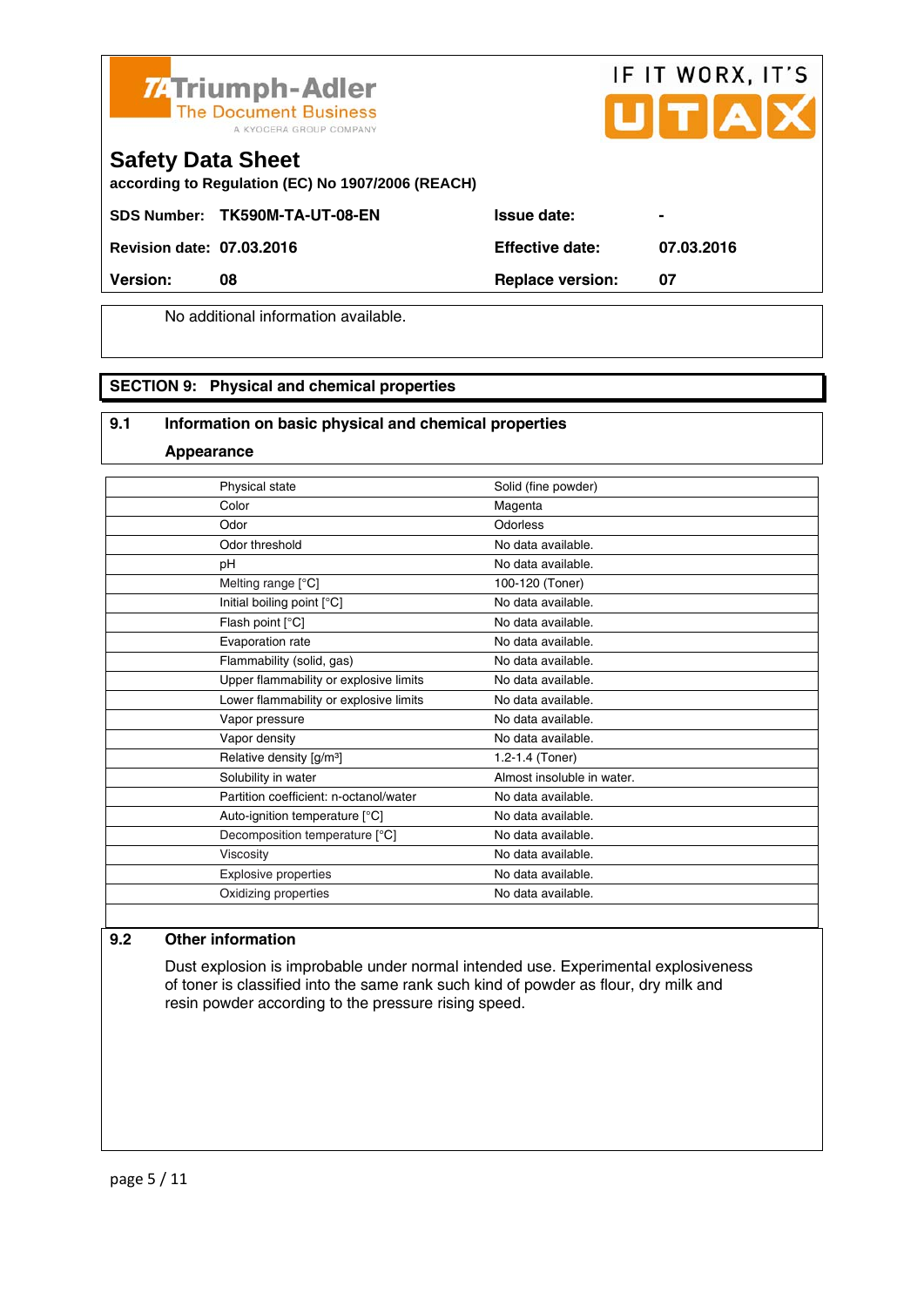

## IF IT WORX, IT'S TIA

## **Safety Data Sheet**

**according to Regulation (EC) No 1907/2006 (REACH)** 

SDS Number: TK590M-TA-UT-08-EN

**Revision date: 07.03.2016 Effective date: 07.03.2016** 

|                                  | SDS Number: TK590M-TA-UT-08-EN | <b>Issue date:</b>      | $\blacksquare$ |
|----------------------------------|--------------------------------|-------------------------|----------------|
| <b>Revision date: 07.03.2016</b> |                                | <b>Effective date:</b>  | 07.            |
| Version:                         | 08                             | <b>Replace version:</b> | 07             |

**SECTION 10: Stability and reactivity** 

| 10.1 | Reactivity                                                                                    |                                                                                |
|------|-----------------------------------------------------------------------------------------------|--------------------------------------------------------------------------------|
|      | No data available.                                                                            |                                                                                |
| 10.2 | <b>Chemical stability</b>                                                                     |                                                                                |
|      |                                                                                               | This product is stable under normal conditions of use and storage.             |
| 10.3 | <b>Possibility of hazardous reactions</b>                                                     |                                                                                |
|      | Hazardous reactions will not occur.                                                           |                                                                                |
| 10.4 | <b>Conditions to avoid</b>                                                                    |                                                                                |
|      | None specified.                                                                               |                                                                                |
| 10.5 | Incompatible materials                                                                        |                                                                                |
|      | None specified.                                                                               |                                                                                |
| 10.6 | <b>Hazardous decomposition products</b>                                                       |                                                                                |
|      |                                                                                               | Hazardous decomposition products are not to be produced.                       |
|      | <b>SECTION 11: Toxicological information</b>                                                  |                                                                                |
|      |                                                                                               |                                                                                |
| 11.1 | Information on toxicological effects                                                          |                                                                                |
|      |                                                                                               | Based on available data, the classification criteria listed below are not met. |
|      | <b>Acute toxicity</b>                                                                         |                                                                                |
|      | Oral (LD <sub>50</sub> )<br>Dermal (LD <sub>50</sub> )<br>Inhalation (LC <sub>50</sub> (4hr)) | $>$ 2000mg/kg (rat)*<br>No data available. (Toner)<br>$>5.02$ mg/l (rat)*      |
|      | <b>Skin corrosion/irritation</b>                                                              |                                                                                |
|      | <b>Acute skin irritation</b>                                                                  | Mild irritant. (rabbit)*                                                       |

 **Serious eye damage/irritation** 

**Acute eye irritation** Minimal irritant. (rabbit)\*

 **Respiratory or skin sensitization** 

**Skin sensitization** Non-sensitizer. (mouse)\*

\*(based on test result of similar product) (Toner)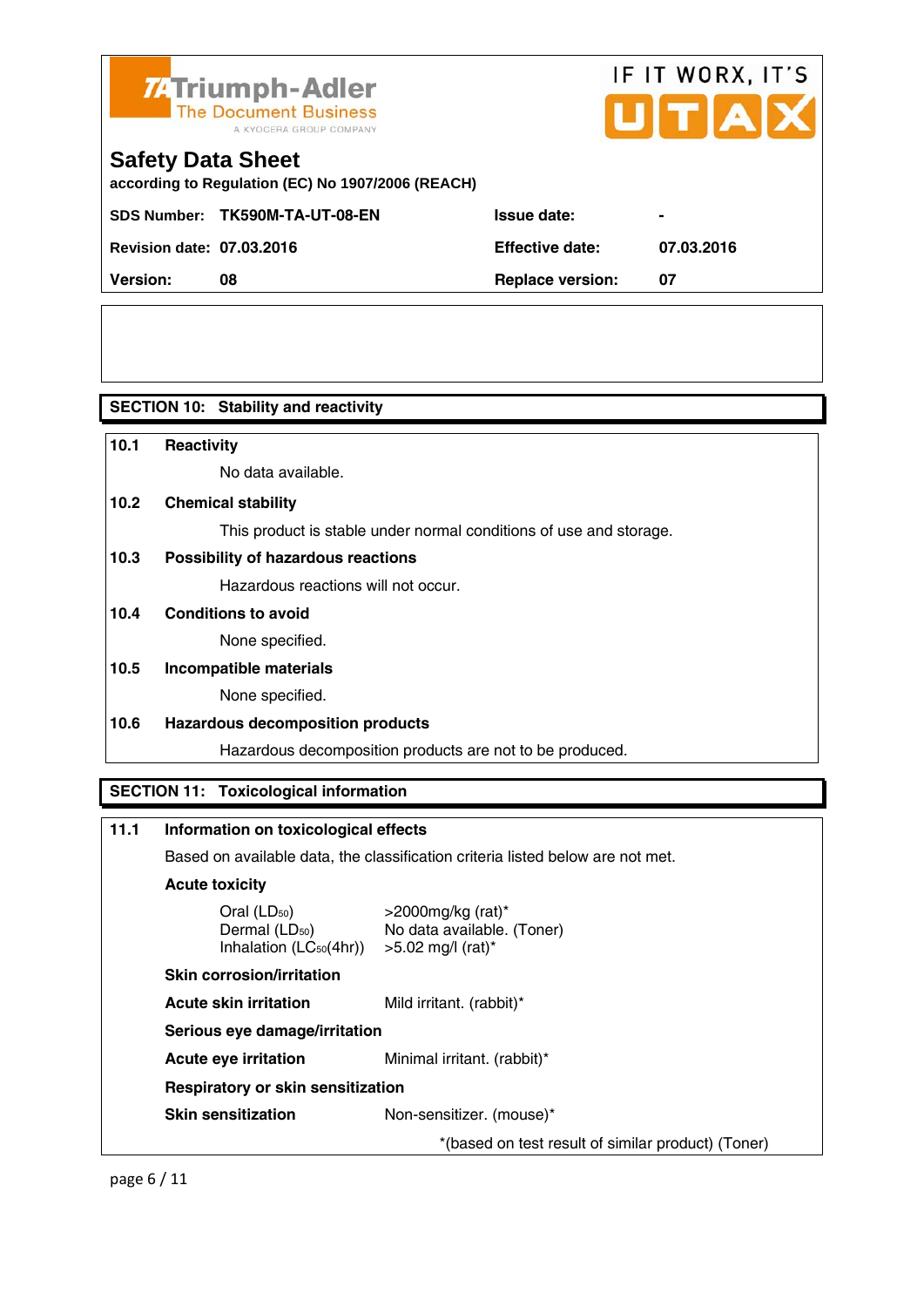

## IF IT WORX, IT'S ПТА

### **Safety Data Sheet**

**according to Regulation (EC) No 1907/2006 (REACH)** 

|                                  | SDS Number: TK590M-TA-UT-08-EN | <b>Issue date:</b>      |            |
|----------------------------------|--------------------------------|-------------------------|------------|
| <b>Revision date: 07.03.2016</b> |                                | <b>Effective date:</b>  | 07.03.2016 |
| <b>Version:</b>                  | 08                             | <b>Replace version:</b> |            |
|                                  |                                |                         |            |

#### **11.1 Germ cell mutagenicity** Ames test is negative. (Toner)

(based on test result of constituent materials)(Toner)

Information of Ingredients:

No mutagen according to MAK, TRGS905 und (EC) No 1272/2008 Annex VI.

#### **Carcinogenicity**

Information of Ingredients:

 No carcinogen or potential carcinogen (except Titanium dioxide) according to IARC, Japan Association on Industrial Health, ACGIH, EPA, OSHA, NTP, MAK, California Proposition 65, TRGS 905 und (EC) No 1272/2008 Annex VI.

 The IARC reevaluated Titanium dioxide as a Group 2B carcinogen (possibly carcinogenic to humans) as the result of inhalation exposure tests in rats. But, oral/skin tests does not show carcinogenicity (2). In the animal chronic inhalation studies for Titanium dioxide, the lung tumor was observed only in rats. It is estimated that this is attributed to the overload of rat´s lung clearance mechanism (overload phenomenon) (3). The inhalation of excessive Titanium dioxide does not occur in normal use of this product. Also, epidemiological studies to date have not revealed any evidence of the relation between occupational exposure to Titanium dioxide and respiratory tract diseases.

#### **Reproductive toxicity**

Information of Ingredients:

 No reproductive toxicant according to MAK, California Proposition 65, TRGS 905 und (EC) No 1272/2008 Annex VI.

| <b>STOT-single exposure</b>   | No data available. |
|-------------------------------|--------------------|
| <b>STOT-repeated exposure</b> | No data available. |
| <b>Aspiration hazard</b>      | No data available. |

#### **Chronic effects**

 In a study in rats by chronic inhalation exposure to a typical toner, a mild to moderate degree of lung fibrosis was observed in 92% of the rats in the high concentration (16 mg/m<sup>3</sup>) exposure group, and a minimal to mild degree of fibrosis was noted in 22% of the animal in the middle (4mg/m<sup>3</sup>) exposure group (1). But no pulmonary change was reported in the lowest  $(1 \text{mg/m}^3)$  exposure group, the most relevant level to potential human exposures.

**Other Information** No data available.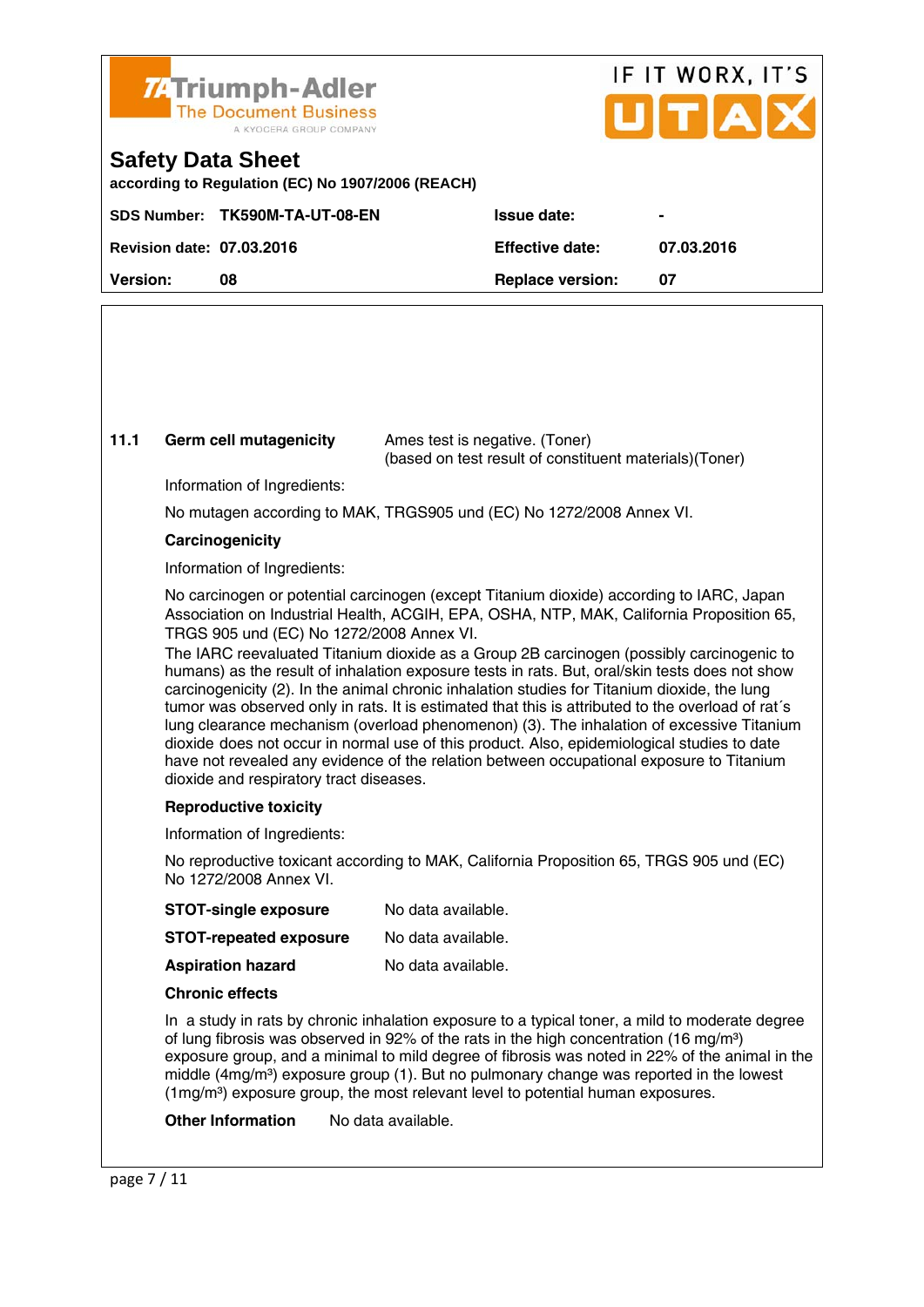

# IF IT WORX, IT'S UTAX

### **Safety Data Sheet**

**according to Regulation (EC) No 1907/2006 (REACH)** 

|                                  | SDS Number: TK590M-TA-UT-08-EN | <b>Issue date:</b>      | $\sim$     |
|----------------------------------|--------------------------------|-------------------------|------------|
| <b>Revision date: 07.03.2016</b> |                                | <b>Effective date:</b>  | 07.03.2016 |
| <b>Version:</b>                  | 08                             | <b>Replace version:</b> |            |
|                                  |                                |                         |            |

#### **SECTION 12: Ecological information**

#### **12.1 Toxicity**

No data available.

#### **12.2 Persistence and degradability**

No data available.

#### **12.3 Bioaccumulative potential**

No data available.

**12.4 Mobility in soil** 

No data available.

**12.5 Results of PBT and vPvB assessment** 

No data available.

#### **12.6 Other adverse effects**

No additional information available.

#### **SECTION 13: Disposal considerations**

#### **13.1 Waste treatment methods**

 Do not attempt to incinerate the toner container or unit and the waste toner yourself. Dangerous sparks may cause burn. Any disposal practice should be done under conditions which meet local, state and federal laws and regulations relating to waste (contact local or state environmental agency for specific rules).

#### **SECTION 14: Transport information**

#### **14.1 UN-number**

None.

#### **14.2 UN Proper shipping name**

None.

#### **14.3 Transport hazard class(es)**

page 8 / 11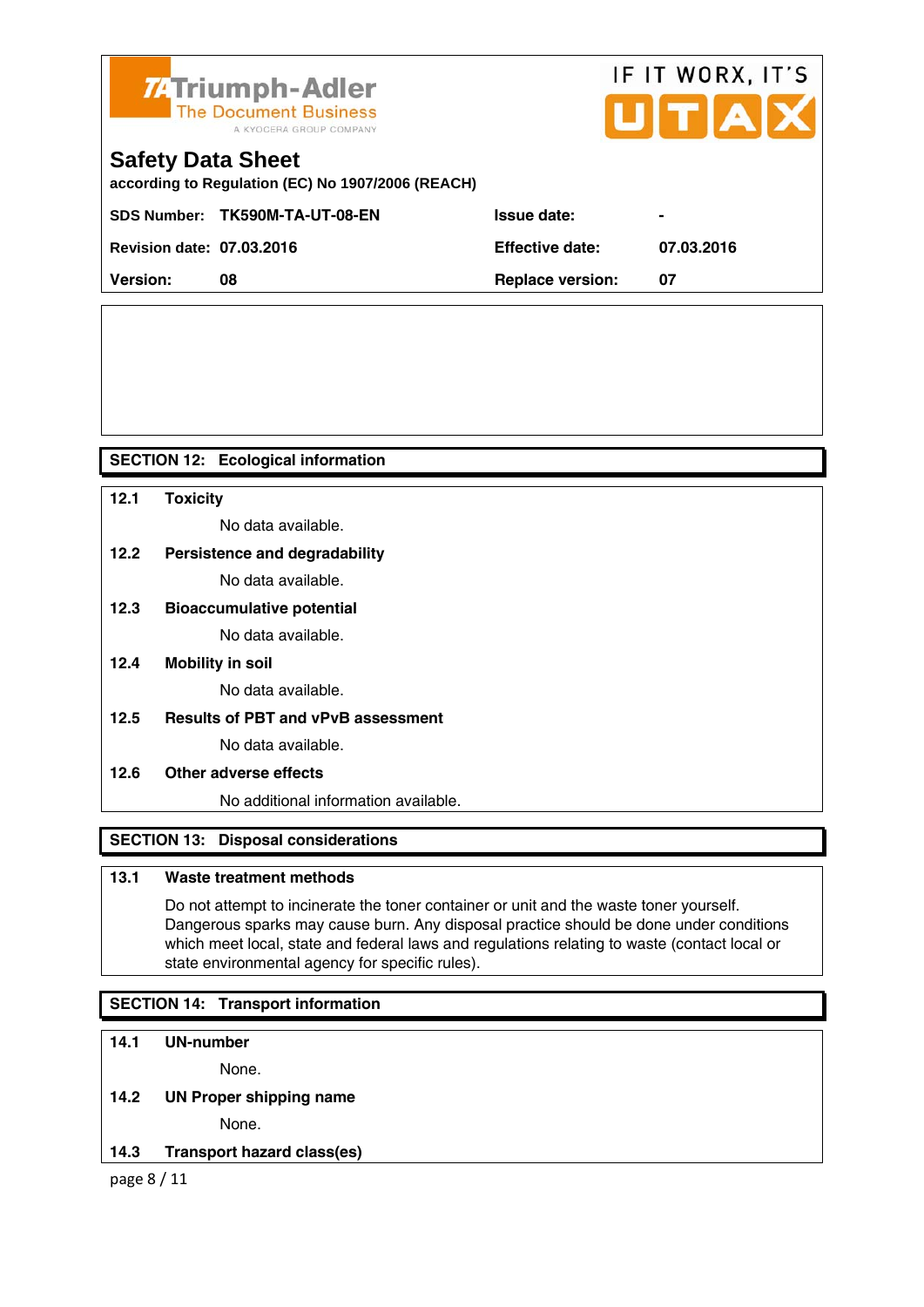

# IF IT WORX, IT'S

#### **Safety Data Sheet**

**according to Regulation (EC) No 1907/2006 (REACH)** 

SDS Number: TK590M-TA-UT-08-EN ISSue date:

**Revision date: 07.03.2016 Effective date: 07.03.2016** 

**Version:** 08 **Replace version: 07 Replace version: 07** 

None.

#### **14.4 Packing group**

None.

#### **14.5 Environmental hazards**

None.

**14.6 Special precautions for user** 

No additional information available.

**14.7 Transport in bulk according to Annex II of MARPOL 73/78 and the IBC Code**

Not applicable.

#### **SECTION 15: Regulatory information**

#### **15.1 Safety, health and environmental regulations/legislation specific for the substance or mixture**

#### **EU- regulations**

- Regulation (EC) No 1005 / 2009 (on substances that deplete the ozone layer, Annex I and II): Not listed.
- Regulation (EC) No 850 / 2004 (on persistent organic pollutants, Annex I as amended): Not listed.

 Regulation (EC) No 689 / 2008 (concerning the export and import of dangerous chemicals, Annex I and V as amended): Not listed.

 Regulation (EC) No 1907 / 2006 REACH Annex XVII as amended (Restrictions on use): Not listed.

Regulation (EC) No 1907 / 2006 REACH Annex XIV as amended (Authorizations): Not listed.

#### **US-regulations**

All ingredients in this product comply with order under TSCA.

#### **Canada regulations**

 This product is not a WHMIS-controlled product, since we consider it as a manufactured article.

#### **15.2 Chemical Safety Assessment**

No data available.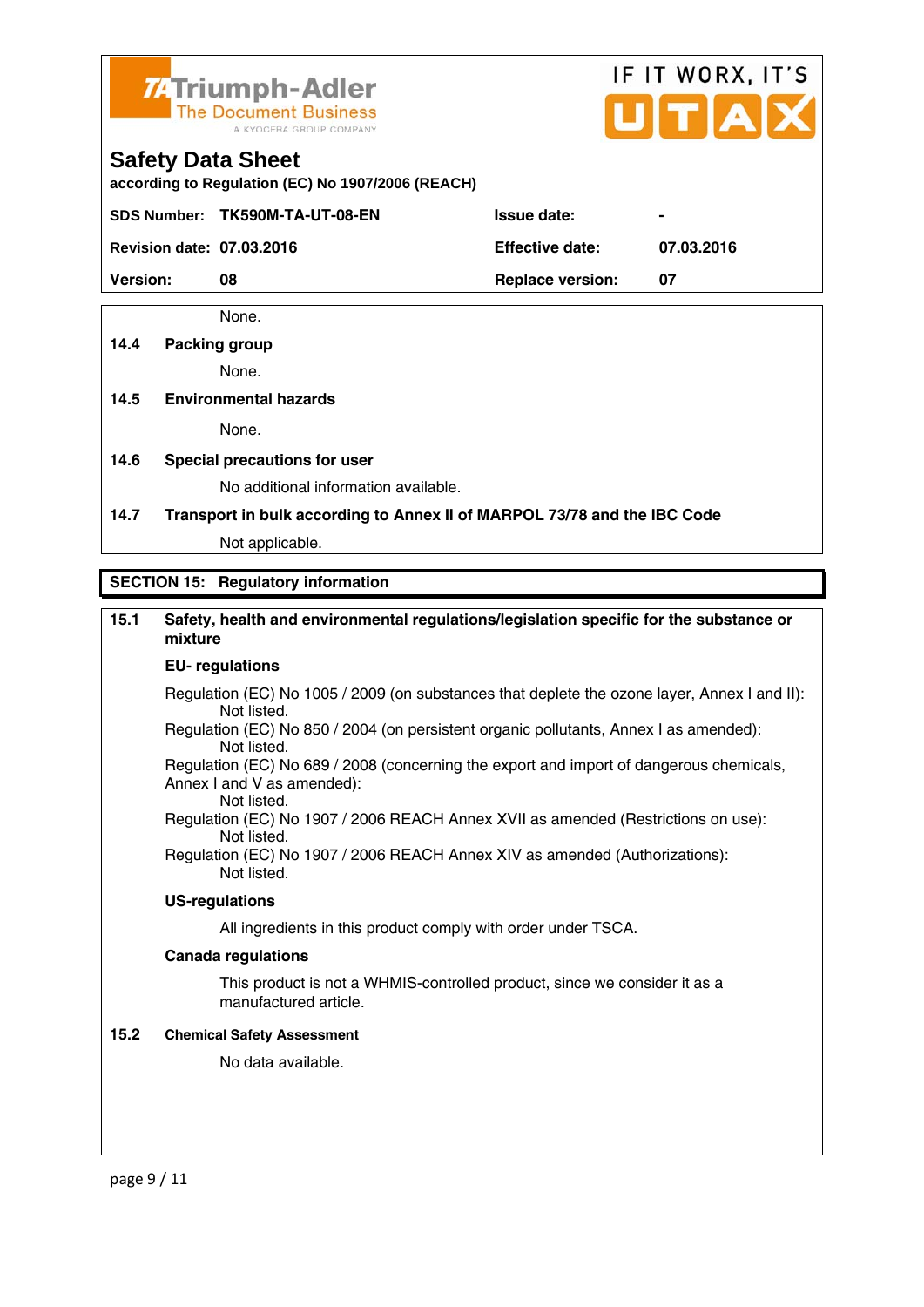

#### **SECTION 16: Other information**

 To the best of our knowledge, the information contained herein is accurate. However, we cannot assume any liability whatsoever for the accuracy or completeness of the information contained herein. The contents and format of this SDS are in accordance with Regulation (EC) No 1907/2006, Annex II as amended by Regulation (EU) No 453/2010 with respect to SDSs. Revision information: Format change Full text of H statements under sections 3: Not applicable **Abbreviations and acronyms**  ACGIH American Conference of Governmental Industrial Hygienists (2010)

| AUGIH           | American Conference of Governmental Industrial Hygienists (2010)                                                    |
|-----------------|---------------------------------------------------------------------------------------------------------------------|
| TLVs and BEIs   | Threshold Limit Values for Chemical Substances and Physical Agents and Biological Exposure Indices                  |
| <b>CAS</b>      | <b>Chemical Abstracts Service</b>                                                                                   |
| <b>CLP</b>      | Regulation (EC) No 1272/2008 on classification, labelling and packaging of substances and mixtures                  |
| <b>DFG</b>      | Deutsche Forschungsgemeinschaft                                                                                     |
| <b>EPA</b>      | Environmental Protection Agency (Integrated Risk Information System) (USA)                                          |
| <b>IARC</b>     | International Agency for Research on Cancer (IARC Monographs on the Evaluations of Carcinogenic Risks<br>to Humans) |
| <b>MAK</b>      | Maximale Arbeitsplatzkonzentration der Deutschen Forschungsgesellschaft (2011)                                      |
| <b>NTP</b>      | National Toxicology Program (Report on Carcinogens) (USA)                                                           |
| <b>OSHA</b>     | Occupational Safety and Health Administration (29 CFR Part 1910 Subpart Z)                                          |
| <b>PBT</b>      | Persistent, Bioaccumulative and Toxic                                                                               |
| PEL             | Permissible Exposure Limits                                                                                         |
| <b>REACH</b>    | Regulation (EC) No 1907/2006 concerning the Registration, Evaluation, Authorization and Restriction of<br>Chemicals |
| Proposition 65  | California, Safe Drinking Water and Toxic Enforcement Act of 1986                                                   |
| <b>TRGS 905</b> | Technische Regeln für Gefahrstoffe (Deutschland)                                                                    |
| <b>SVHC</b>     | Substances of Very High Concern                                                                                     |
| <b>TSCA</b>     | Toxic Substances Control Act (USA)                                                                                  |
| TWA             | Time Weighted Average                                                                                               |
| UN              | <b>United Nations</b>                                                                                               |
| vPvB            | very Persistent and very Bioaccumulative                                                                            |
| <b>WHMIS</b>    | Workplace Hazardous Materials Information System (Canada)                                                           |
|                 | Key literature references and sources for data                                                                      |
| (1)             | Dulmonary Pespense to Tonor upon Chronic Inhalation Expecure in Date H. Muhlo et al. Eundamental and Applied        |

(1) Pulmonary Response to Toner upon Chronic Inhalation Exposure in Rats, H. Muhle et al., Fundamental and Applied Toxicology 17.280-299 (1991) Lung Clearance and Retention of Toner, Utilizing a Tracer Technique, during Chronic Inhalation Exposure in Rats, B. Bellmann, Fundamental and Applied Toxicology 17.300-313 (1991) (2) IARC Monograph on the Evaluation of the Carcinogenic Risk of Chemicals to Humans, Vol. 93

page 10 / 11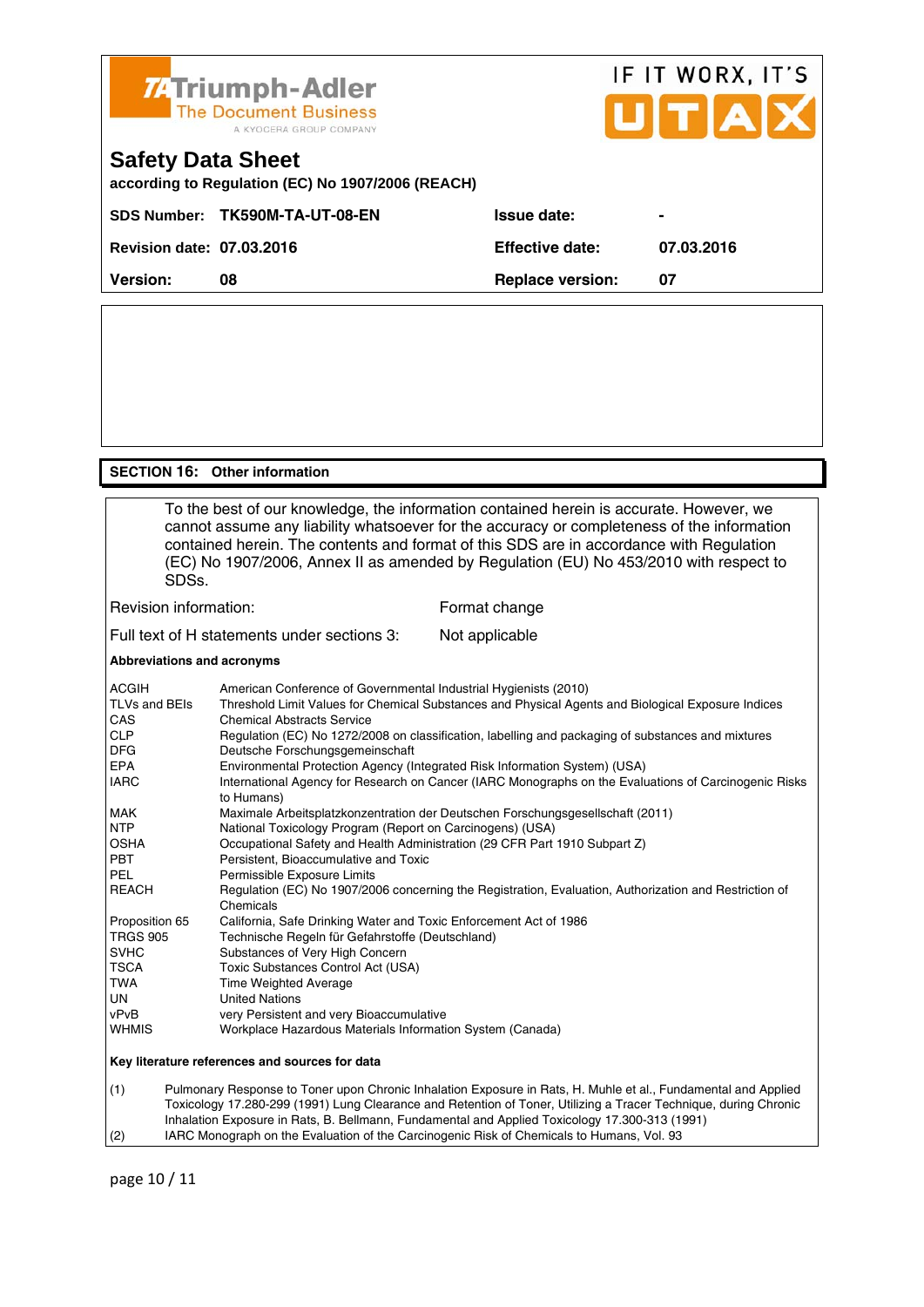|                                  | <b>74 Triumph-Adler</b><br><b>The Document Business</b><br>A KYOCERA GROUP COMPANY                                                          |                         | IF IT WORX, IT'S<br>UITAX |
|----------------------------------|---------------------------------------------------------------------------------------------------------------------------------------------|-------------------------|---------------------------|
| <b>Safety Data Sheet</b>         | according to Regulation (EC) No 1907/2006 (REACH)                                                                                           |                         |                           |
|                                  | SDS Number: TK590M-TA-UT-08-EN                                                                                                              | Issue date:             |                           |
| <b>Revision date: 07.03.2016</b> |                                                                                                                                             | <b>Effective date:</b>  | 07.03.2016                |
| Version:                         | 08                                                                                                                                          | <b>Replace version:</b> | 07                        |
| (3)                              | NIOSH CURRENT INTELLIGENCE BULLETIN "Evaluation of Health Hazard and Recommendation for Occupational<br>Exposure to Titanium Dioxide DRAFT" |                         |                           |

(4) The contents are in accordance with Material Safety Data Sheet "TK590M-TA-UT-08-EN"; 07/03/2016 of the KYOCERA Document Solutions Inc., 1-2-28 Tamatsukuri, Chuo-ku, Osaka 540-8585, Japan.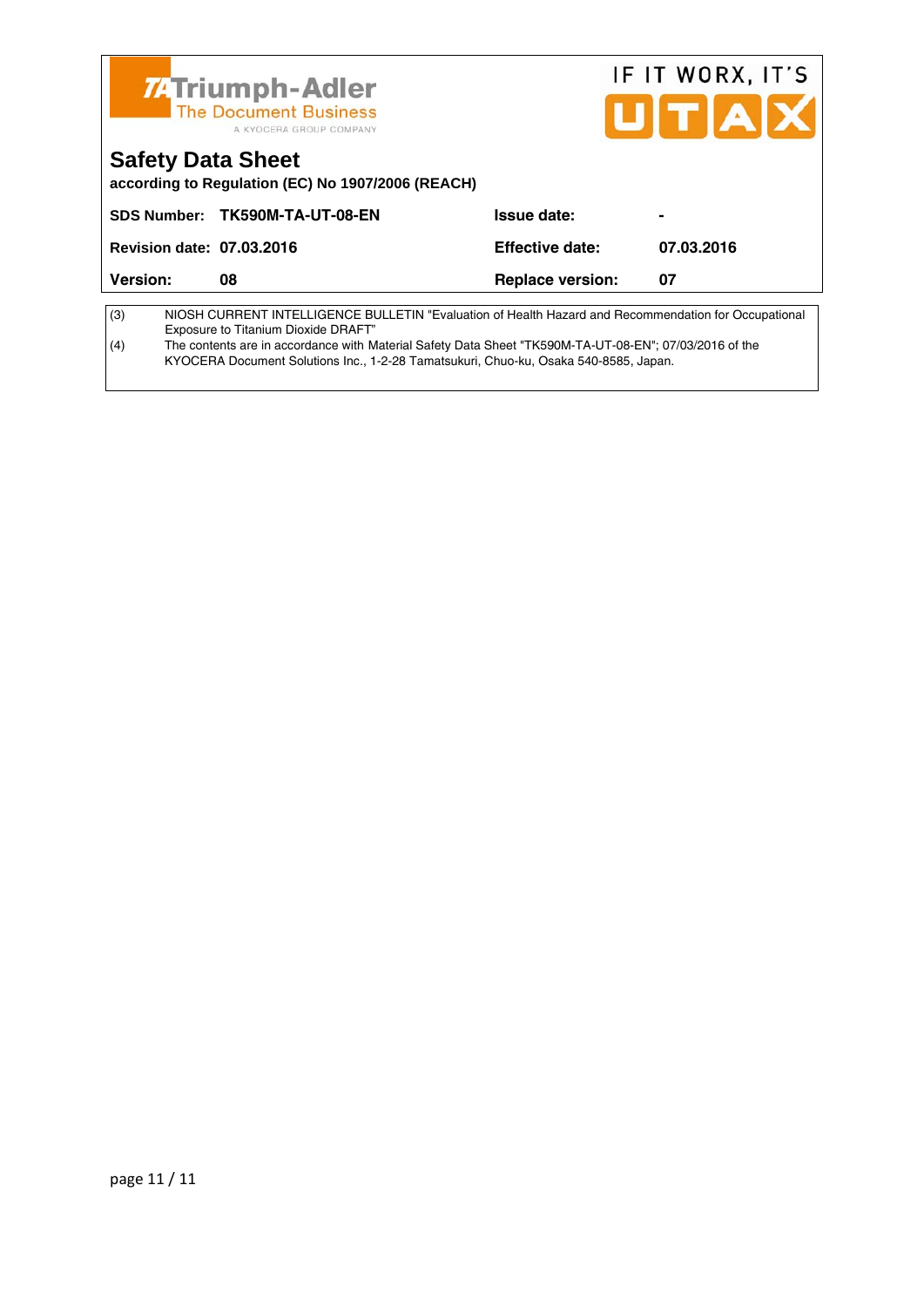

**SECTION 1: Identification of the substance/mixture and of the company/undertaking** 

| 1.1              | <b>Product identifier</b>                                 |                                                                                                                                                                                                                     |  |
|------------------|-----------------------------------------------------------|---------------------------------------------------------------------------------------------------------------------------------------------------------------------------------------------------------------------|--|
|                  | <b>Product name</b>                                       | <b>Yellow Toner for</b>                                                                                                                                                                                             |  |
|                  |                                                           | CLP 3726, CLP 4726 / CDC 1626, CDC 1726, CDC 5526, CDC 5626,<br>CDC 5526L, CDC 5626L / DCC 2626, DCC 2726, DCC 6526,<br>DCC 6626, DCC 6526L, DCC 6626L / P-C2660DN, C2660 MFP,<br>C2665 MFP, C2660i MFP, C2665i MFP |  |
|                  | Consumable name                                           |                                                                                                                                                                                                                     |  |
|                  | <b>Product form</b>                                       | Mixture                                                                                                                                                                                                             |  |
| 1.2.             |                                                           | Relevant identified uses of the substance or mixture and uses advised against                                                                                                                                       |  |
|                  | <b>Identified uses</b>                                    | The image formation of our electrophotographic equipments.<br>Other uses are not recommended.                                                                                                                       |  |
| 1.3              |                                                           | Details of the supplier of the safety data sheet                                                                                                                                                                    |  |
|                  | <b>Manufacturer</b>                                       | KYOCERA Document Solutions Inc.                                                                                                                                                                                     |  |
|                  | <b>Address</b>                                            | 1-2-28 Tamatsukuri, Chuo-ku, Osaka 540-8585, Japan                                                                                                                                                                  |  |
|                  | <b>Supplier</b>                                           | TA Triumph-Adler GmbH                                                                                                                                                                                               |  |
|                  | <b>Address</b>                                            | Ohechaussee 235<br>22848 Norderstedt<br>Germany                                                                                                                                                                     |  |
| 1.4              | <b>Emergency telephone number</b>                         | +49 (0) 40 / 528490                                                                                                                                                                                                 |  |
|                  |                                                           | (This number is available only during office hours)                                                                                                                                                                 |  |
|                  | <b>SECTION 2: Hazards identification</b>                  |                                                                                                                                                                                                                     |  |
| 2.1              |                                                           | Classification of the substance or mixture                                                                                                                                                                          |  |
|                  |                                                           | Classification according to Regulation (EC) No 1272/2008 (CLP)                                                                                                                                                      |  |
|                  | Not classified as hazardous mixture.                      |                                                                                                                                                                                                                     |  |
| 2.2 <sub>2</sub> | Label elements                                            |                                                                                                                                                                                                                     |  |
|                  | Labelling according to Regulation (EC) No 1272/2008 (CLP) |                                                                                                                                                                                                                     |  |
|                  |                                                           | Not applicable.                                                                                                                                                                                                     |  |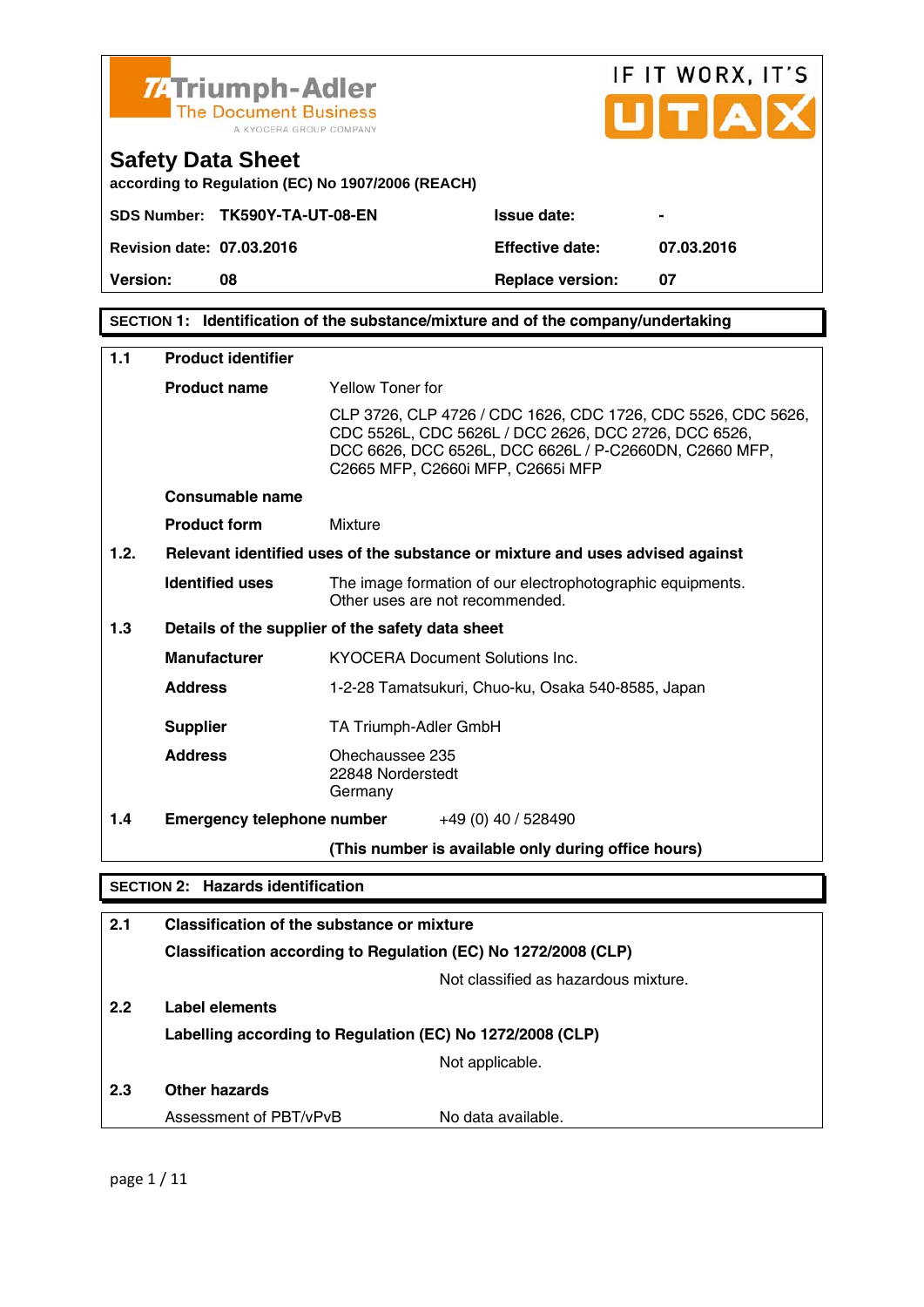

 See section 4 and 11 for information on health effects and symptoms. See section 9 for dust explosion information.

#### **SECTION 3: Composition/information on ingredients**

| 3.1 | <b>Substances</b>                                                                                                      |              |                   |
|-----|------------------------------------------------------------------------------------------------------------------------|--------------|-------------------|
|     | This product is a mixture.                                                                                             |              |                   |
| 3.2 | <b>Mixtures</b>                                                                                                        |              |                   |
|     | Chemical name                                                                                                          | CAS-No       | <u>[Weight %]</u> |
|     | Polyester resin (2 kinds)                                                                                              | confidential | 75-85             |
|     | Organic pigment                                                                                                        | confidential | $1 - 5$           |
|     | Amorphous silica                                                                                                       | 7631-86-9    | $1 - 5$           |
|     | Titanium dioxide                                                                                                       | 13463-67-7   | < 1               |
|     |                                                                                                                        |              |                   |
|     | Information of Ingredients                                                                                             |              |                   |
|     | (1) Substance which present a health or environmental hazard within the meaning of CLP:<br>None.                       |              |                   |
|     | (2) Substance which are assigned Community workplace exposure limits:<br>None.                                         |              |                   |
|     | (3) Substance which are PBT or vPvB in accordance with the criteria set out in Annex XIII of<br>REACH:<br>None.        |              |                   |
|     | (4) Substance which are included in the list established in accordance with Article 59(1) of<br>REACH (SVHC):<br>None. |              |                   |
|     |                                                                                                                        |              |                   |
|     | See section 16 for the full text of the H statements declared above.                                                   |              |                   |
|     |                                                                                                                        |              |                   |
|     | <b>SECTION 4: First aid measures</b>                                                                                   |              |                   |

| 4.1 | <b>Description of first aid measures</b> |                                                                                                                              |  |
|-----|------------------------------------------|------------------------------------------------------------------------------------------------------------------------------|--|
|     |                                          | <b>General information:</b> No data available.                                                                               |  |
|     | Inhalation:                              | Remove from exposure to fresh air and gargle with plenty of water. Consult a<br>doctor in case of such symptoms as coughing. |  |
|     |                                          | <b>Skin Contact:</b> Wash with soap and water.                                                                               |  |
|     |                                          | <b>Eye Contact:</b> Flush with water immediately and see a doctor if irritating.                                             |  |
|     | Ingestion:                               | Rinse out the mouth. Drink one or two glasses of water to dilute. Seek medical<br>treatment if necessary.                    |  |
|     |                                          |                                                                                                                              |  |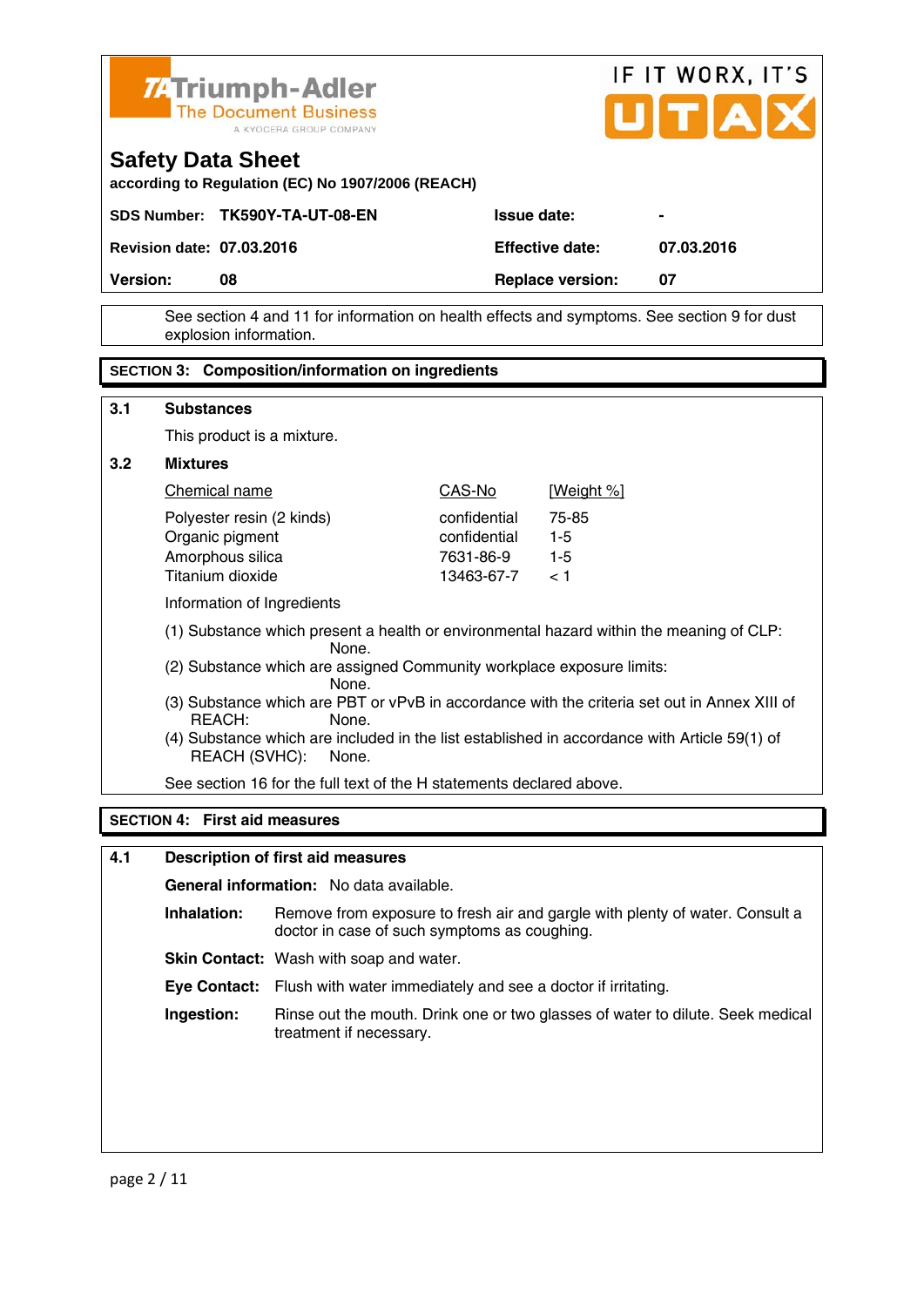

## IF IT WORX, IT'S UITIAI

#### **Safety Data Sheet**

**according to Regulation (EC) No 1907/2006 (REACH)** 

|                                  | SDS Number: TK590Y-TA-UT-08-EN | <b>Issue date:</b>      |            |
|----------------------------------|--------------------------------|-------------------------|------------|
| <b>Revision date: 07.03.2016</b> |                                | <b>Effective date:</b>  | 07.03.2016 |
| <b>Version:</b>                  | 08                             | <b>Replace version:</b> |            |

#### **4.2 Most important symptoms and effects, both acute and delayed**

Potential health effects and symptoms

**Inhalation:** Prolonged inhalation of excessive dusts may cause lung damage. Use of this product as intended does not result in prolonged inhalation of excessive toner dusts.

**Skin Contact:** Unlikely to cause skin irritation.

**Eye Contact:** May cause transient eye irritation.

**Ingestion:** Use of this product as intended does not result in ingestion.

#### **4.3 Indication of any immediate medical attention and special treatment needed**

No additional information available.

#### **SECTION 5: Firefighting measures**

#### **5.1 Extinguishing media**

#### **Suitable Extinguishing media**

Water spray, foam, powder, CO<sub>2</sub> or dry chemical

#### **Unsuitable Extinguishing media**

None specified.

#### **5.2 Special hazards arising from the substance or mixture**

Hazardous combustion products: Carbon dioxide, Carbon monoxide

#### **5.3 Advice for firefighters**

 Pay attention not to blow away dust. Drain water off around and decrease the atmosphere temperature to extinguish the fire.

#### **Protection equipment for firefighters**

None specified.

#### **SECTION 6: Accidental release measures**

#### **6.1 Personal precautions, protective equipment and emergency procedures**

 Avoid inhalation, ingestion, eye and skin contact in case of accidental release. Avoid formation of dust. Provide adequate ventilation.

#### **6.2 Environmental precautions**

Do not allow to enter into surface water or drains.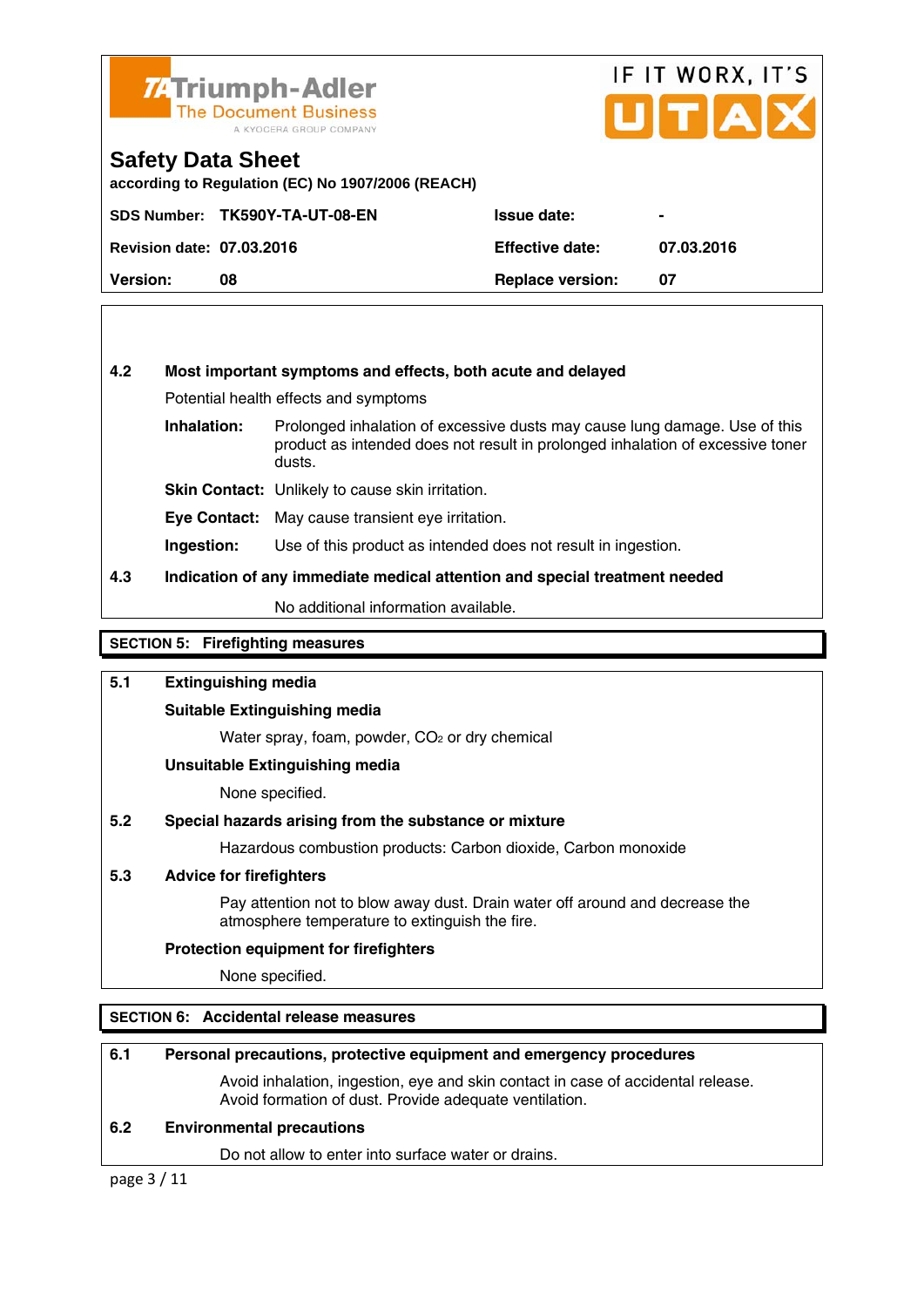

# IF IT WORX, IT'S ITIA

#### **Safety Data Sheet**

**according to Regulation (EC) No 1907/2006 (REACH)** 

|                                  | SDS Number: TK590Y-TA-UT-08-EN | <b>Issue date:</b>      | $\blacksquare$ |
|----------------------------------|--------------------------------|-------------------------|----------------|
| <b>Revision date: 07.03.2016</b> |                                | <b>Effective date:</b>  | 07.03.2016     |
| <b>Version:</b>                  | 08                             | <b>Replace version:</b> | -07            |
|                                  |                                |                         |                |

#### **6.3 Methods and material for containment and cleaning up**

Gather the released powder not to blow away and wipe up with a wet cloth.

#### **6.4 Reference to other sections**

See section 13 for disposal information.

#### **SECTION 7: Handling and storage**

#### **7.1 Precautions for safe handling**

 Do not attempt to force open or destroy the toner container or unit. See installation guide of this product.

#### **7.2 Conditions for safe storage, including any incompatibilities**

Keep the toner container or unit tightly closed and store in a cool, dry and dark place. Keeping away from fire. Keep out of the reach of children.

#### **7.3 Specific end uses**

No additional information available.

#### **SECTION 8: Exposure controls/personal protection**

#### **8.1 Control parameters**

#### **US ACGIH Threshold Limit Values (TWA)**

Particles: 10mg/m<sup>3</sup> (Inhalable particles) 3mg/m<sup>3</sup> (Respirable particles) Titanium dioxide: 10mg/m³

#### **US OSHA PEL (TWA)**

Particles: 15mg/m<sup>3</sup> (Total dust) 5mg/m<sup>3</sup> (Respirable fraction)

Amorphous silica: 80mg/m<sup>3</sup>/%SiO<sub>2</sub> Titanium dioxide: 15mg/m<sup>3</sup> (Total dust)

 **EU Occupational exposure limits: Directive (EC) 2000/39, (EC) 2006/15 und (EU) 2009/161** 

Not listed.

#### **8.2 Exposure controls**

#### **Appropriate engineering controls**

Special ventilator is not required under normal intended use. Use in a well ventilated area.

#### **Personal protective equipment**

 Respiratory protection, eye protection, hand protection, skin and body protection are not required under normal intended use.

#### **Environmental exposure controls**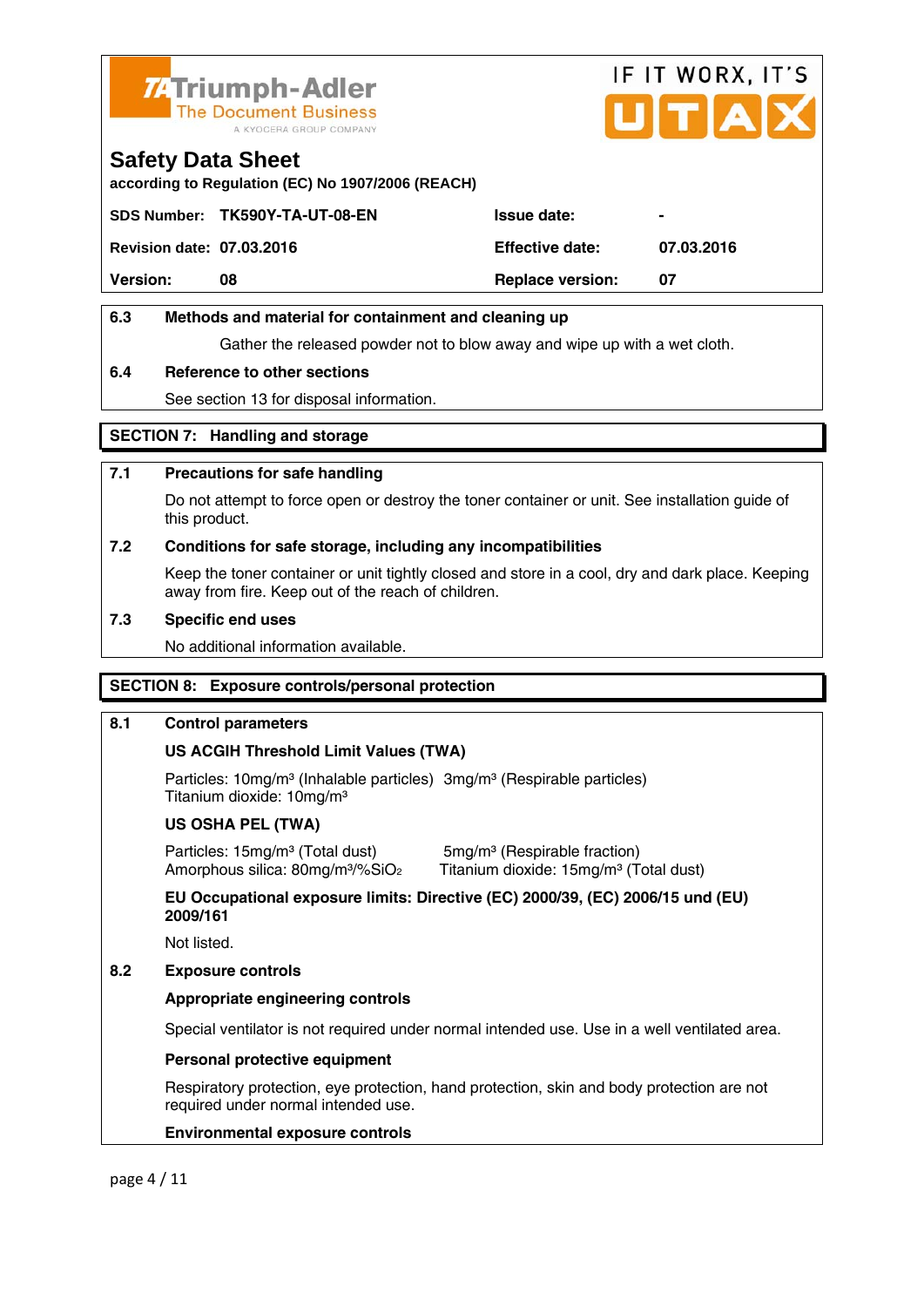



#### **Safety Data Sheet**

**according to Regulation (EC) No 1907/2006 (REACH)** 

SDS Number: TK590Y-TA-UT-08-EN Issue date:

**Revision date: 07.03.2016 Effective date: 07.03.2016** 

**Version:** 08 **Replace version:** 07

No additional information available.

#### **SECTION 9: Physical and chemical properties**

#### **9.1 Information on basic physical and chemical properties**

**Appearance**

| Physical state                         | Solid (fine powder)        |
|----------------------------------------|----------------------------|
| Color                                  | Yellow                     |
| Odor                                   | Odorless                   |
| Odor threshold                         | No data available.         |
| pH                                     | No data available.         |
| Melting range [°C]                     | 100-120 (Toner)            |
| Initial boiling point [°C]             | No data available.         |
| Flash point [°C]                       | No data available.         |
| Evaporation rate                       | No data available.         |
| Flammability (solid, gas)              | No data available.         |
| Upper flammability or explosive limits | No data available.         |
| Lower flammability or explosive limits | No data available.         |
| Vapor pressure                         | No data available.         |
| Vapor density                          | No data available.         |
| Relative density [g/m <sup>3</sup> ]   | 1.2-1.4 (Toner)            |
| Solubility in water                    | Almost insoluble in water. |
| Partition coefficient: n-octanol/water | No data available.         |
| Auto-ignition temperature [°C]         | No data available.         |
| Decomposition temperature [°C]         | No data available.         |
| Viscosity                              | No data available.         |
| Explosive properties                   | No data available.         |
| Oxidizing properties                   | No data available.         |
|                                        |                            |

#### **9.2 Other information**

 Dust explosion is improbable under normal intended use. Experimental explosiveness of toner is classified into the same rank such kind of powder as flour, dry milk and resin powder according to the pressure rising speed.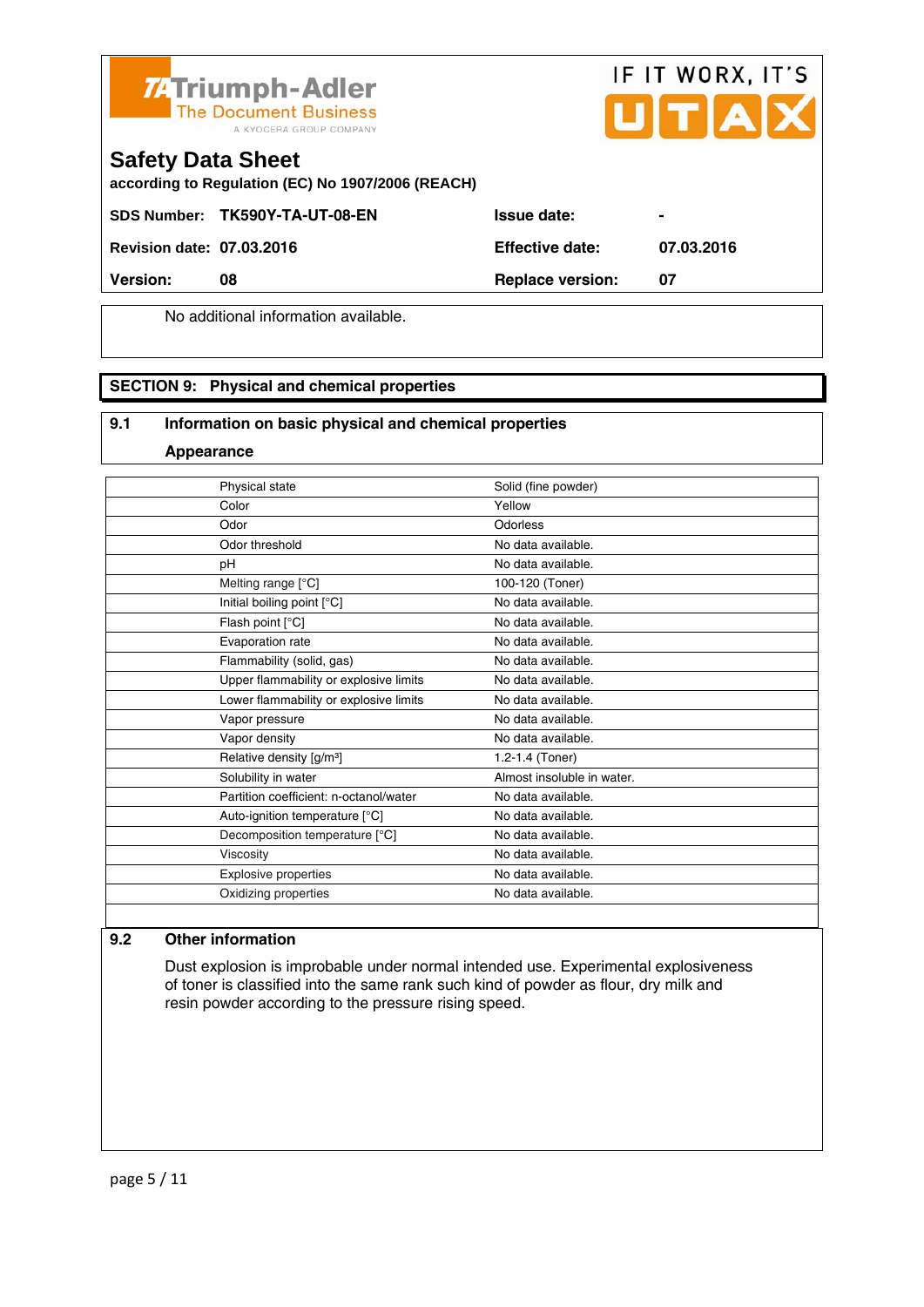

# IF IT WORX, IT'S

## **Safety Data Sheet**

**according to Regulation (EC) No 1907/2006 (REACH)** 

SDS Number: TK590Y-TA-UT-08-EN Issue date:

**Revision date: 07.03.2016 Effective date: 07.03.2016** 

| <b>Revision date: 07.03.2016</b> | <b>Effective date:</b>  | 07. |
|----------------------------------|-------------------------|-----|
| Version:                         | <b>Replace version:</b> |     |

**SECTION 10: Stability and reactivity** 

| 10.1 | Reactivity                                                                     |
|------|--------------------------------------------------------------------------------|
|      | No data available.                                                             |
| 10.2 | <b>Chemical stability</b>                                                      |
|      | This product is stable under normal conditions of use and storage.             |
| 10.3 | Possibility of hazardous reactions                                             |
|      | Hazardous reactions will not occur.                                            |
| 10.4 | <b>Conditions to avoid</b>                                                     |
|      | None specified.                                                                |
| 10.5 | Incompatible materials                                                         |
|      | None specified.                                                                |
| 10.6 | <b>Hazardous decomposition products</b>                                        |
|      | Hazardous decomposition products are not to be produced.                       |
|      |                                                                                |
|      | <b>SECTION 11: Toxicological information</b>                                   |
|      |                                                                                |
| 11.1 | Information on toxicological effects                                           |
|      | Based on available data, the classification criteria listed below are not met. |

**Acute toxicity** 

| Oral $(LD_{50})$            | >200  |
|-----------------------------|-------|
| Dermal (LD <sub>50</sub> )  | No da |
| Inhalation $(LC_{50}(4hr))$ | >5.02 |
|                             |       |

0mg/kg (rat)\* ata available. (Toner) 2 mg/l (rat) $*$ 

 **Skin corrosion/irritation** 

**Acute skin irritation** Mild irritant. (rabbit)\*

 **Serious eye damage/irritation** 

**Acute eye irritation** Minimal irritant. (rabbit)\*

 **Respiratory or skin sensitization** 

**Skin sensitization** Non-sensitizer. (mouse)\*

\*(based on test result of similar product) (Toner)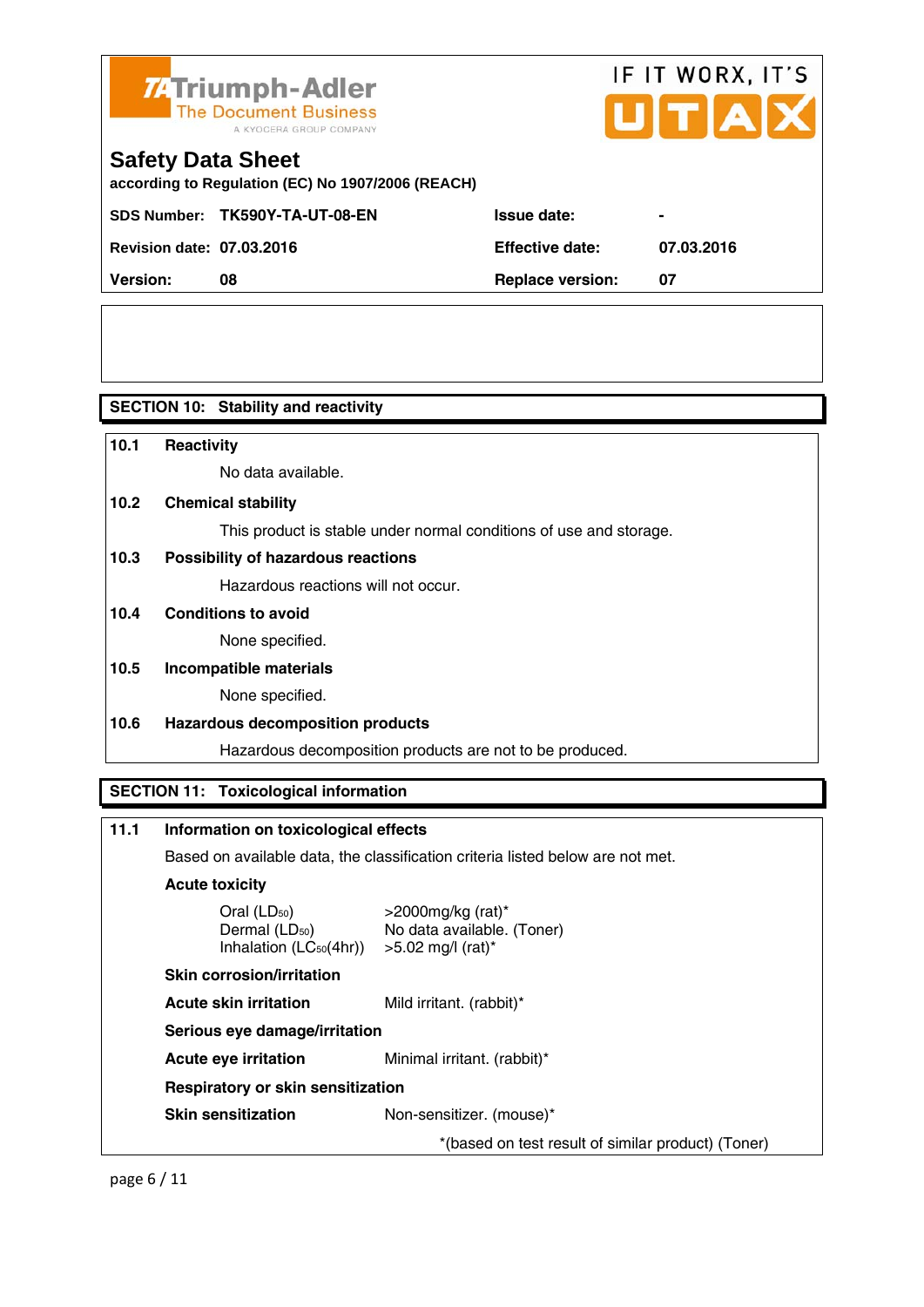

## IF IT WORX, IT'S  $\bf{U}[T|A]$

### **Safety Data Sheet**

**according to Regulation (EC) No 1907/2006 (REACH)** 

|                                  | SDS Number: TK590Y-TA-UT-08-EN | <b>Issue date:</b>      | $\sim$     |
|----------------------------------|--------------------------------|-------------------------|------------|
| <b>Revision date: 07.03.2016</b> |                                | <b>Effective date:</b>  | 07.03.2016 |
| Version:                         | 08                             | <b>Replace version:</b> |            |
|                                  |                                |                         |            |

#### **11.1 Germ cell mutagenicity** Ames test is negative. (Toner)

Information of Ingredients:

No mutagen according to MAK, TRGS905 und (EC) No 1272/2008 Annex VI.

#### **Carcinogenicity**

Information of Ingredients:

 No carcinogen or potential carcinogen (except Titanium dioxide) according to IARC, Japan Association on Industrial Health, ACGIH, EPA, OSHA, NTP, MAK, California Proposition 65, TRGS 905 und (EC) No 1272/2008 Annex VI.

 The IARC reevaluated Titanium dioxide as a Group 2B carcinogen (possibly carcinogenic to humans) as the result of inhalation exposure tests in rats. But, oral/skin tests does not show carcinogenicity (2). In the animal chronic inhalation studies for Titanium dioxide, the lung tumor was observed only in rats. It is estimated that this is attributed to the overload of rat´s lung clearance mechanism (overload phenomenon) (3). The inhalation of excessive Titanium dioxide does not occur in normal use of this product. Also, epidemiological studies to date have not revealed any evidence of the relation between occupational exposure to Titanium dioxide and respiratory tract diseases.

#### **Reproductive toxicity**

Information of Ingredients:

 No reproductive toxicant according to MAK, California Proposition 65, TRGS 905 und (EC) No 1272/2008 Annex VI.

| No data available. |
|--------------------|
|                    |

| <b>STOT-repeated exposure</b> | No data available. |
|-------------------------------|--------------------|
|                               |                    |

**Aspiration hazard** No data available.

#### **Chronic effects**

 In a study in rats by chronic inhalation exposure to a typical toner, a mild to moderate degree of lung fibrosis was observed in 92% of the rats in the high concentration (16 mg/m<sup>3</sup>) exposure group, and a minimal to mild degree of fibrosis was noted in 22% of the animal in the middle ( $4mg/m<sup>3</sup>$ ) exposure group (1). But no pulmonary change was reported in the lowest (1mg/m<sup>3</sup>) exposure group, the most relevant level to potential human exposures.

**Other Information** No data available.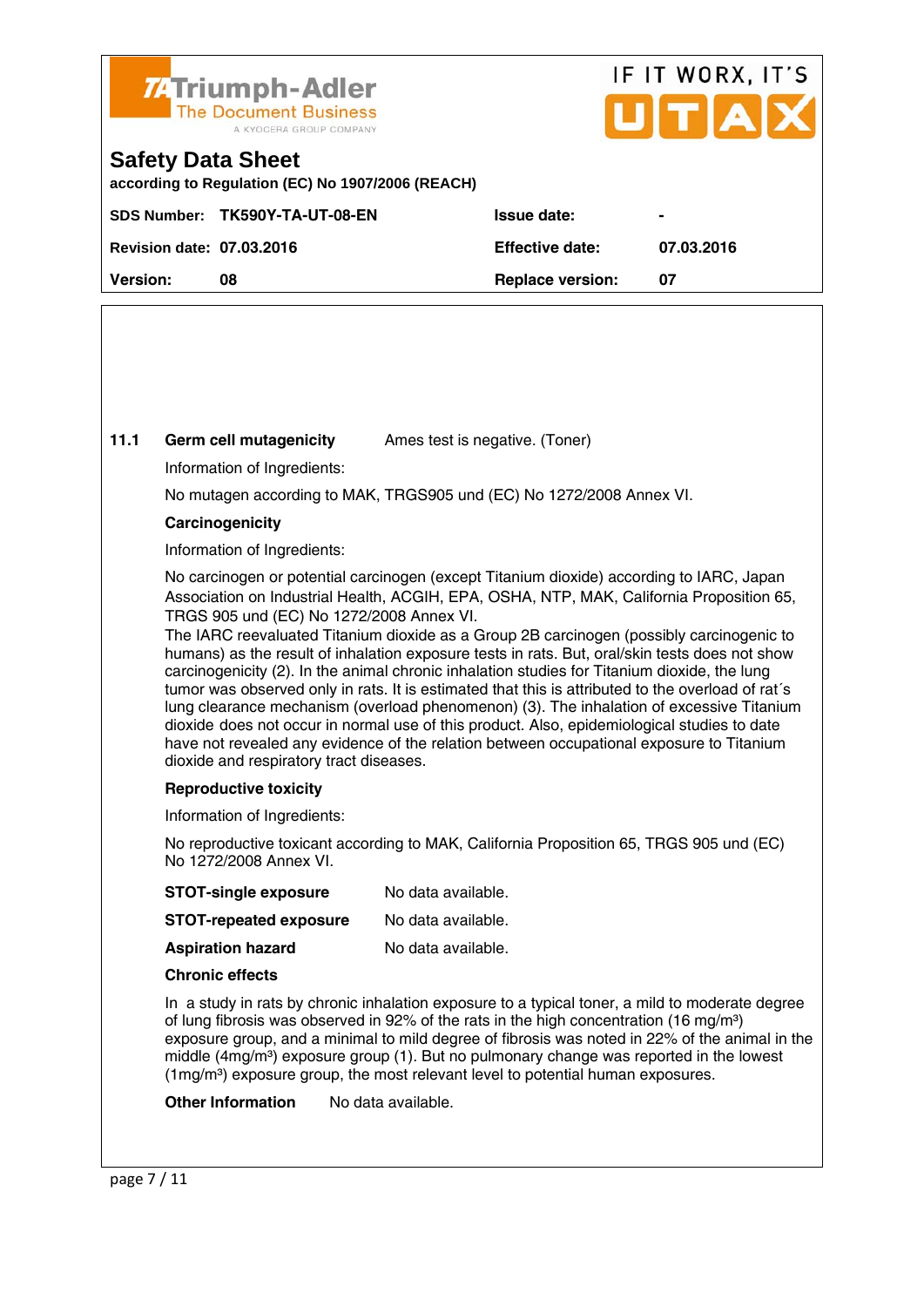



## **Safety Data Sheet**

**according to Regulation (EC) No 1907/2006 (REACH)** 

| <b>Revision date: 07.03.2016</b> |    | <b>Effective date:</b>  | 07.03.2016 |
|----------------------------------|----|-------------------------|------------|
| <b>Version:</b>                  | 08 | <b>Replace version:</b> |            |
|                                  |    |                         |            |

#### **SECTION 12: Ecological information**

**12.1 Toxicity**  No data available. **12.2 Persistence and degradability** No data available. **12.3 Bioaccumulative potential** 

No data available.

**12.4 Mobility in soil** 

No data available.

**12.5 Results of PBT and vPvB assessment** 

No data available.

**12.6 Other adverse effects** 

No additional information available.

#### **SECTION 13: Disposal considerations**

#### **13.1 Waste treatment methods**

 Do not attempt to incinerate the toner container or unit and the waste toner yourself. Dangerous sparks may cause burn. Any disposal practice should be done under conditions which meet local, state and federal laws and regulations relating to waste (contact local or state environmental agency for specific rules).

#### **SECTION 14: Transport information**

#### **14.1 UN-number**

None.

**14.2 UN Proper shipping name** 

None.

**14.3 Transport hazard class(es)** 

page 8 / 11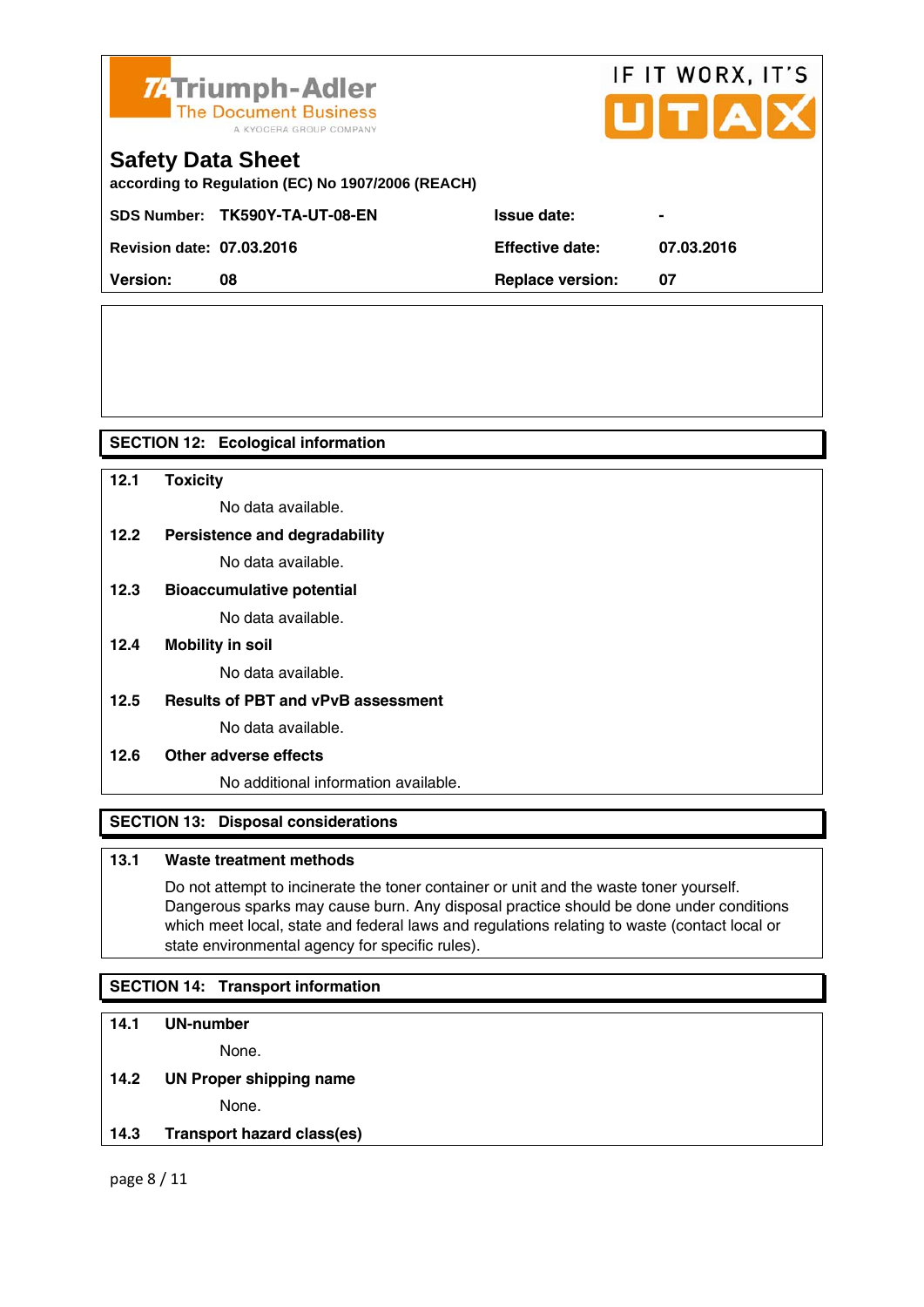

# IF IT WORX, IT'S

#### **Safety Data Sheet**

**according to Regulation (EC) No 1907/2006 (REACH)** 

SDS Number: TK590Y-TA-UT-08-EN Issue date:

**Revision date: 07.03.2016 Effective date: 07.03.2016** 

**Version:** 08 **Replace version: 07 Replace version: 07** 

None.

#### **14.4 Packing group**

None.

#### **14.5 Environmental hazards**

None.

**14.6 Special precautions for user** 

No additional information available.

**14.7 Transport in bulk according to Annex II of MARPOL 73/78 and the IBC Code**

Not applicable.

#### **SECTION 15: Regulatory information**

#### **15.1 Safety, health and environmental regulations/legislation specific for the substance or mixture**

#### **EU- regulations**

- Regulation (EC) No 1005 / 2009 (on substances that deplete the ozone layer, Annex I and II): Not listed.
- Regulation (EC) No 850 / 2004 (on persistent organic pollutants, Annex I as amended): Not listed.

 Regulation (EC) No 689 / 2008 (concerning the export and import of dangerous chemicals, Annex I and V as amended): Not listed.

 Regulation (EC) No 1907 / 2006 REACH Annex XVII as amended (Restrictions on use): Not listed.

Regulation (EC) No 1907 / 2006 REACH Annex XIV as amended (Authorizations): Not listed.

#### **US-regulations**

All ingredients in this product comply with order under TSCA.

#### **Canada regulations**

 This product is not a WHMIS-controlled product, since we consider it as a manufactured article.

#### **15.2 Chemical Safety Assessment**

No data available.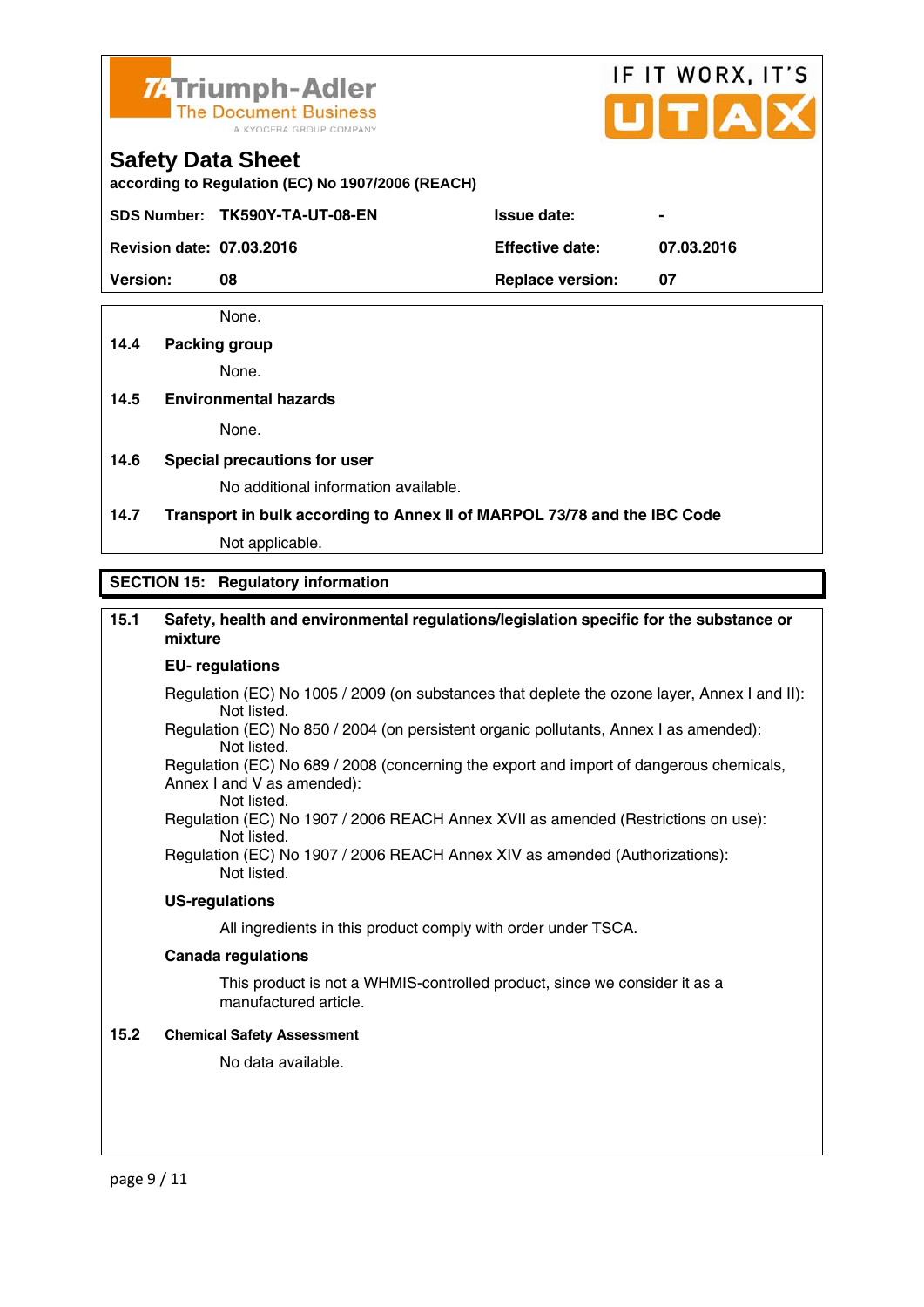

#### **SECTION 16: Other information**

 To the best of our knowledge, the information contained herein is accurate. However, we cannot assume any liability whatsoever for the accuracy or completeness of the information contained herein. The contents and format of this SDS are in accordance with Regulation (EC) No 1907/2006, Annex II as amended by Regulation (EU) No 453/2010 with respect to SDSs. Revision information: Format change Full text of H statements under sections 3: Not applicable

#### **Abbreviations and acronyms**

| <b>ACGIH</b>    | American Conference of Governmental Industrial Hygienists (2010)                                                    |
|-----------------|---------------------------------------------------------------------------------------------------------------------|
| TLVs and BEIs   | Threshold Limit Values for Chemical Substances and Physical Agents and Biological Exposure Indices                  |
| CAS             | <b>Chemical Abstracts Service</b>                                                                                   |
| <b>CLP</b>      | Regulation (EC) No 1272/2008 on classification, labelling and packaging of substances and mixtures                  |
| <b>DFG</b>      | Deutsche Forschungsgemeinschaft                                                                                     |
| <b>EPA</b>      | Environmental Protection Agency (Integrated Risk Information System) (USA)                                          |
| <b>IARC</b>     | International Agency for Research on Cancer (IARC Monographs on the Evaluations of Carcinogenic Risks<br>to Humans) |
| <b>MAK</b>      | Maximale Arbeitsplatzkonzentration der Deutschen Forschungsgesellschaft (2011)                                      |
| <b>NTP</b>      | National Toxicology Program (Report on Carcinogens) (USA)                                                           |
| <b>OSHA</b>     | Occupational Safety and Health Administration (29 CFR Part 1910 Subpart Z)                                          |
| <b>PBT</b>      | Persistent, Bioaccumulative and Toxic                                                                               |
| <b>PEL</b>      | Permissible Exposure Limits                                                                                         |
| <b>REACH</b>    | Regulation (EC) No 1907/2006 concerning the Registration, Evaluation, Authorization and Restriction of<br>Chemicals |
| Proposition 65  | California, Safe Drinking Water and Toxic Enforcement Act of 1986                                                   |
| <b>TRGS 905</b> | Technische Regeln für Gefahrstoffe (Deutschland)                                                                    |
| <b>SVHC</b>     | Substances of Very High Concern                                                                                     |
| <b>TSCA</b>     | Toxic Substances Control Act (USA)                                                                                  |
| TWA             | <b>Time Weighted Average</b>                                                                                        |
| UN.             | <b>United Nations</b>                                                                                               |
| vPvB            | very Persistent and very Bioaccumulative                                                                            |
| <b>WHMIS</b>    | Workplace Hazardous Materials Information System (Canada)                                                           |
|                 | Key literature references and sources for data                                                                      |
|                 |                                                                                                                     |

(1) Pulmonary Response to Toner upon Chronic Inhalation Exposure in Rats, H. Muhle et al., Fundamental and Applied Toxicology 17.280-299 (1991) Lung Clearance and Retention of Toner, Utilizing a Tracer Technique, during Chronic Inhalation Exposure in Rats, B. Bellmann, Fundamental and Applied Toxicology 17.300-313 (1991) (2) IARC Monograph on the Evaluation of the Carcinogenic Risk of Chemicals to Humans, Vol. 93

page 10 / 11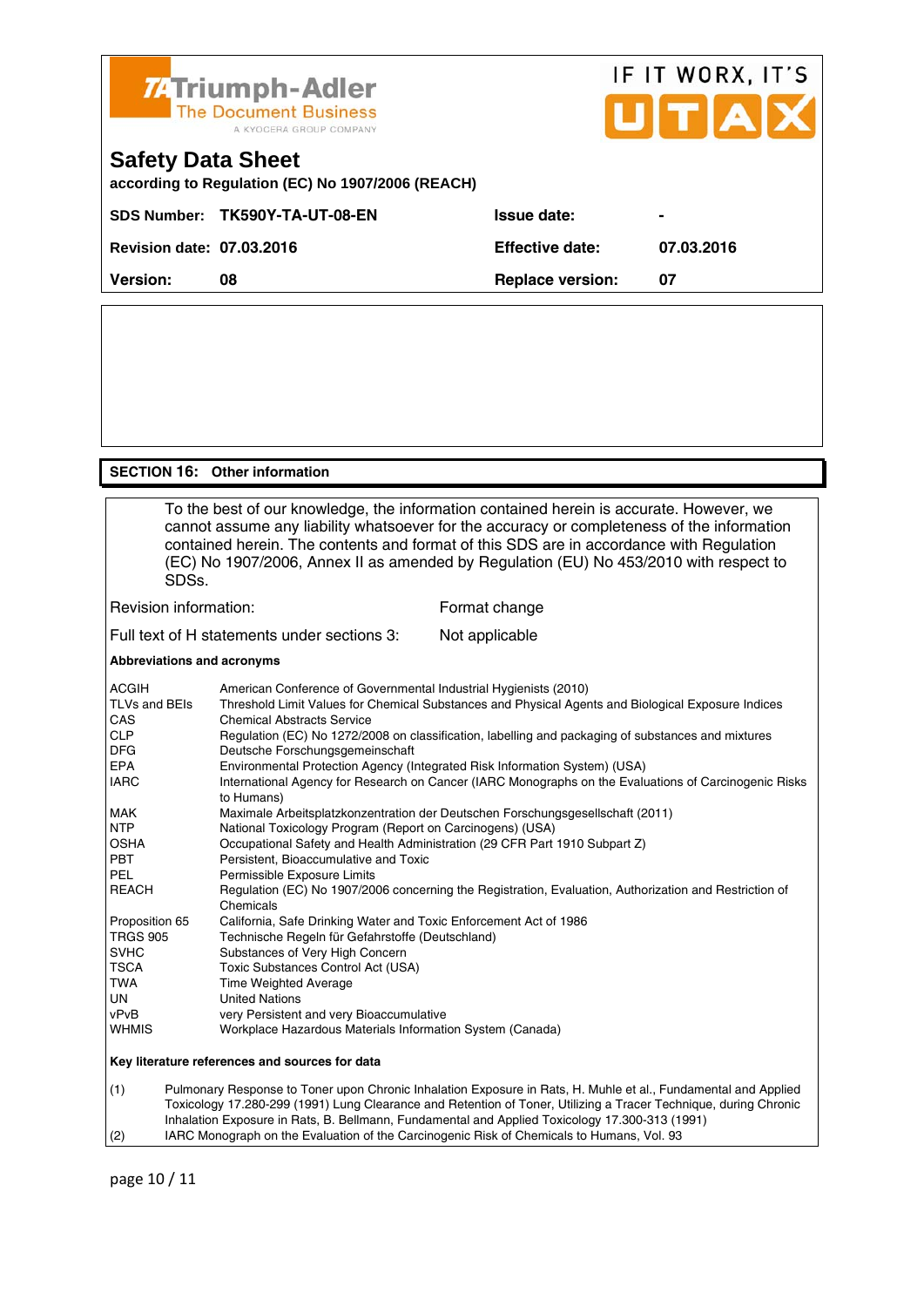|                                  | <b>74 Triumph-Adler</b><br><b>The Document Business</b><br>A KYOCERA GROUP COMPANY                                                          |                         | IF IT WORX, IT'S<br>UITAX |
|----------------------------------|---------------------------------------------------------------------------------------------------------------------------------------------|-------------------------|---------------------------|
| <b>Safety Data Sheet</b>         | according to Regulation (EC) No 1907/2006 (REACH)                                                                                           |                         |                           |
|                                  | SDS Number: TK590Y-TA-UT-08-EN                                                                                                              | Issue date:             |                           |
| <b>Revision date: 07.03.2016</b> |                                                                                                                                             | <b>Effective date:</b>  | 07.03.2016                |
| Version:                         | 08                                                                                                                                          | <b>Replace version:</b> | 07                        |
| (3)                              | NIOSH CURRENT INTELLIGENCE BULLETIN "Evaluation of Health Hazard and Recommendation for Occupational<br>Exposure to Titanium Dioxide DRAFT" |                         |                           |

(4) The contents are in accordance with Material Safety Data Sheet "TK590Y-TA-UT-08-EN"; 07/03/2016 of the KYOCERA Document Solutions Inc., 1-2-28 Tamatsukuri, Chuo-ku, Osaka 540-8585, Japan.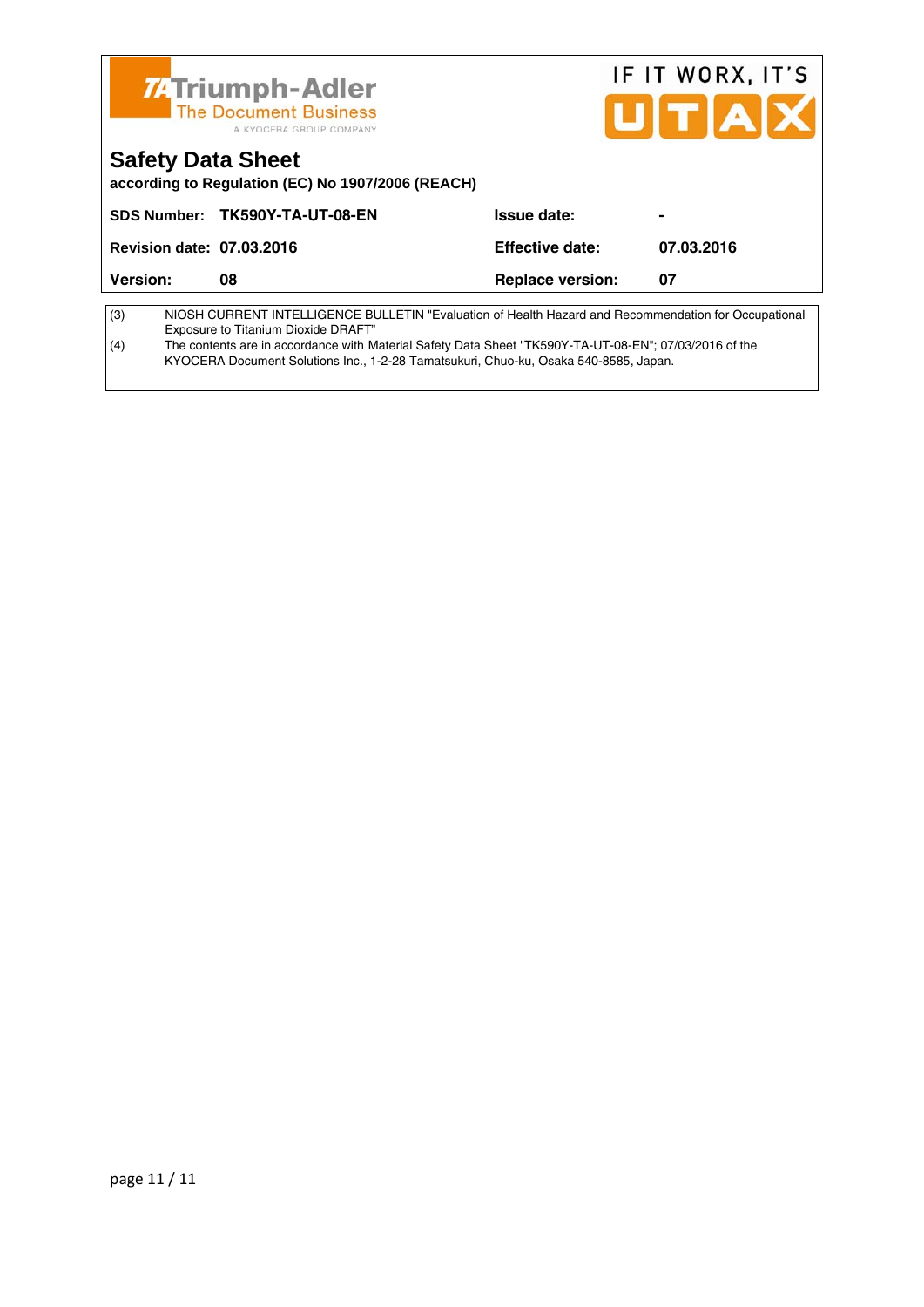

**SECTION 1: Identification of the substance/mixture and of the company/undertaking** 

| 1.1  | <b>Product identifier</b>                                      |                                                                                                                                                                                                                     |  |  |
|------|----------------------------------------------------------------|---------------------------------------------------------------------------------------------------------------------------------------------------------------------------------------------------------------------|--|--|
|      | <b>Product name</b>                                            | <b>Black Toner for</b>                                                                                                                                                                                              |  |  |
|      |                                                                | CLP 3726, CLP 4726 / CDC 1626, CDC 1726, CDC 5526, CDC 5626,<br>CDC 5526L, CDC 5626L / DCC 2626, DCC 2726, DCC 6526,<br>DCC 6626, DCC 6526L, DCC 6626L / P-C2660DN, C2660 MFP,<br>C2665 MFP, C2660i MFP, C2665i MFP |  |  |
|      | Consumable name                                                |                                                                                                                                                                                                                     |  |  |
|      | <b>Product form</b>                                            | Mixture                                                                                                                                                                                                             |  |  |
| 1.2. |                                                                | Relevant identified uses of the substance or mixture and uses advised against                                                                                                                                       |  |  |
|      | <b>Identified uses</b>                                         | The image formation of our electrophotographic equipments.<br>Other uses are not recommended.                                                                                                                       |  |  |
| 1.3  |                                                                | Details of the supplier of the safety data sheet                                                                                                                                                                    |  |  |
|      | <b>Manufacturer</b>                                            | KYOCERA Document Solutions Inc.                                                                                                                                                                                     |  |  |
|      | <b>Address</b>                                                 | 1-2-28 Tamatsukuri, Chuo-ku, Osaka 540-8585, Japan                                                                                                                                                                  |  |  |
|      | <b>Supplier</b>                                                | TA Triumph-Adler GmbH                                                                                                                                                                                               |  |  |
|      | <b>Address</b>                                                 | Ohechaussee 235<br>22848 Norderstedt<br>Germany                                                                                                                                                                     |  |  |
| 1.4  | <b>Emergency telephone number</b>                              | +49 (0) 40 / 528490                                                                                                                                                                                                 |  |  |
|      |                                                                | (This number is available only during office hours)                                                                                                                                                                 |  |  |
|      | <b>SECTION 2: Hazards identification</b>                       |                                                                                                                                                                                                                     |  |  |
| 2.1  | <b>Classification of the substance or mixture</b>              |                                                                                                                                                                                                                     |  |  |
|      | Classification according to Regulation (EC) No 1272/2008 (CLP) |                                                                                                                                                                                                                     |  |  |
|      |                                                                | Not classified as hazardous mixture.                                                                                                                                                                                |  |  |
| 2.2  | Label elements                                                 |                                                                                                                                                                                                                     |  |  |
|      |                                                                | Labelling according to Regulation (EC) No 1272/2008 (CLP)                                                                                                                                                           |  |  |
|      |                                                                | Not applicable.                                                                                                                                                                                                     |  |  |
| 2.3  | <b>Other hazards</b>                                           |                                                                                                                                                                                                                     |  |  |
|      | Assessment of PBT/vPvB                                         | No data available.                                                                                                                                                                                                  |  |  |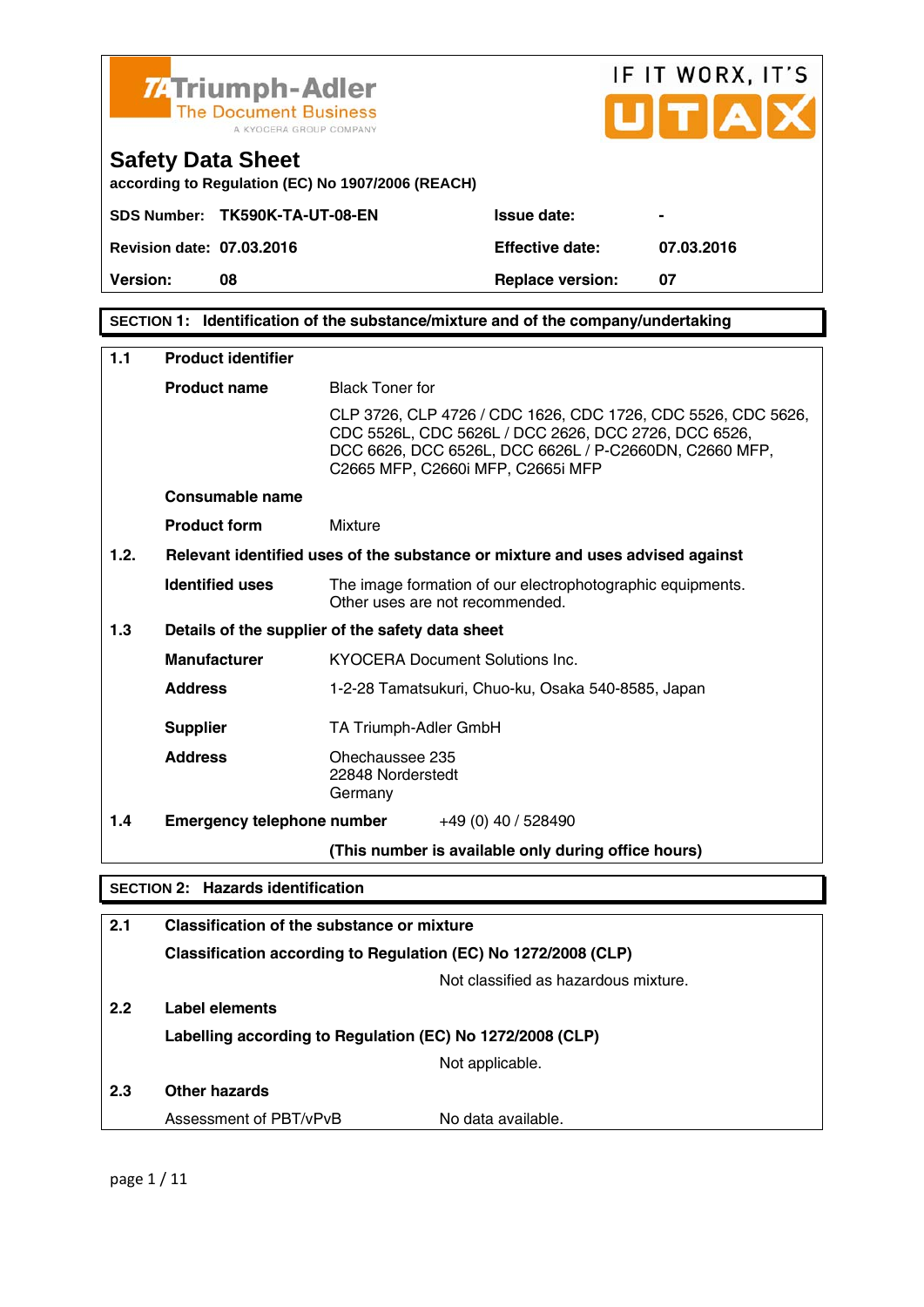

| <b>ZATriumph-Adler</b><br>The Document Business<br>A KYOCERA GROUP COMPANY    |                        | IF IT WORX, IT'S<br>UTAX |
|-------------------------------------------------------------------------------|------------------------|--------------------------|
| <b>Safety Data Sheet</b><br>according to Regulation (EC) No 1907/2006 (REACH) |                        |                          |
| SDS Number: TK590K-TA-UT-08-EN                                                | <b>Issue date:</b>     | -                        |
| <b>Revision date: 07.03.2016</b>                                              | <b>Effective date:</b> | 07.03.2016               |

 See section 4 and 11 for information on health effects and symptoms. See section 9 for dust explosion information.

**Version:** 08 **Replace version: 07 Replace version: 07** 

|                                                                                                                                                                                                                                                                                                                                                                                                                                                                                                         | <b>SECTION 3: Composition/information on ingredients</b>                                                                                   |                                                                      |                                                |
|---------------------------------------------------------------------------------------------------------------------------------------------------------------------------------------------------------------------------------------------------------------------------------------------------------------------------------------------------------------------------------------------------------------------------------------------------------------------------------------------------------|--------------------------------------------------------------------------------------------------------------------------------------------|----------------------------------------------------------------------|------------------------------------------------|
| 3.1                                                                                                                                                                                                                                                                                                                                                                                                                                                                                                     | <b>Substances</b>                                                                                                                          |                                                                      |                                                |
|                                                                                                                                                                                                                                                                                                                                                                                                                                                                                                         | This product is a mixture.                                                                                                                 |                                                                      |                                                |
| 3.2                                                                                                                                                                                                                                                                                                                                                                                                                                                                                                     | <b>Mixtures</b>                                                                                                                            |                                                                      |                                                |
|                                                                                                                                                                                                                                                                                                                                                                                                                                                                                                         | Chemical name                                                                                                                              | CAS-No                                                               | <u>[Weight %]</u>                              |
|                                                                                                                                                                                                                                                                                                                                                                                                                                                                                                         | Polyester resin<br><b>Carbon Black</b><br>Styrene acrylate copolymer<br>Amorphous silica<br>Titanium dioxide<br>Information of Ingredients | confidential<br>1333-86-4<br>confidential<br>7631-86-9<br>13463-67-7 | 70-80<br>$5 - 10$<br>$1 - 5$<br>$1 - 5$<br>< 1 |
| (1) Substance which present a health or environmental hazard within the meaning of CLP:<br>None.<br>(2) Substance which are assigned Community workplace exposure limits:<br>None.<br>(3) Substance which are PBT or vPvB in accordance with the criteria set out in Annex XIII of<br>REACH:<br>None.<br>(4) Substance which are included in the list established in accordance with Article 59(1) of<br>REACH (SVHC):<br>None.<br>See section 16 for the full text of the H statements declared above. |                                                                                                                                            |                                                                      |                                                |
|                                                                                                                                                                                                                                                                                                                                                                                                                                                                                                         |                                                                                                                                            |                                                                      |                                                |
|                                                                                                                                                                                                                                                                                                                                                                                                                                                                                                         | <b>SECTION 4: First aid measures</b>                                                                                                       |                                                                      |                                                |

| 4.1 |             | <b>Description of first aid measures</b>                                                                                     |
|-----|-------------|------------------------------------------------------------------------------------------------------------------------------|
|     |             | <b>General information:</b> No data available.                                                                               |
|     | Inhalation: | Remove from exposure to fresh air and gargle with plenty of water. Consult a<br>doctor in case of such symptoms as coughing. |
|     |             | <b>Skin Contact:</b> Wash with soap and water.                                                                               |
|     |             | Eye Contact: Flush with water immediately and see a doctor if irritating.                                                    |
|     | Ingestion:  | Rinse out the mouth. Drink one or two glasses of water to dilute. Seek medical<br>treatment if necessary.                    |
|     |             |                                                                                                                              |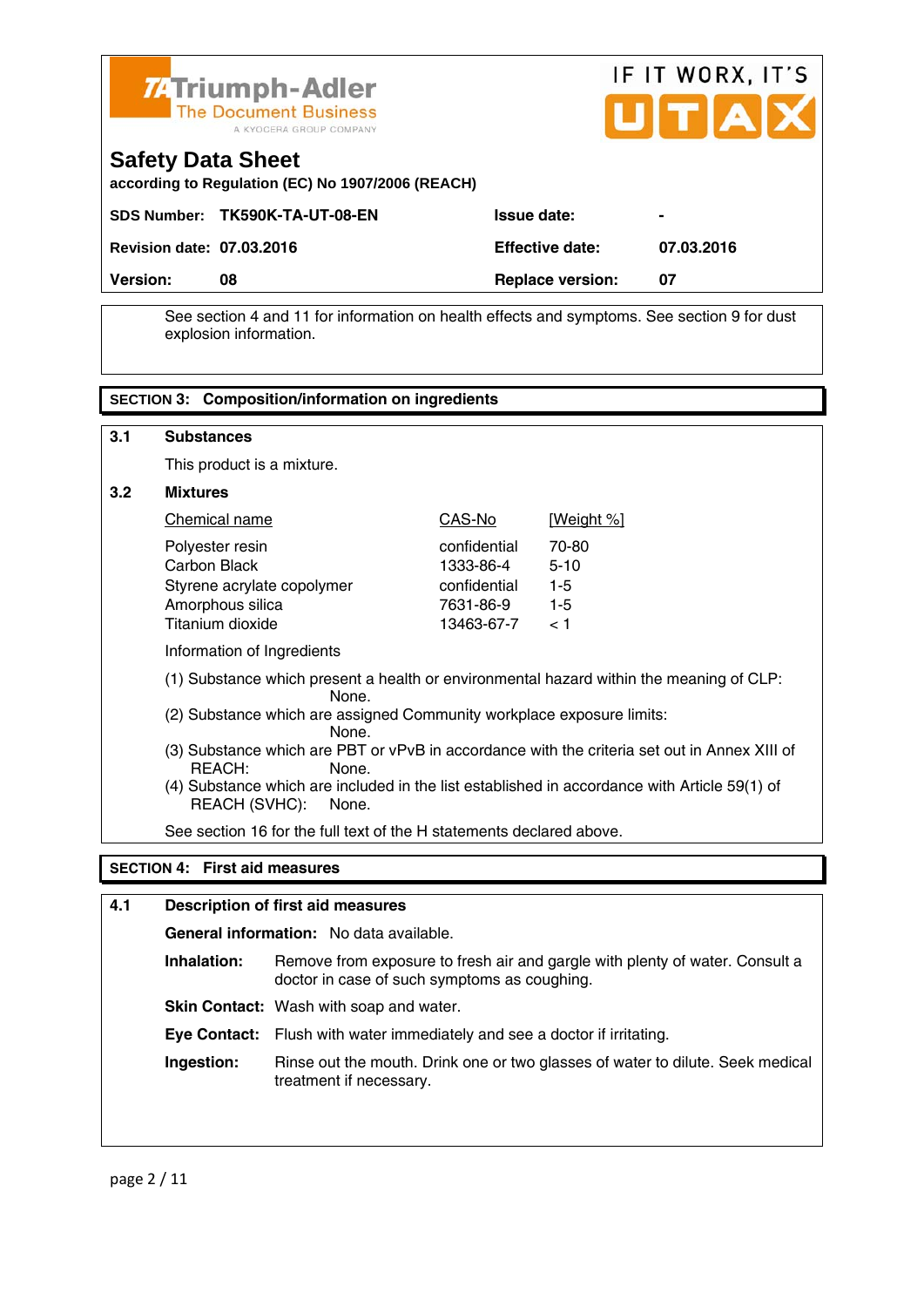

## IF IT WORX, IT'S UITIA

#### **Safety Data Sheet**

**according to Regulation (EC) No 1907/2006 (REACH)** 

|                                  | SDS Number: TK590K-TA-UT-08-EN | <b>Issue date:</b>      | $\blacksquare$ |
|----------------------------------|--------------------------------|-------------------------|----------------|
| <b>Revision date: 07.03.2016</b> |                                | <b>Effective date:</b>  | 07.03.2016     |
| <b>Version:</b>                  | 08                             | <b>Replace version:</b> | 07             |

#### **4.2 Most important symptoms and effects, both acute and delayed**

Potential health effects and symptoms

**Inhalation:** Prolonged inhalation of excessive dusts may cause lung damage. Use of this product as intended does not result in prolonged inhalation of excessive toner dusts.

**Skin Contact:** Unlikely to cause skin irritation.

**Eye Contact:** May cause transient eye irritation.

**Ingestion:** Use of this product as intended does not result in ingestion.

#### **4.3 Indication of any immediate medical attention and special treatment needed**

No additional information available.

#### **SECTION 5: Firefighting measures**

#### **5.1 Extinguishing media**

#### **Suitable Extinguishing media**

Water spray, foam, powder, CO<sub>2</sub> or dry chemical

#### **Unsuitable Extinguishing media**

None specified.

#### **5.2 Special hazards arising from the substance or mixture**

Hazardous combustion products: Carbon dioxide, Carbon monoxide

#### **5.3 Advice for firefighters**

 Pay attention not to blow away dust. Drain water off around and decrease the atmosphere temperature to extinguish the fire.

#### **Protection equipment for firefighters**

None specified.

#### **SECTION 6: Accidental release measures**

#### **6.1 Personal precautions, protective equipment and emergency procedures**

 Avoid inhalation, ingestion, eye and skin contact in case of accidental release. Avoid formation of dust. Provide adequate ventilation.

#### **6.2 Environmental precautions**

Do not allow to enter into surface water or drains.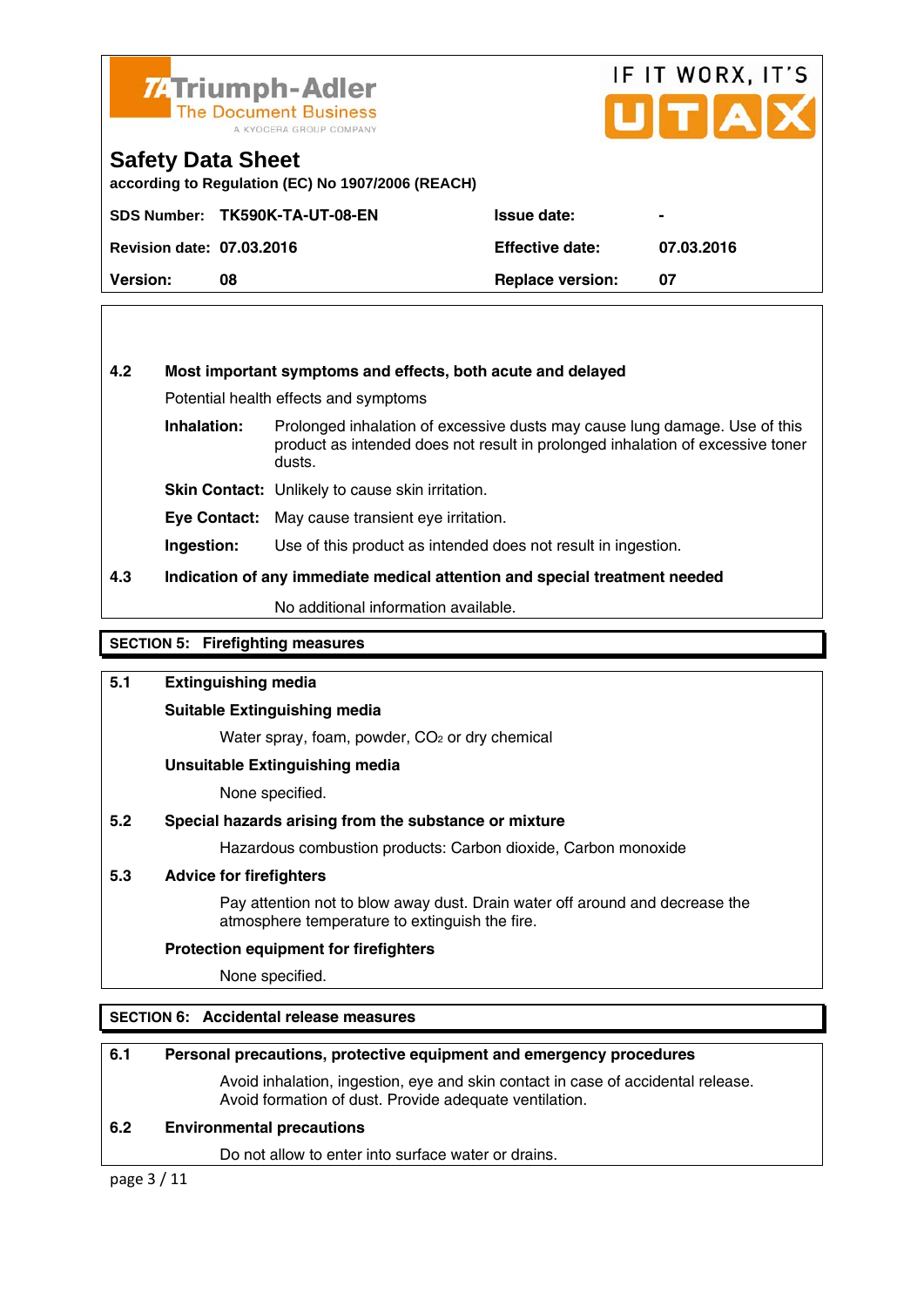

# IF IT WORX, IT'S ITIA

#### **Safety Data Sheet**

**according to Regulation (EC) No 1907/2006 (REACH)** 

|                                  | SDS Number: TK590K-TA-UT-08-EN | <b>Issue date:</b>      | $\blacksquare$ |
|----------------------------------|--------------------------------|-------------------------|----------------|
| <b>Revision date: 07.03.2016</b> |                                | <b>Effective date:</b>  | 07.03.2016     |
| <b>Version:</b>                  | 08                             | <b>Replace version:</b> |                |
|                                  |                                |                         |                |

#### **6.3 Methods and material for containment and cleaning up**

Gather the released powder not to blow away and wipe up with a wet cloth.

#### **6.4 Reference to other sections**

See section 13 for disposal information.

#### **SECTION 7: Handling and storage**

#### **7.1 Precautions for safe handling**

 Do not attempt to force open or destroy the toner container or unit. See installation guide of this product.

#### **7.2 Conditions for safe storage, including any incompatibilities**

Keep the toner container or unit tightly closed and store in a cool, dry and dark place. Keeping away from fire. Keep out of the reach of children.

#### **7.3 Specific end uses**

No additional information available.

#### **SECTION 8: Exposure controls/personal protection**

#### **8.1 Control parameters**

#### **US ACGIH Threshold Limit Values (TWA)**

Particles: 10mg/m<sup>3</sup> (Inhalable particles) 3mg/m<sup>3</sup> (Respirable particles) Carbon Black: 3.5 mg/m<sup>3</sup> Titanium dioxide: 10mg/m<sup>3</sup>

#### **US OSHA PEL (TWA)**

Particles: 10mg/m<sup>3</sup> (Inhalable particles) 3mg/m<sup>3</sup> (Respirable particles) Carbon Black:  $3.5 \text{ mg/m}^3$  Titanium dioxide:  $10 \text{mg/m}^3$ Amorphous silica: 80mg/m³/%SiO2

 **EU Occupational exposure limits: Directive (EC) 2000/39, (EC) 2006/15 und (EU) 2009/161** 

Not listed.

#### **8.2 Exposure controls**

#### **Appropriate engineering controls**

Special ventilator is not required under normal intended use. Use in a well ventilated area.

#### **Personal protective equipment**

 Respiratory protection, eye protection, hand protection, skin and body protection are not required under normal intended use.

#### **Environmental exposure controls**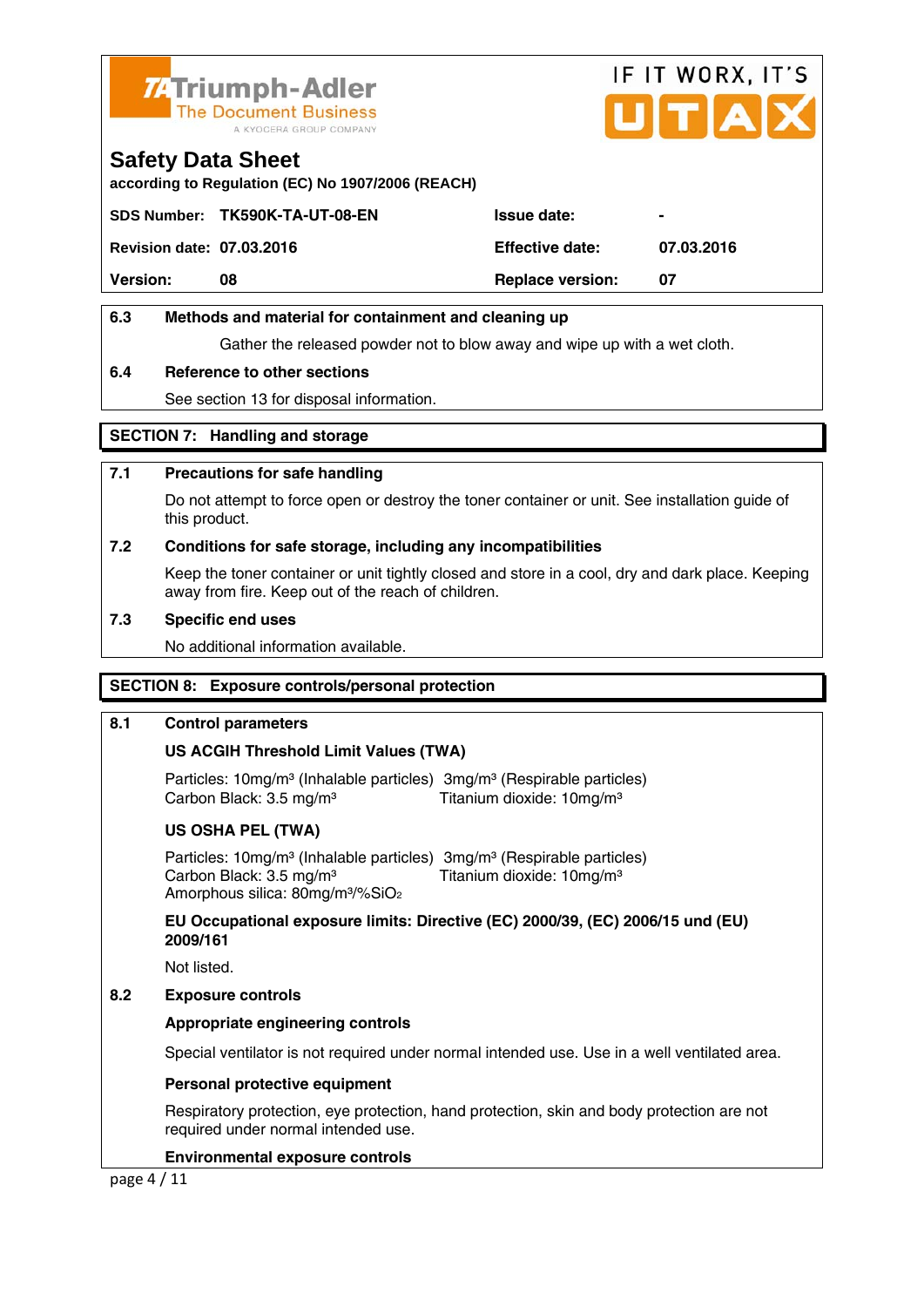



### **Safety Data Sheet**

**according to Regulation (EC) No 1907/2006 (REACH)** 

SDS Number: TK590K-TA-UT-08-EN Issue date:

**Revision date: 07.03.2016 Effective date: 07.03.2016** 

**Version:** 08 **Replace version:** 07

No additional information available.

#### **SECTION 9: Physical and chemical properties**

#### **9.1 Information on basic physical and chemical properties**

**Appearance**

| Physical state                         | Solid (fine powder)        |
|----------------------------------------|----------------------------|
| Color                                  | <b>Black</b>               |
| Odor                                   | Odorless                   |
| Odor threshold                         | No data available.         |
| pH                                     | No data available.         |
| Melting range $[°C]$                   | 100-120 (Toner)            |
| Initial boiling point [°C]             | No data available.         |
| Flash point [°C]                       | No data available.         |
| Evaporation rate                       | No data available.         |
| Flammability (solid, gas)              | No data available.         |
| Upper flammability or explosive limits | No data available.         |
| Lower flammability or explosive limits | No data available.         |
| Vapor pressure                         | No data available.         |
| Vapor density                          | No data available.         |
| Relative density [g/m <sup>3</sup> ]   | 1.2-1.4 (Toner)            |
| Solubility in water                    | Almost insoluble in water. |
| Partition coefficient: n-octanol/water | No data available.         |
| Auto-ignition temperature [°C]         | No data available.         |
| Decomposition temperature [°C]         | No data available.         |
| Viscosity                              | No data available.         |
| <b>Explosive properties</b>            | No data available.         |
| Oxidizing properties                   | No data available.         |
|                                        |                            |

#### **9.2 Other information**

 Dust explosion is improbable under normal intended use. Experimental explosiveness of toner is classified into the same rank such kind of powder as flour, dry milk and resin powder according to the pressure rising speed.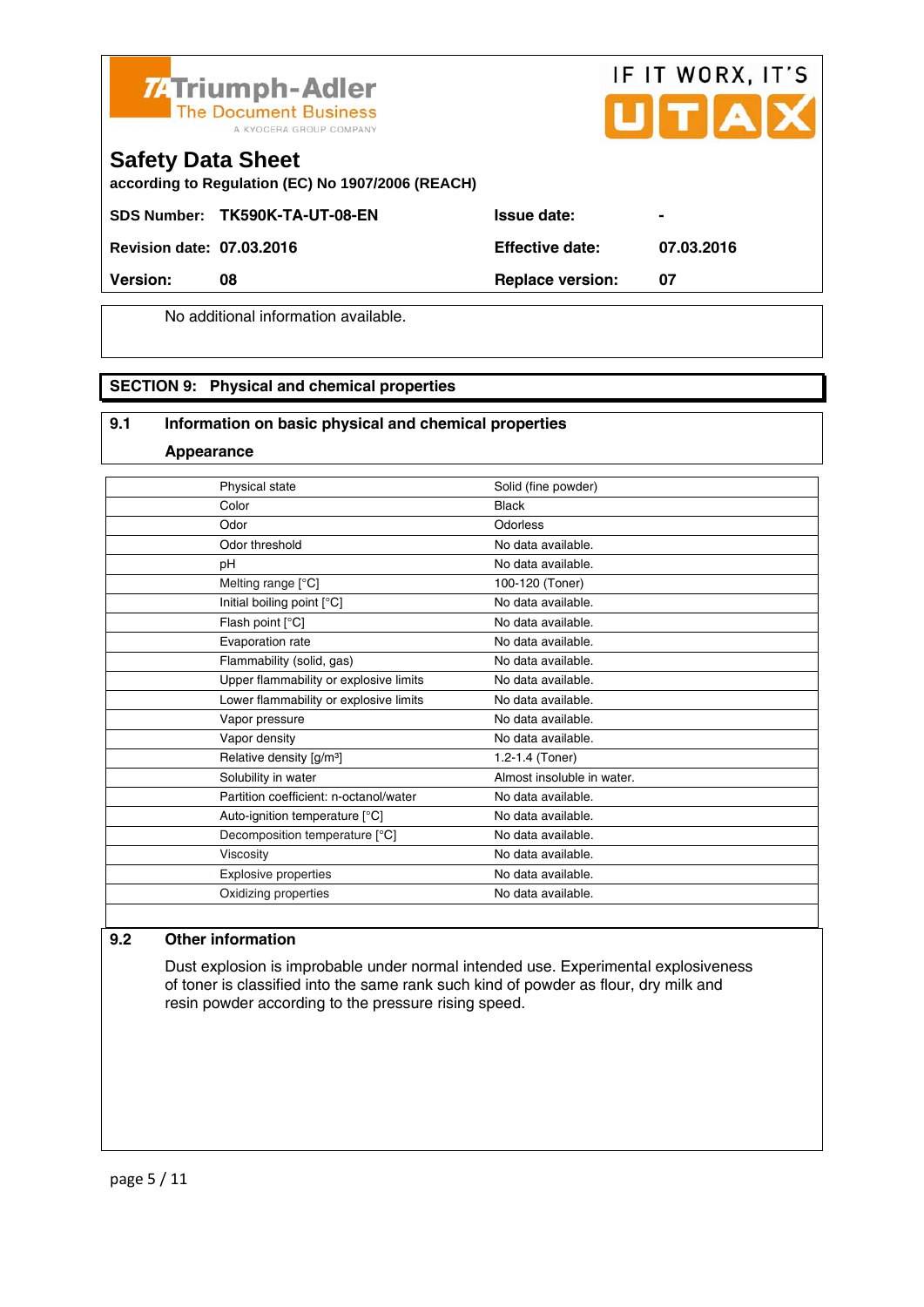

# IF IT WORX, IT'S

## **Safety Data Sheet**

**according to Regulation (EC) No 1907/2006 (REACH)** 

SDS Number: TK590K-TA-UT-08-EN Issue date:

| <b>Revision date: 07.03.2016</b> |    | <b>Effective date:</b>  | 07.03.2016 |
|----------------------------------|----|-------------------------|------------|
| <b>Version:</b>                  | 08 | <b>Replace version:</b> |            |

**SECTION 10: Stability and reactivity** 

| 10.1                                         | <b>Reactivity</b>                                                  |  |
|----------------------------------------------|--------------------------------------------------------------------|--|
|                                              | No data available.                                                 |  |
| 10.2                                         | <b>Chemical stability</b>                                          |  |
|                                              | This product is stable under normal conditions of use and storage. |  |
| 10.3                                         | Possibility of hazardous reactions                                 |  |
|                                              | Hazardous reactions will not occur.                                |  |
| 10.4                                         | <b>Conditions to avoid</b>                                         |  |
|                                              | None specified.                                                    |  |
| 10.5                                         | Incompatible materials                                             |  |
|                                              | None specified.                                                    |  |
| 10.6                                         | <b>Hazardous decomposition products</b>                            |  |
|                                              | Hazardous decomposition products are not to be produced.           |  |
|                                              |                                                                    |  |
| <b>SECTION 11: Toxicological information</b> |                                                                    |  |
|                                              |                                                                    |  |

#### **11.1 Information on toxicological effects**

Based on available data, the classification criteria listed below are not met.

#### **Acute toxicity**

| Oral $(LD_{50})$                    |  |
|-------------------------------------|--|
| Dermal (LD <sub>50</sub> )          |  |
| Inhalation (LC <sub>50</sub> (4hr)) |  |

 $>$ 2000mg/kg (rat)\* No data available. (Toner)  $>5.0$  mg/l (rat)\*

#### **Skin corrosion/irritation**

**Acute skin irritation** Non-irritant. (rabbit)\*

#### **Serious eye damage/irritation**

**Acute eye irritation** Minimal irritant. (rabbit)\*

#### **Respiratory or skin sensitization**

**Skin sensitization** Non-sensitizer. (mouse)\*

\*(based on test result of similar product) (Toner)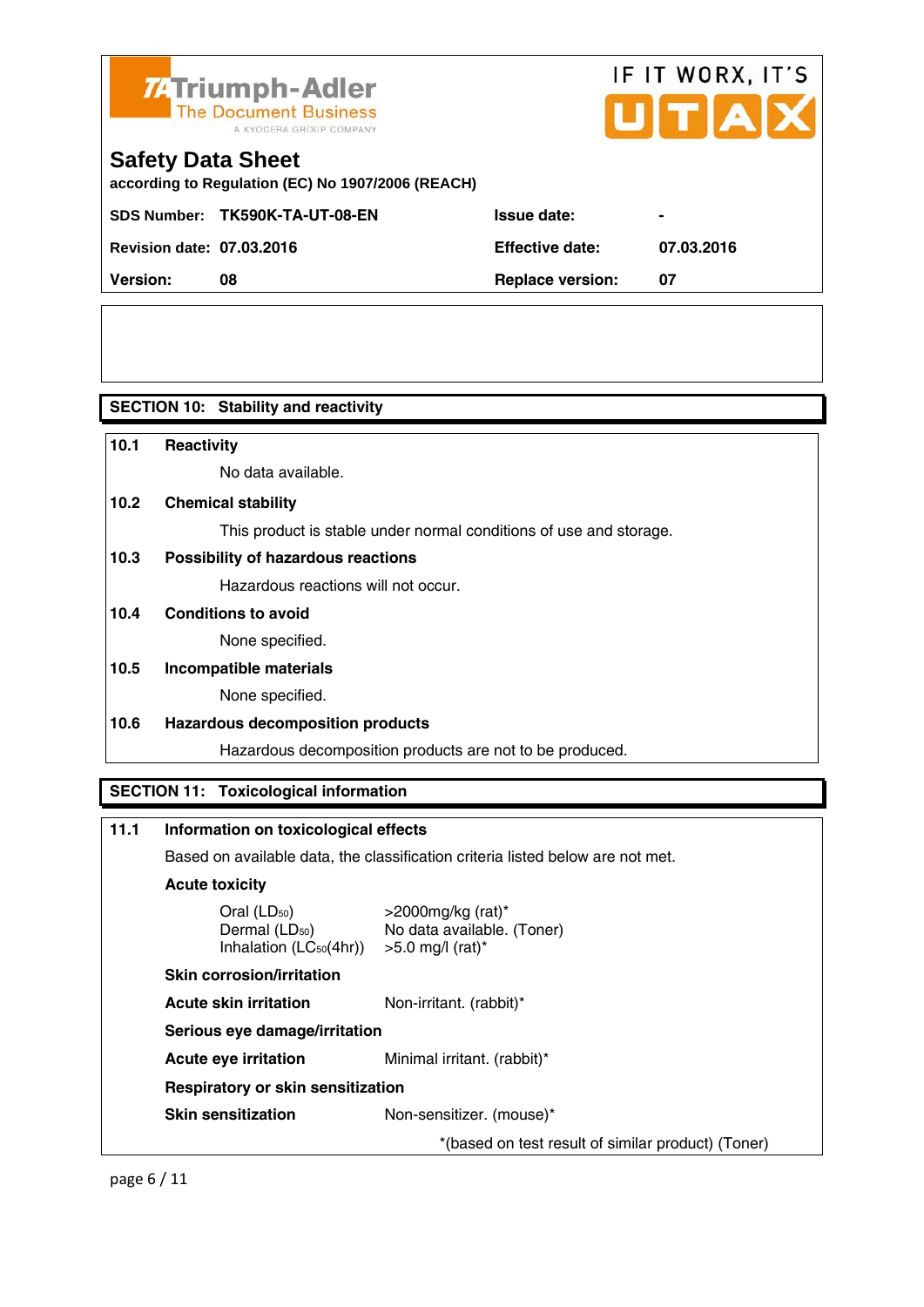

## IF IT WORX, IT'S  $ITTA$

#### **Safety Data Sheet**

**according to Regulation (EC) No 1907/2006 (REACH)** 

|                                  | SDS Number: TK590K-TA-UT-08-EN | <b>Issue date:</b>      |            |
|----------------------------------|--------------------------------|-------------------------|------------|
| <b>Revision date: 07.03.2016</b> |                                | <b>Effective date:</b>  | 07.03.2016 |
| <b>Version:</b>                  | 08                             | <b>Replace version:</b> | 07         |
|                                  |                                |                         |            |

**11.1 Germ cell mutagenicity** Ames test is negative. (Toner) (Based on test result of constituent materials)

Information of Ingredients:

No mutagen according to MAK, TRGS905 und (EC) No 1272/2008 Annex VI.

#### **Carcinogenicity**

Information of Ingredients:

 No carcinogen or potential carcinogen (except Titanium dioxide and Carbon Black) according to IARC, Japan Association on Industrial Health, ACGIH, EPA, OSHA, NTP, MAK, California Proposition 65, TRGS 905 und (EC) No 1272/2008 Annex VI.

 The IARC reevaluated Titanium dioxide and Carbon Black as a Group 2B carcinogen (possibly carcinogenic to humans) as the result of inhalation exposure tests in rats. But, oral/skin tests does not show carcinogenicity (2).The evaluation of Carbon Black is based upon the development of lung tumors in rat receiving chronic inhalation exposures to free Carbon Black at level that induce particle overload of the lung. The studies performed in animal models other than rats have not demonstrated an association between Carbon Black and lung tumors. Moreover, a two years cancer bioassay using a typical toner preparation containing Carbon Black demonstrated no association between toner exposure and tumor development in rats. In the animal chronic inhalation studies for Titanium dioxide, the lung tumor was observed only in rats. It is estimated that this is attributed to the overload of rat´s lung clearance mechanism (overload phenomenon) (3). The inhalation of excessive Titanium dioxide does not occur in normal use of this product. Also, epidemiological studies to date have not revealed any evidence of the relation between occupational exposure to Titanium dioxide and respiratory tract diseases.

#### **Reproductive toxicity**

Information of Ingredients:

 No reproductive toxicant according to MAK, California Proposition 65, TRGS 905 und (EC) No 1272/2008 Annex VI.

| No data available. |
|--------------------|
|                    |

| <b>STOT-repeated exposure</b> | No data available. |
|-------------------------------|--------------------|
|-------------------------------|--------------------|

**Aspiration hazard** No data available.

#### **Chronic effects**

 In a study in rats by chronic inhalation exposure to a typical toner, a mild to moderate degree of lung fibrosis was observed in 92% of the rats in the high concentration (16 mg/m<sup>3</sup>) exposure group, and a minimal to mild degree of fibrosis was noted in 22% of the animal in the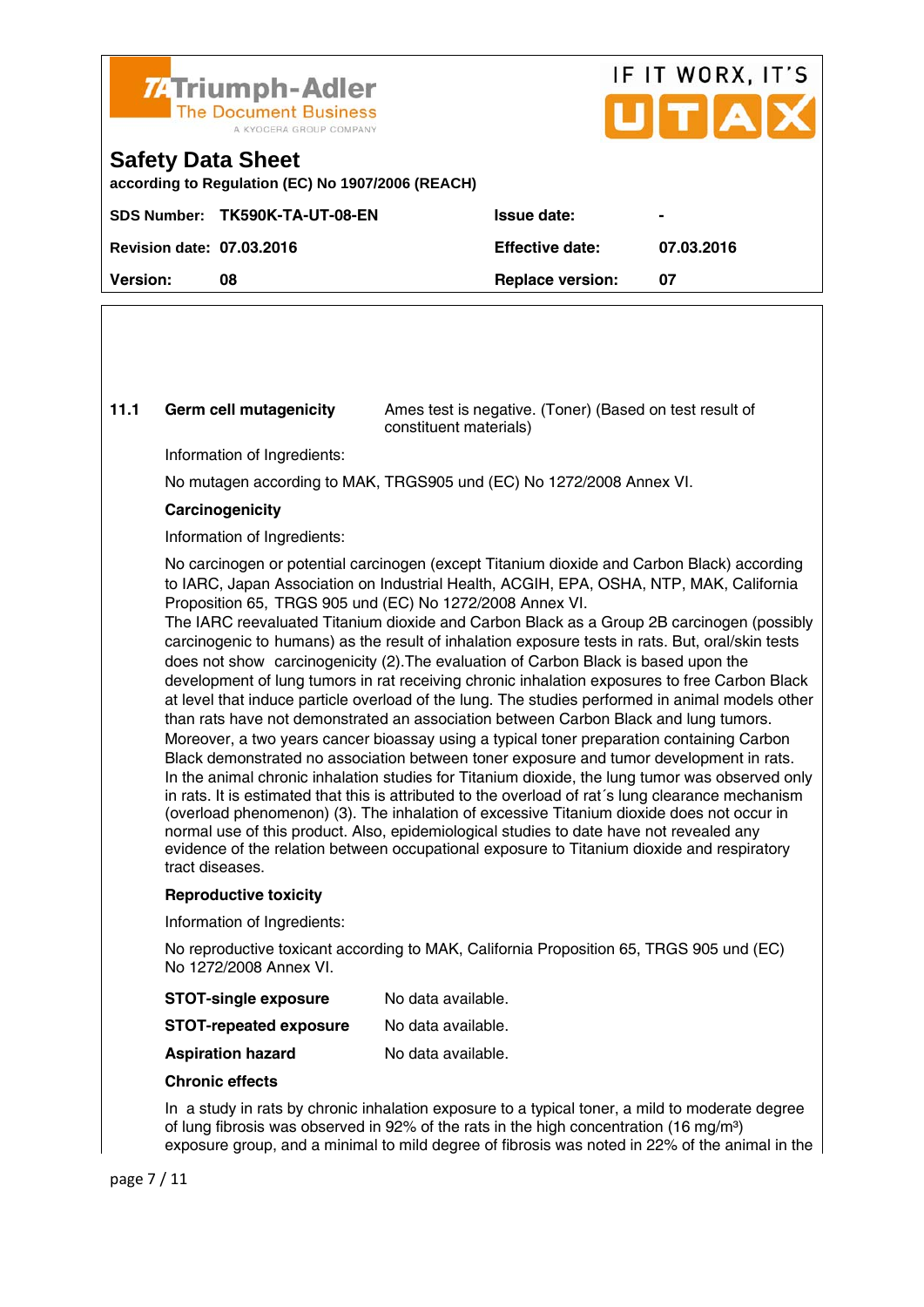

# IF IT WORX, IT'S UITIAI

## **Safety Data Sheet**

**according to Regulation (EC) No 1907/2006 (REACH)** 

| Version:                         | 08                             | <b>Replace version:</b> | -07            |
|----------------------------------|--------------------------------|-------------------------|----------------|
| <b>Revision date: 07.03.2016</b> |                                | <b>Effective date:</b>  | 07.03.2016     |
|                                  | SDS Number: TK590K-TA-UT-08-EN | <b>Issue date:</b>      | $\blacksquare$ |

middle (4mg/m<sup>3</sup>) exposure group (1). But no pulmonary change was reported in the lowest  $(1\,\text{mg/m}^3)$  exposure group, the most relevant level to potential human exposures.

**Other Information** No data available.

#### **SECTION 12: Ecological information**

- **12.1 Toxicity**  No data available. **12.2 Persistence and degradability** No data available. **12.3 Bioaccumulative potential**  No data available. **12.4 Mobility in soil**  No data available.
- **12.5 Results of PBT and vPvB assessment**

No data available.

#### **12.6 Other adverse effects**

No additional information available.

#### **SECTION 13: Disposal considerations**

#### **13.1 Waste treatment methods**

 Do not attempt to incinerate the toner container or unit and the waste toner yourself. Dangerous sparks may cause burn. Any disposal practice should be done under conditions which meet local, state and federal laws and regulations relating to waste (contact local or state environmental agency for specific rules).

#### **SECTION 14: Transport information**

#### **14.1 UN-number**

None.

#### **14.2 UN Proper shipping name**

None.

**14.3 Transport hazard class(es)** 

None.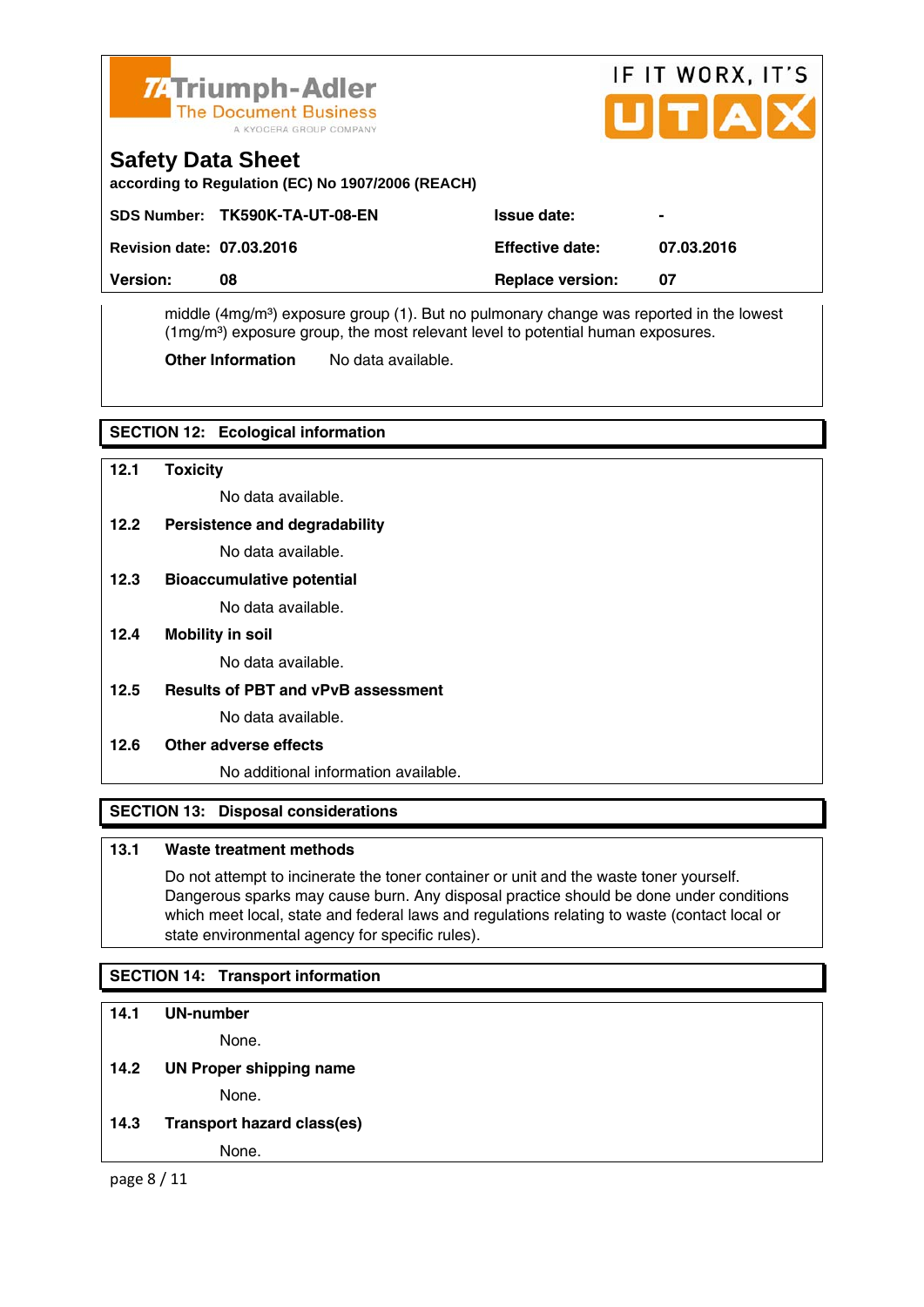

# IF IT WORX, IT'S

#### **Safety Data Sheet**

**according to Regulation (EC) No 1907/2006 (REACH)** 

SDS Number: TK590K-TA-UT-08-EN Issue date:

**Revision date: 07.03.2016 Effective date: 07.03.2016** 

**Version:** 08 **Replace version: 07 Replace version: 07** 

#### **14.4 Packing group**

None.

#### **14.5 Environmental hazards**

None.

#### **14.6 Special precautions for user**

No additional information available.

#### **14.7 Transport in bulk according to Annex II of MARPOL 73/78 and the IBC Code**

Not applicable.

#### **SECTION 15: Regulatory information**

#### **15.1 Safety, health and environmental regulations/legislation specific for the substance or mixture**

#### **EU- regulations**

Regulation (EC) No 1005 / 2009 (on substances that deplete the ozone layer, Annex I and II): Not listed.

 Regulation (EC) No 850 / 2004 (on persistent organic pollutants, Annex I as amended): Not listed.

 Regulation (EC) No 689 / 2008 (concerning the export and import of dangerous chemicals, Annex I and V as amended):

 Not listed. Regulation (EC) No 1907 / 2006 REACH Annex XVII as amended (Restrictions on use):

Not listed.

Regulation (EC) No 1907 / 2006 REACH Annex XIV as amended (Authorizations): Not listed.

#### **US-regulations**

All ingredients in this product comply with order under TSCA.

#### **Canada regulations**

 This product is not a WHMIS-controlled product, since we consider it as a manufactured article.

#### **15.2 Chemical Safety Assessment**

No data available.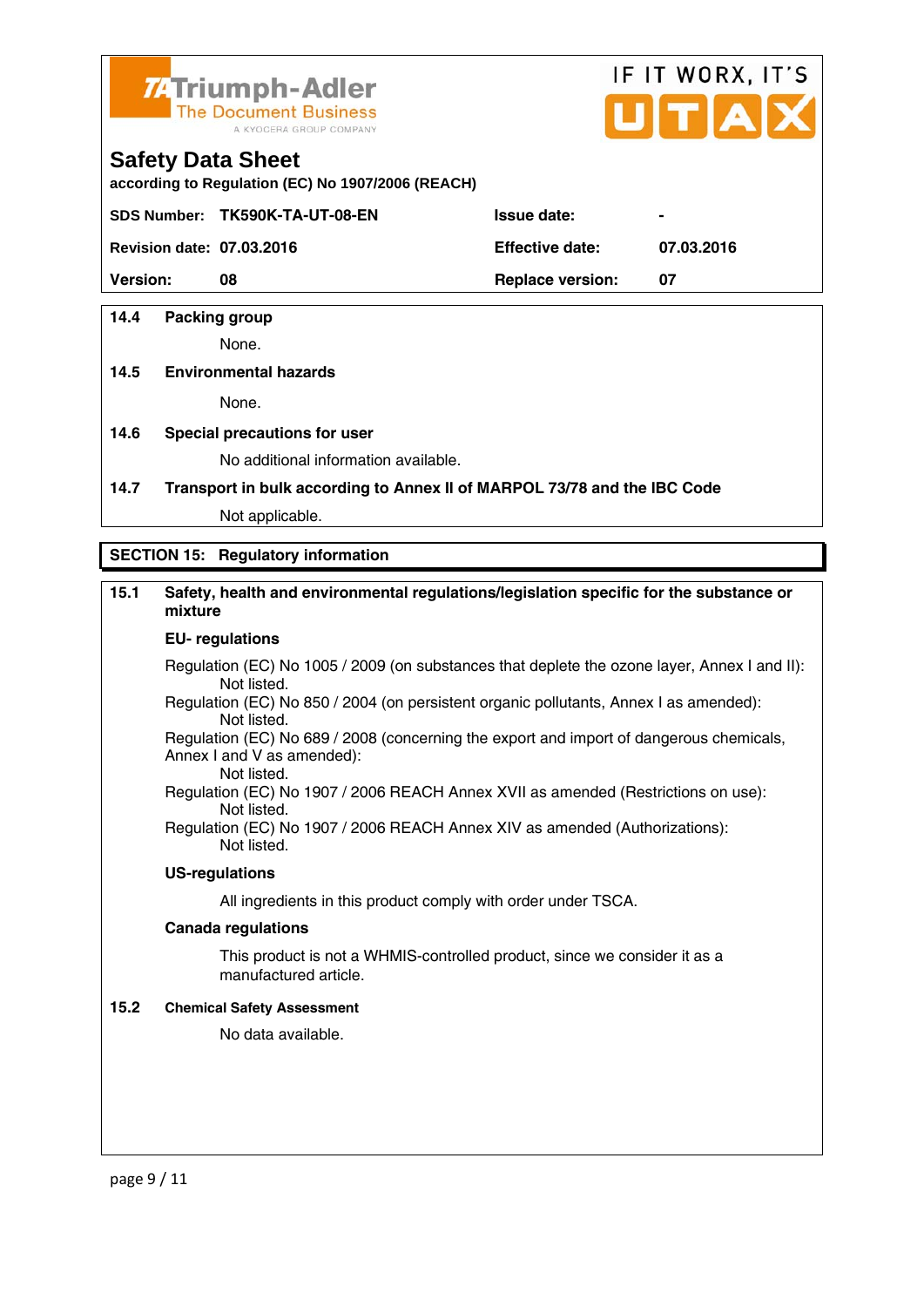

#### **SECTION 16: Other information**

 To the best of our knowledge, the information contained herein is accurate. However, we cannot assume any liability whatsoever for the accuracy or completeness of the information contained herein. The contents and format of this SDS are in accordance with Regulation (EC) No 1907/2006, Annex II as amended by Regulation (EU) No 453/2010 with respect to SDSs.

#### Revision information: Format change

Full text of H statements under sections 3: Not applicable

#### **Abbreviations and acronyms**

| <b>ACGIH</b>                                   | American Conference of Governmental Industrial Hygienists (2010)                                                    |  |  |
|------------------------------------------------|---------------------------------------------------------------------------------------------------------------------|--|--|
| TLVs and BEIs                                  | Threshold Limit Values for Chemical Substances and Physical Agents and Biological Exposure Indices                  |  |  |
| CAS                                            | <b>Chemical Abstracts Service</b>                                                                                   |  |  |
| <b>CLP</b>                                     | Regulation (EC) No 1272/2008 on classification, labelling and packaging of substances and mixtures                  |  |  |
| <b>DFG</b>                                     | Deutsche Forschungsgemeinschaft                                                                                     |  |  |
| <b>EPA</b>                                     | Environmental Protection Agency (Integrated Risk Information System) (USA)                                          |  |  |
| <b>IARC</b>                                    | International Agency for Research on Cancer (IARC Monographs on the Evaluations of Carcinogenic Risks<br>to Humans) |  |  |
| <b>MAK</b>                                     | Maximale Arbeitsplatzkonzentration der Deutschen Forschungsgesellschaft (2011)                                      |  |  |
| <b>NTP</b>                                     | National Toxicology Program (Report on Carcinogens) (USA)                                                           |  |  |
| <b>OSHA</b>                                    | Occupational Safety and Health Administration (29 CFR Part 1910 Subpart Z)                                          |  |  |
| <b>PBT</b>                                     | Persistent, Bioaccumulative and Toxic                                                                               |  |  |
| <b>PEL</b>                                     | Permissible Exposure Limits                                                                                         |  |  |
| <b>REACH</b>                                   | Regulation (EC) No 1907/2006 concerning the Registration, Evaluation, Authorization and Restriction of<br>Chemicals |  |  |
| Proposition 65                                 | California, Safe Drinking Water and Toxic Enforcement Act of 1986                                                   |  |  |
| <b>TRGS 905</b>                                | Technische Regeln für Gefahrstoffe (Deutschland)                                                                    |  |  |
| <b>SVHC</b>                                    | Substances of Very High Concern                                                                                     |  |  |
| <b>TSCA</b>                                    | Toxic Substances Control Act (USA)                                                                                  |  |  |
| TWA                                            | <b>Time Weighted Average</b>                                                                                        |  |  |
| <b>UN</b>                                      | <b>United Nations</b>                                                                                               |  |  |
| vPvB                                           | very Persistent and very Bioaccumulative                                                                            |  |  |
| <b>WHMIS</b>                                   | Workplace Hazardous Materials Information System (Canada)                                                           |  |  |
| Key literature references and sources for data |                                                                                                                     |  |  |

(1) Pulmonary Response to Toner upon Chronic Inhalation Exposure in Rats, H. Muhle et al., Fundamental and Applied Toxicology 17.280-299 (1991) Lung Clearance and Retention of Toner, Utilizing a Tracer Technique, during Chronic Inhalation Exposure in Rats, B. Bellmann, Fundamental and Applied Toxicology 17.300-313 (1991) (2) IARC Monograph on the Evaluation of the Carcinogenic Risk of Chemicals to Humans, Vol. 93

(3) NIOSH CURRENT INTELLIGENCE BULLETIN "Evaluation of Health Hazard and Recommendation for Occupational Exposure to Titanium Dioxide DRAFT"